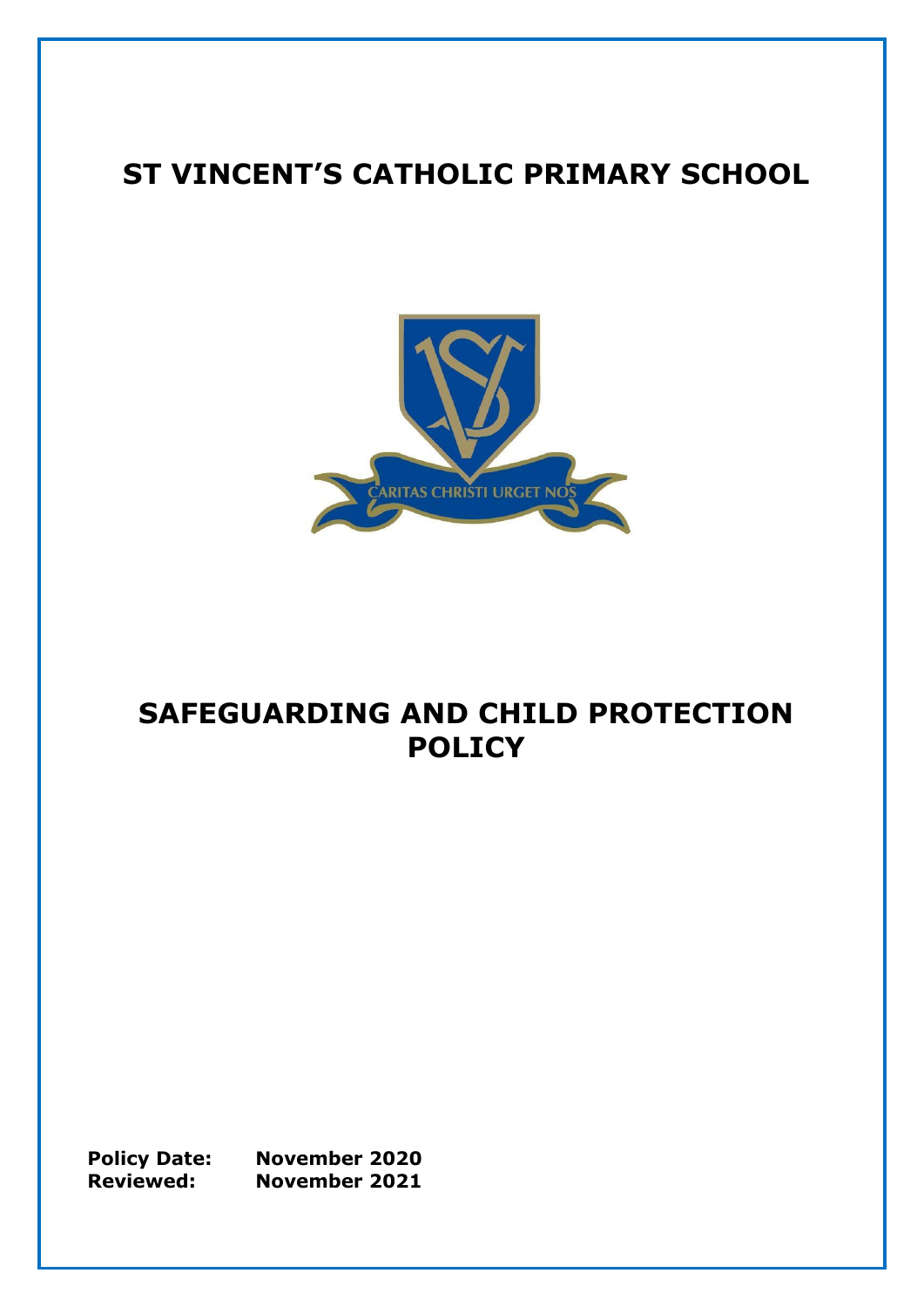# **C O N T E N T S**

| 1  | <b>Introduction &amp; Statement</b>                                                                         |
|----|-------------------------------------------------------------------------------------------------------------|
| 2  | <b>Statutory Framework</b>                                                                                  |
| 3  | <b>Policy Aims</b>                                                                                          |
| 4  | <b>Designated Senior Lead &amp; Team</b>                                                                    |
| 5  | <b>Multi-Agency Working</b>                                                                                 |
| 6  | <b>The Governing Body</b>                                                                                   |
| 7  | <b>School Procedures &amp; Staff responsibilities</b>                                                       |
| 8  | <b>Attendance &amp; School Transfer</b>                                                                     |
| 9  | <b>Intimate Care Procedures</b>                                                                             |
| 10 | <b>Entrance Key Code</b>                                                                                    |
| 11 | <b>Visitors</b>                                                                                             |
| 12 | <b>Special Needs &amp; Disability</b>                                                                       |
| 13 | <b>Mobile Phones</b>                                                                                        |
| 14 | Dealing with a disclosure                                                                                   |
| 15 | <b>Contextual Safeguarding</b>                                                                              |
| 16 | <b>Diversity</b>                                                                                            |
| 17 | <b>Support for staff</b>                                                                                    |
| 18 | <b>Confidentiality</b>                                                                                      |
| 19 | <b>Record Keeping and Information Sharing</b>                                                               |
| 20 | <b>Allegations of Abuse made against</b><br>Teachers, Other Staff including Supply Teachers and Volunteers. |
| 21 | Whistleblowing                                                                                              |
| 22 | <b>Safer Recruitment</b>                                                                                    |
| 23 | <b>Recruitment &amp; appointment of Workers &amp; Volunteers</b>                                            |
| 24 | <b>Single Central record</b>                                                                                |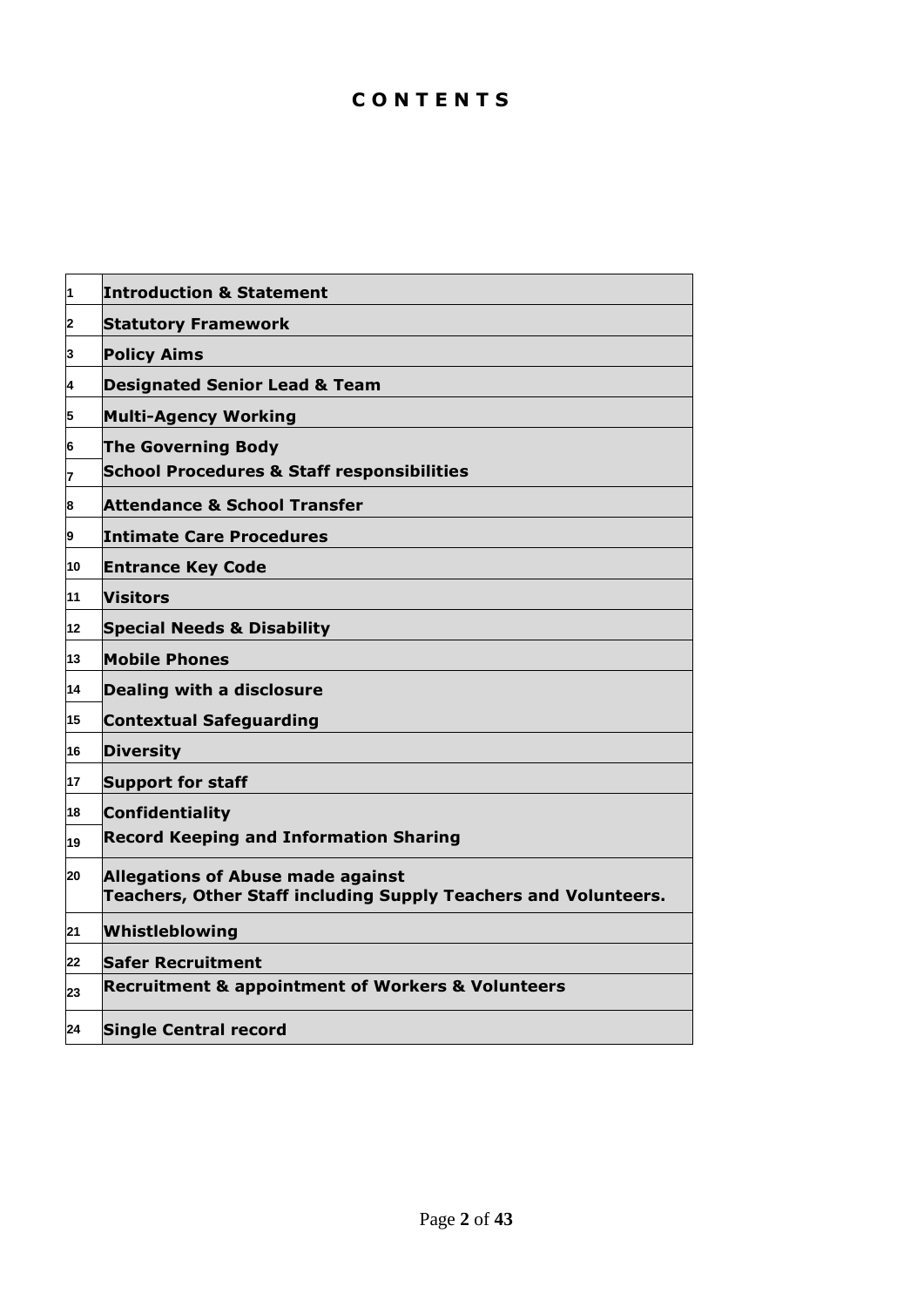| 25 | <b>Sports Clubs &amp; Extra Curricular Activities</b>                                                                   |
|----|-------------------------------------------------------------------------------------------------------------------------|
| 26 | <b>Extended School &amp; Off Site Arrangements</b>                                                                      |
| 27 | Children Potentially at Greater Risk of Harm. (Child in Need and<br><b>Management</b><br><b>Child Protection Plans)</b> |
| 28 | <b>Children Requiring Mental Health Support</b>                                                                         |
| 29 | <b>Online Safety</b>                                                                                                    |
| 30 | <b>Child Sexual Exploitation (CSE) and Child Criminal Exploitation (CCE)</b>                                            |
| 31 | <b>Female Genital Mutilation (FGM)</b>                                                                                  |
| 32 | <b>Honour-Based Violence</b>                                                                                            |
| 33 | <b>Children Missing in Education (CME)</b>                                                                              |
| 34 | Preventing Radicalisation. Counter terrorism & Security. PREVENT<br><b>Duty</b>                                         |
| 35 | Peer on Peer Abuse (Includes Sexting)                                                                                   |
| 36 | <b>Domestic Abuse</b>                                                                                                   |
| 37 | <b>Private Fostering Arrangement</b>                                                                                    |
| 38 | <b>Forced Marriage</b>                                                                                                  |
| 39 | <b>County Lines Criminal Activity &amp; Serious Violent Crime</b>                                                       |
| 40 | Pupils with family members in prison                                                                                    |
| 41 | Pupils required to give evidence in court                                                                               |
| 42 | <b>Homelessness</b>                                                                                                     |
| 43 | <b>Alternative Provision</b>                                                                                            |
| 44 | <b>Appendices</b>                                                                                                       |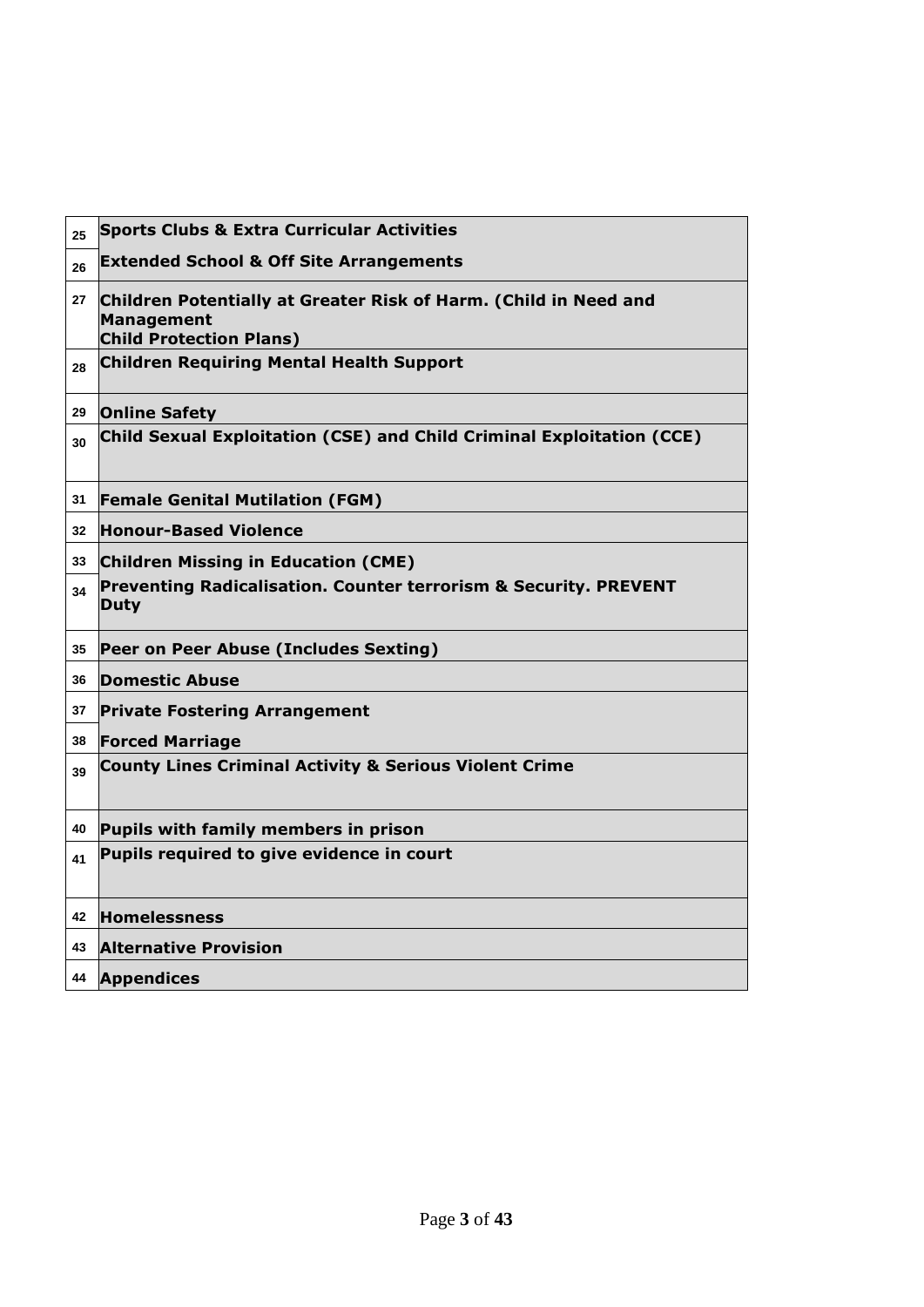#### **Mission Statement**

## *Caritas Christi Urget Nos*

#### *The love of Christ urges us to care for each other and strive for excellence in everything we do.*

#### **St Vincent's Catholic Primary School**

#### **SAFEGUARDING AND CHILD PROTECTION INTRODUCTION AND STATEMENT**

St Vincent's School is dedicated to safeguarding and promoting the welfare of its children. We foster a culture of safeguarding, which is consistently embedded in everything we do. It is the duty of all members of staff, teaching and non- teaching to play an active role in ensuring the welfare of all children. All members of staff are expected to be aware of and follow the safeguarding procedures. They need to be aware of their duty to report concerns, the guidance for identifying child abuse, and what to do if a child makes an allegation of child abuse and issues about confidentiality.

All staff need to have read and be aware of the DFE documents Keeping Children Safe in Education-

[https://www.gov.uk/government/publications/keeping-children-safe-in](https://www.gov.uk/government/publications/keeping-children-safe-in-education)[education](https://www.gov.uk/government/publications/keeping-children-safe-in-education)

This policy is one of a series in the school's integrated safeguarding portfolio. Our core safeguarding principles are:

The school's responsibility to safeguard and promote the welfare of children is of paramount importance.

#### Safer children make more successful learners.

Representatives of the whole-school community of pupils, parents, staff and governors will be involved in policy development and review. Policies will be reviewed annually, unless an incident or new legislation or guidance suggests the need for an interim review. Opportunities in PSHE curriculum will enable the children to develop the skills they need to recognise and stay safe from abuse.

This Safeguarding and Child Protection Policy has been written in conjunction with Keeping Children Safe in Education 2020 Document and the [Coronavirus](https://www.gov.uk/government/publications/covid-19-safeguarding-in-schools-colleges-and-other-providers/coronavirus-covid-19-safeguarding-in-schools-colleges-and-other-providers)  [\(COVID-19\): Safeguarding in schools, colleges and other](https://www.gov.uk/government/publications/covid-19-safeguarding-in-schools-colleges-and-other-providers/coronavirus-covid-19-safeguarding-in-schools-colleges-and-other-providers) [providers guidance.](https://www.gov.uk/government/publications/covid-19-safeguarding-in-schools-colleges-and-other-providers/coronavirus-covid-19-safeguarding-in-schools-colleges-and-other-providers)

#### **Safeguarding**

Safeguarding and promoting the welfare of children is defined as;

- Protecting children from maltreatment.
- Preventing impairment of children's mental health and physical health or development.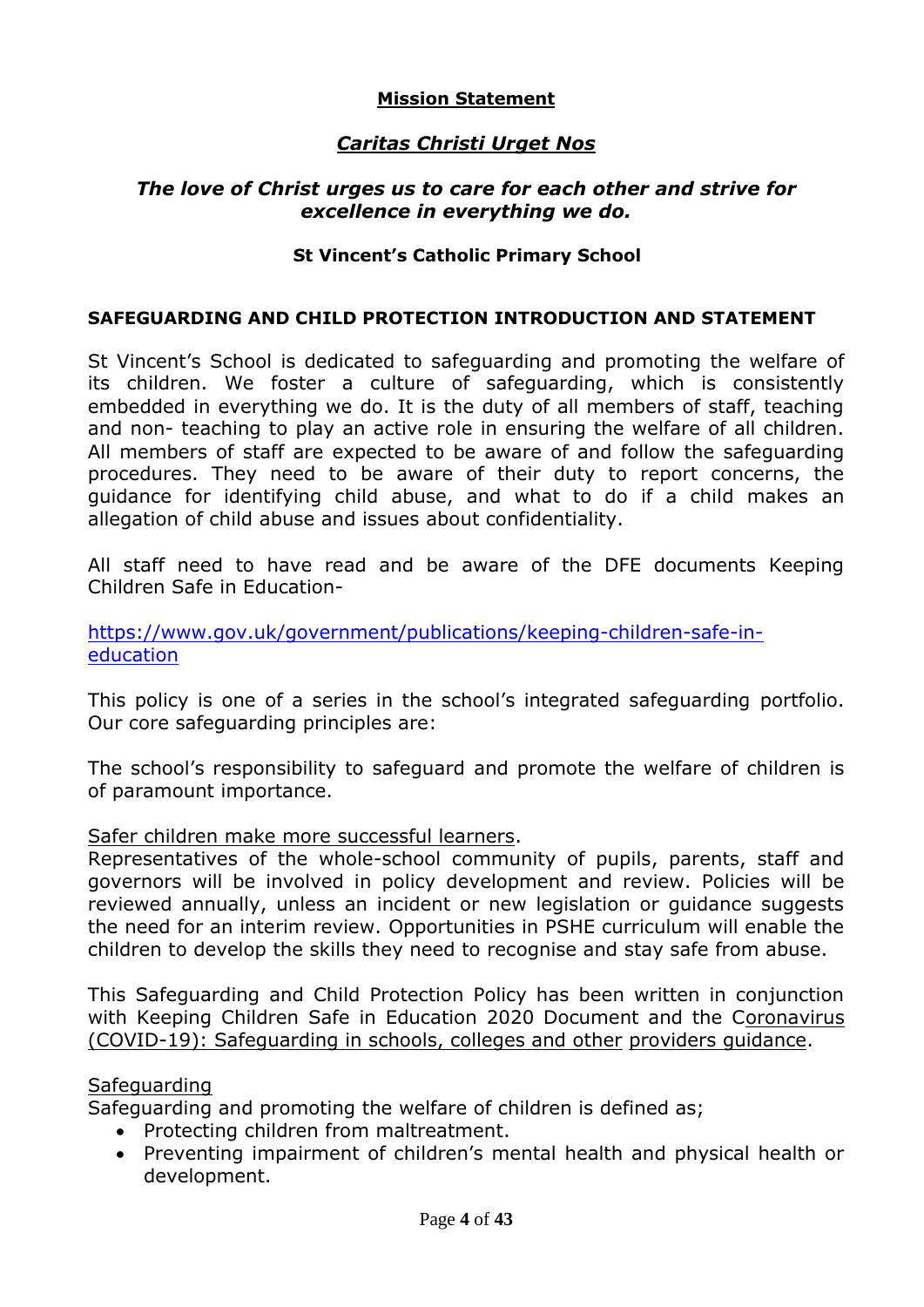- Ensuring that children grow up in circumstances consistent with the provision of safe and effective care.
- Taking action to enable all children to have the best outcomes

# **1 Introduction**

We recognise our moral and statutory responsibility to safeguard and promote the welfare of all pupils. We endeavour to provide a safe and welcoming environment where children are respected and valued. We are alert to the signs of abuse and neglect and follow our procedures to ensure that children receive effective support, protection and justice.

The procedures contained in this policy apply to all staff and governors and are consistent with those of the Local Safeguarding Children Board (LSCB) and should be read in conjunction with the Health and Safety Policy, Behaviour Policy, Special Education Needs and Inclusion Policy and E-Safety Policy.

At St Vincent's the Safeguarding Team and staff aim to ensure that they establish and maintain an environment where children feel secure so that they:

- Are encouraged to talk and are listened to.
- Know that there are adults in school whom they can approach if they are worried.
- Develop the skills, through the curriculum, they need to recognise in order to stay safe from abuse.

# **2 Statutory Framework**

In order to safeguard and promote the welfare of children, St Vincent's will act in accordance with the following legislation and guidance:

- The Children Act 1989
- The Children Act 2004
- Education Act 2002 (section 175)
- Working Together to Safeguard Children- A guide to inter-agency working to safeguard and promote the welfare of children (HM Government July 2018)
- Keeping Children Safe in Education Statutory guidance for schools and colleges (DFE September 2020)
- London Child Protection Procedures March 2020
- Allegations against staff within the children's workforce in Barnet 2016
- The Education (Pupil Information) (England) Regulations 2005
- Dealing with Allegations of Abuse Against Teachers and Other Staff (DfE 2012)
- Safeguarding Children and Safer Recruitment in Education
- Coronavirus (COVID 19): Safeguarding in schools, colleges and other providers guidance.

Working Together to Safeguard Children (HM Government 2018) requires St Vincent's to follow the procedures for protecting children from abuse in line with government guidance.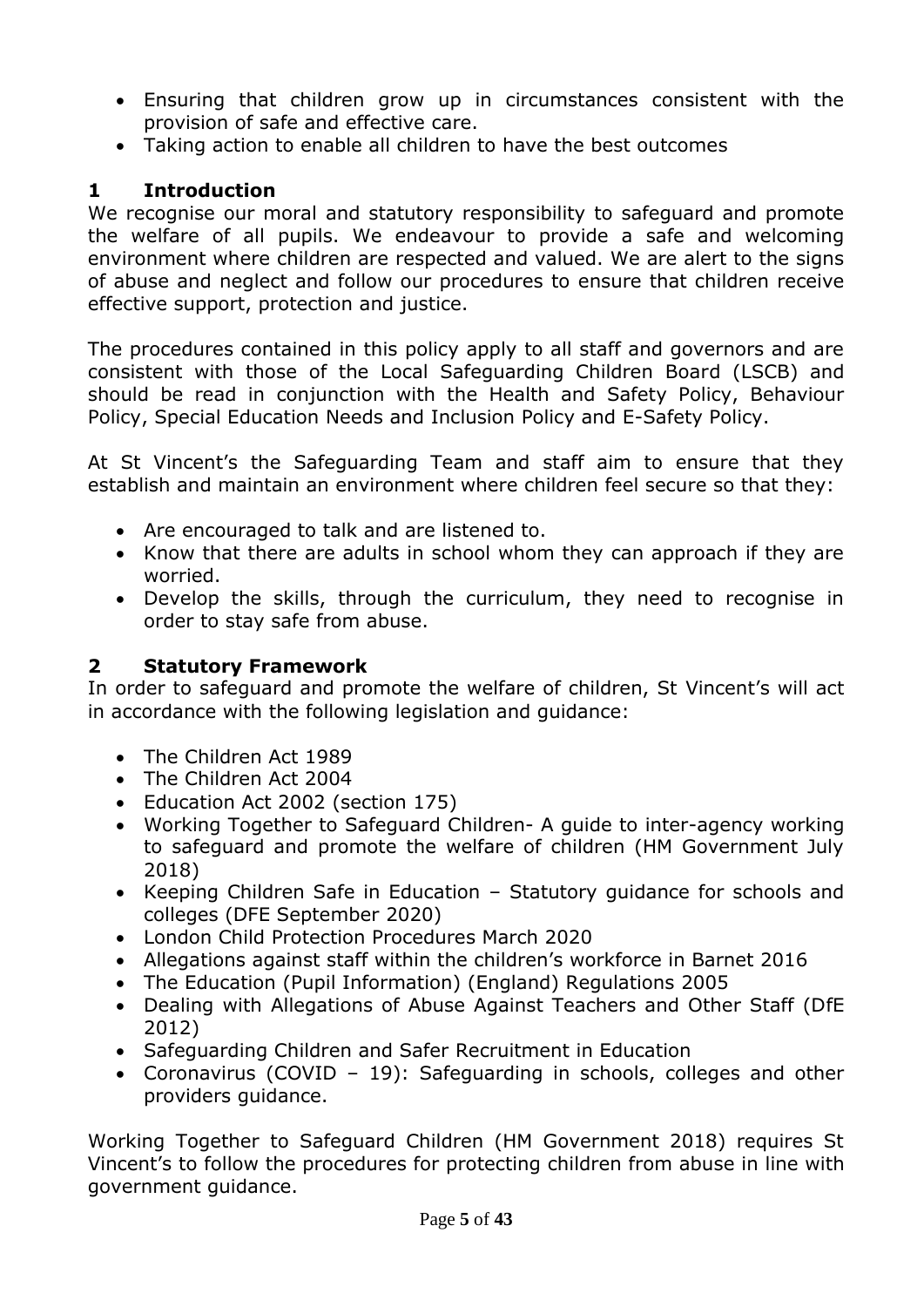- Welfare of the child is paramount.
- All children, regardless of age, gender, ability, culture, race, language, religion or sexual identity, have equal rights to protection
- All staff have an equal responsibility to act on any suspicion or disclosure that may suggest a child is at risk of harm
- Pupils and staff involved in child protection issues will receive appropriate support

# **3 Policy Aims**

- To support the child's development in ways that will foster security, confidence and independence.
- To provide all staff with the necessary information to enable them to meet their child protection responsibilities.
- To ensure consistent good practice and provide systematic means of monitoring children known or thought to be at risk of harm through structured procedures.
- To demonstrate the school's commitment with regard to safeguarding and child protection to pupils, parents and other partners through good levels of communication across the school.
- To contribute to the school's safeguarding portfolio.
- To continue to promote effective working relationships with other agencies especially Children's Social Services and the Police.

# **4 Designated Senior Lead**

The Designated Safeguarding Lead should take lead responsibility for safeguarding and child protection. The key role of the Designated Safeguarding Lead is to:

- manage referrals from school staff or any others from outside the school; providing as much contextual information as possible as part of the referral process;
- work with external agencies and professionals on matter of safety and safeguarding;
- undertake training;
- raise awareness of safeguarding and child protection amongst the staff and parents;
- ensure that child protection information is transferred to the pupil's new school.

The Safeguarding Team consists of 6 members who meet regularly to discuss children who have been brought to the attention of the DSP and meet the threshold for a MASH referral. These children are monitored closely and information is recorded on our CPOMS system and shared when relevant.

The DSL (Designated Safeguarding Lead) for Safeguarding and Child Protection is: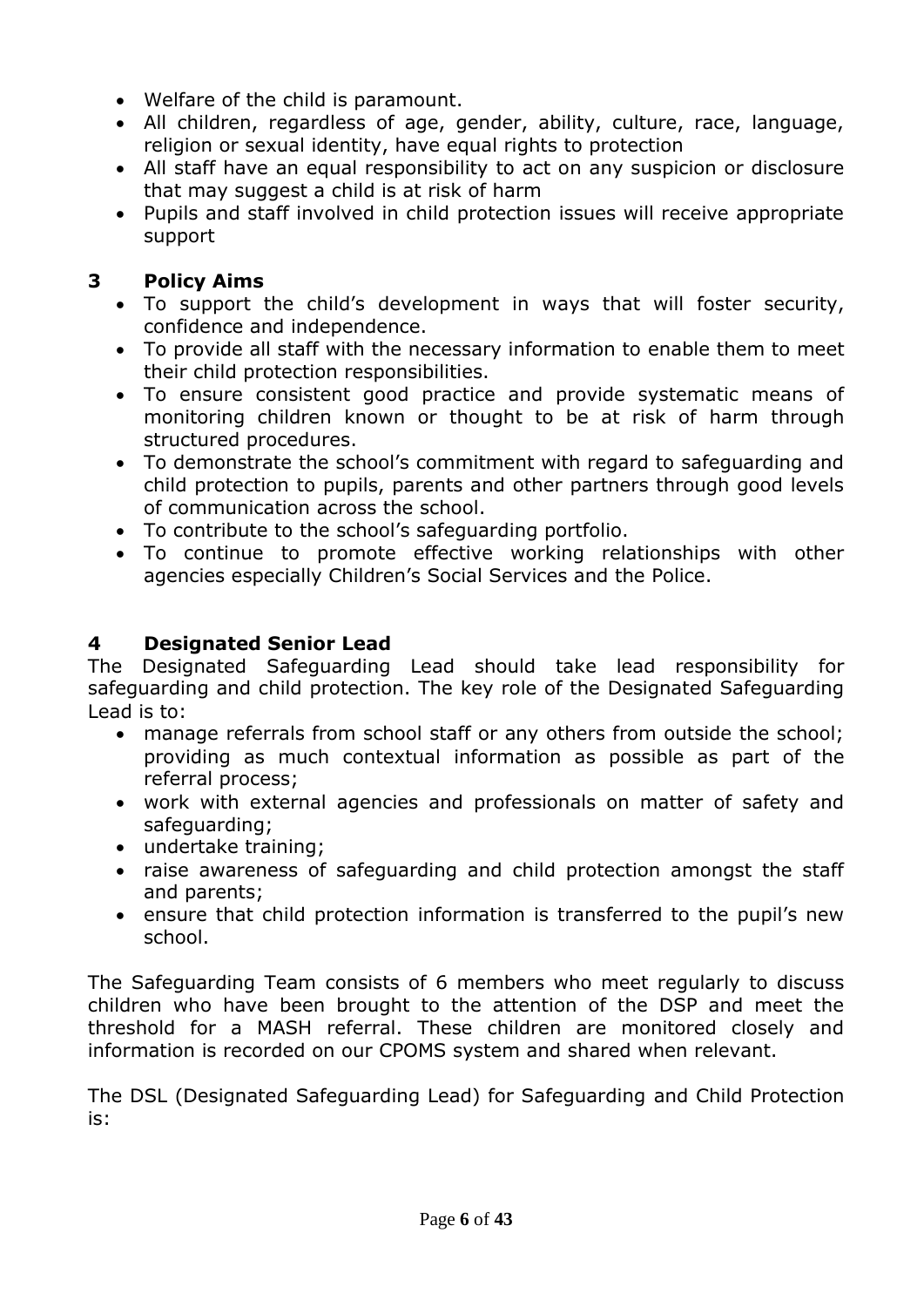Designated Safeguarding Lead in School - Marie Tuohy

The DDSLs (Designated Deputy Safeguarding Leads) for Safeguarding and Child Protection are:

| Liz Wolfenden | - Level 3 Trained |
|---------------|-------------------|
| Kerry Malone  | - Level 3 Trained |
| Emma Doherty  | - Level 3 Trained |
| Emma Scelsi   | - Level 3 Trained |
| Danny Pitman  | - Level 3 Trained |

Contact details: [office@stvincents.barnet.sch.uk](mailto:office@stvincents.barnet.sch.uk)

The designated safeguarding lead and any deputies should liaise with the three safeguarding partners and work with agencies in line with Working Together to Safeguard Children. NPCC-When to call the police should help designated safeguarding leads when they should consider calling the police and what to expect when they do.

The nominated Safeguarding & Child Protection Governor is:

Liam Tierney - Level 3 Trained Contact Details: FAO Liam Tierney office@stvincents.barnet.sch.uk

*In the absence of a member of the school's Designated Safeguarding Team please call the LADO Team in Barnet -* 0208 359 6056

## **5 Multi-Agency Working**

St Vincent's staff are aware that schools have a pivotal role to play in multiagency safeguarding arrangements. Our Governing Body ensures that the school contributes to multi-agency working, in line with statutory guidance Working Together to Safeguard Children.

We are aware that new safeguarding partners and child death review partner arrangements are now in place. Locally, the three safeguarding partners (Barnet Local Authority; a clinical commissioning group for an area within Barnet Local Authority; and the chief officer of police for an area (any part of which falls) within the Barnet Local Authority area) will make arrangements to work together with appropriate relevant agencies to safeguard and promote the welfare of local children, including identifying and responding to their needs.

St Vincent's School understands the importance of our role in the three safeguarding partner arrangements. The Governing Body and their senior leadership team, especially the designated safeguarding leads, are aware of and follow Barnet local arrangements.

The three safeguarding partners have a shared and equal duty to work together to safeguard and promote the welfare of children. St Vincent's is committed to working together with any relevant agencies. The relevant agencies are those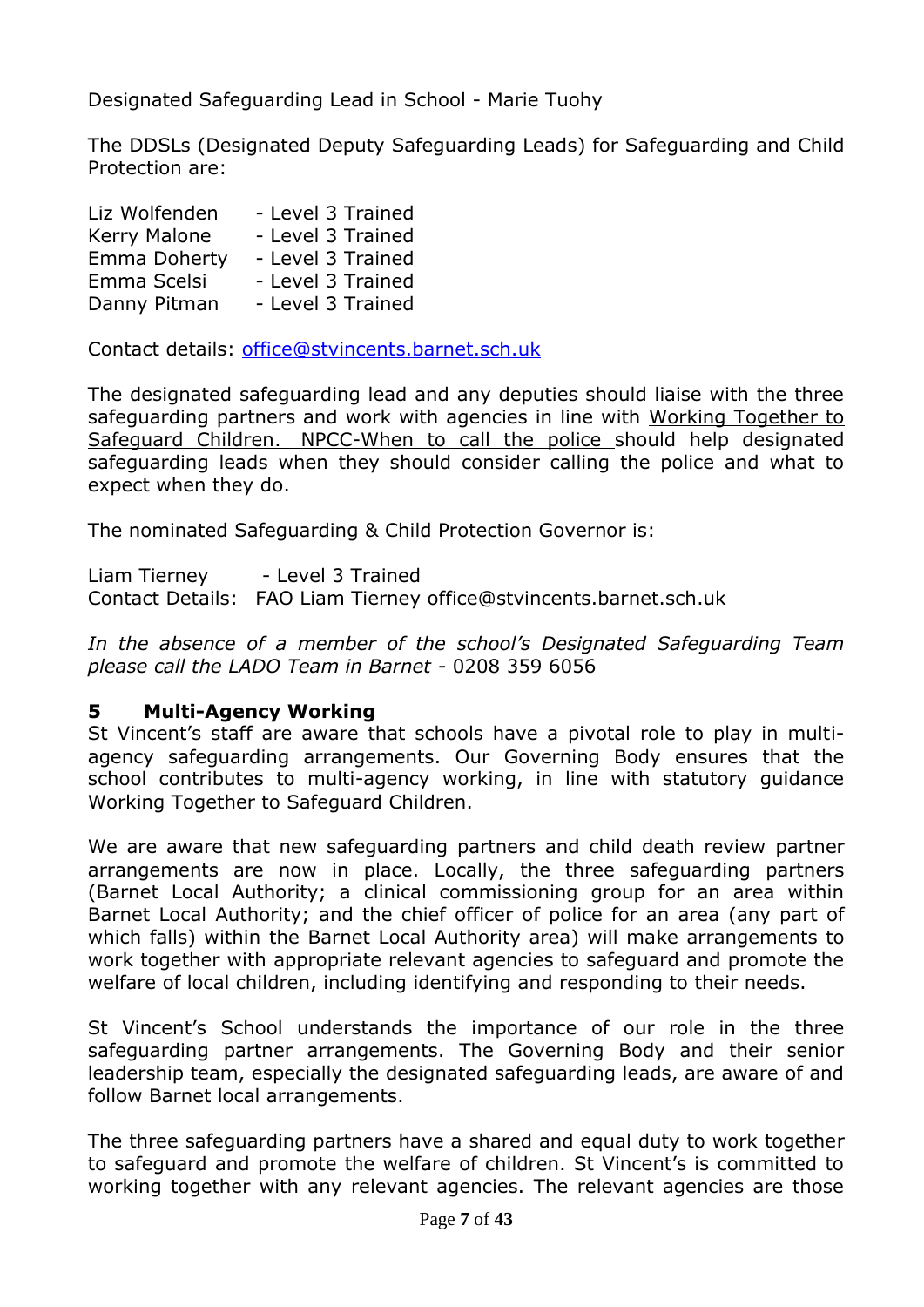organisations and agencies whose involvement that the three safeguarding partners consider may be required to safeguard and promote the welfare of children with regard to local need. The three safeguarding partners will have set out in their published arrangements which organisations and agencies they will be working with and the expectations placed on any agencies and organisations by the arrangements.

The three safeguarding partners should make arrangements to allow all schools in the local area to be fully engaged, involved and included in safeguarding arrangements.

# **6 The Governing Body**

The Governing Body has overall responsibility for ensuring that there are sufficient measures in place to safeguard the children, staff and volunteers in the school community.

The Governing Body ensures that the school has:

- A DSL and DDSL for safeguarding and child protection who are all members of the senior leadership team and who have undertaken training in inter- agency working, in addition to basic child protection training.
- A Safeguarding and Child Protection policy and procedures that are consistent with LSCB requirements, reviewed annually and made available to parents on request.
- An updated Single Central Record which covers all staff, governors, volunteers, 3rd party providers and supply as a live document.
- Updated procedures for dealing with allegations of abuse made against members of staff including allegations made against the headteacher.
- Safer recruitment procedures that include the requirement for appropriate checks.
- A training strategy that ensures all staff, including the headteacher, receive child protection training, with refresher training at three-yearly intervals. The DSL and the DDSL should receive refresher training at twoyearly intervals.
- Arrangements to ensure that all temporary staff and volunteers are made aware of the school's arrangements for child protection.
- Safe management of allegations.
- School badges for all visitors to the St Vincent's community which are worn throughout all visits to the school.
- A nominated governor to be responsible for liaising with the local authority and other agencies in the event of an allegation being made against the headteacher.
- A safeguarding audit which is carried out annually by the Safeguarding Team.

An annual report will be submitted to the local authority about how the governing body's duties have been carried out. Any weaknesses will be rectified without delay.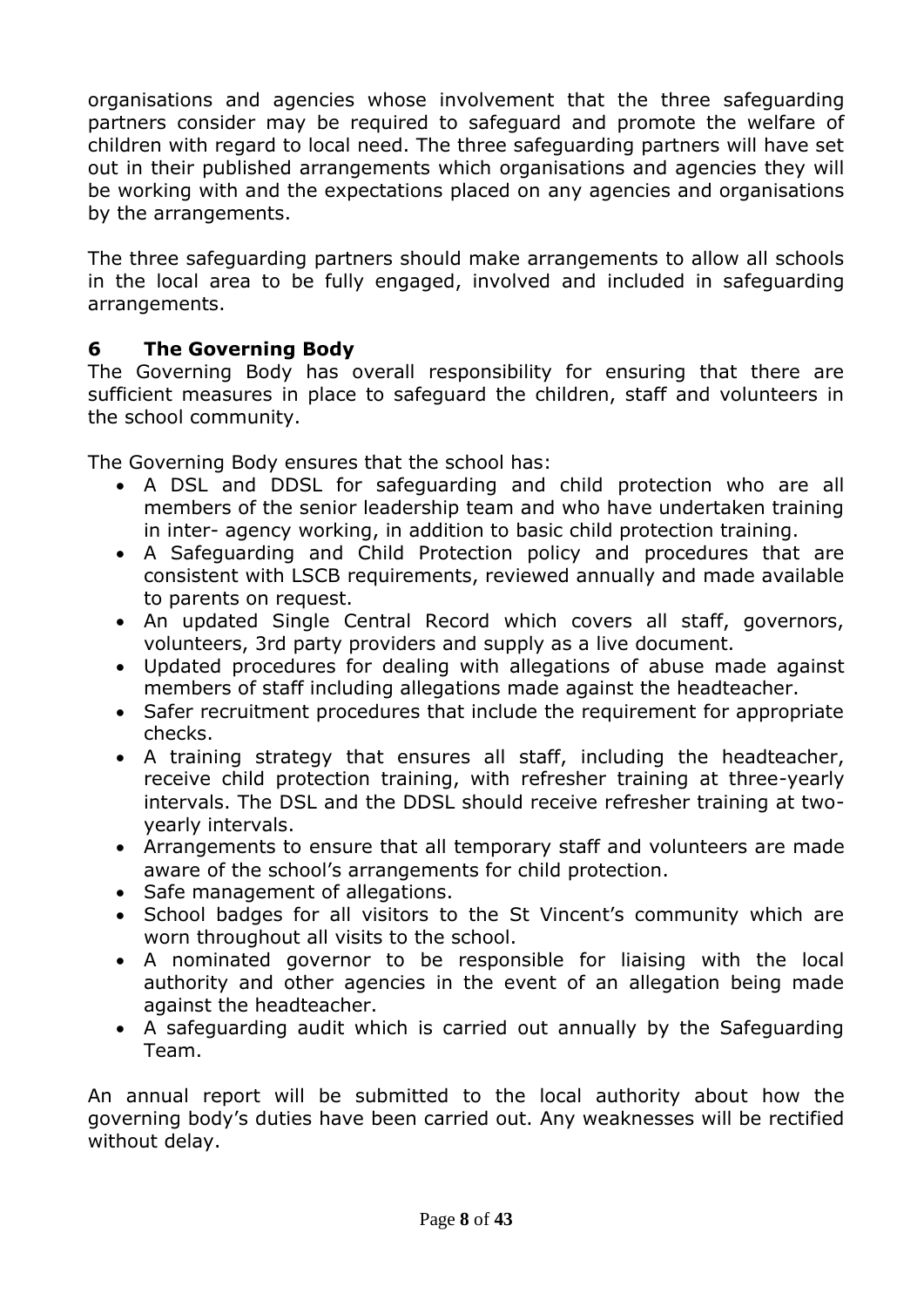## **7 School Procedures & Staff Responsibilities**

We will ensure that:

- We have designated members of staff.
- All members of staff develop their understanding of the signs and indicators of abuse and refresh their training every three years (DSL and DDSL every two years).
- All staff know if they have any concerns about a child's welfare, they should act on them *immediately.*
- All members of staff know how to respond to a pupil who discloses abuse using the appropriate forms.
- All parents/carers are made aware of the responsibilities of staff members with regard to child protection procedure (website/ newsletter, posters.
- All staff will have read Part 1 of the government's guidance 'Keeping Children Safe in Education' September 2020 as part of their induction. This document provides link to further information on child sexual exploitation, female genital mutilation and preventing radicalization.
- All staff will have read this policy and signed to confirm this.
- Our procedures and policies will be regularly reviewed and updated.

## Keeping Children Safe in Education September 2020 states:

*"Safeguarding and promoting the welfare of children is everyone's responsibility. Everyone who comes into contact with children and their families has a role to play. In order to fulfil this responsibility effectively, all practitioners should make sure their approach is child-centred. This means that they should consider, at all times, what is in the best interests of the child."*

## **8 Attendance and School Transfer**

Particular attention will be paid to the attendance and development of any child about whom the school has concerns, or who has been identified as being the subject of a child protection plan and a written record will be kept and monitored.

If a pupil who is/or has been the subject of a child protection plan leaves the school, the Designated Senior Lead will inform the social worker responsible for the case and transfer the appropriate records to the Designated Senior Person at the receiving school, in a secure manner, and separate from the child's academic file.

## **9 Intimate Care Procedures**

If a young child needs the assistance of an adult to change their underwear or remove their underclothes due to wetting themselves or to investigate an injury, it must be done in the presence of another adult where possible.

## **10 Entrance FOBS**

Only staff are permitted to use the entrance fobs for the doors. Under no circumstances are they permitted to give the fobs to anyone else. The Headteacher will provide new members of staff with an entrance fob on their first working day.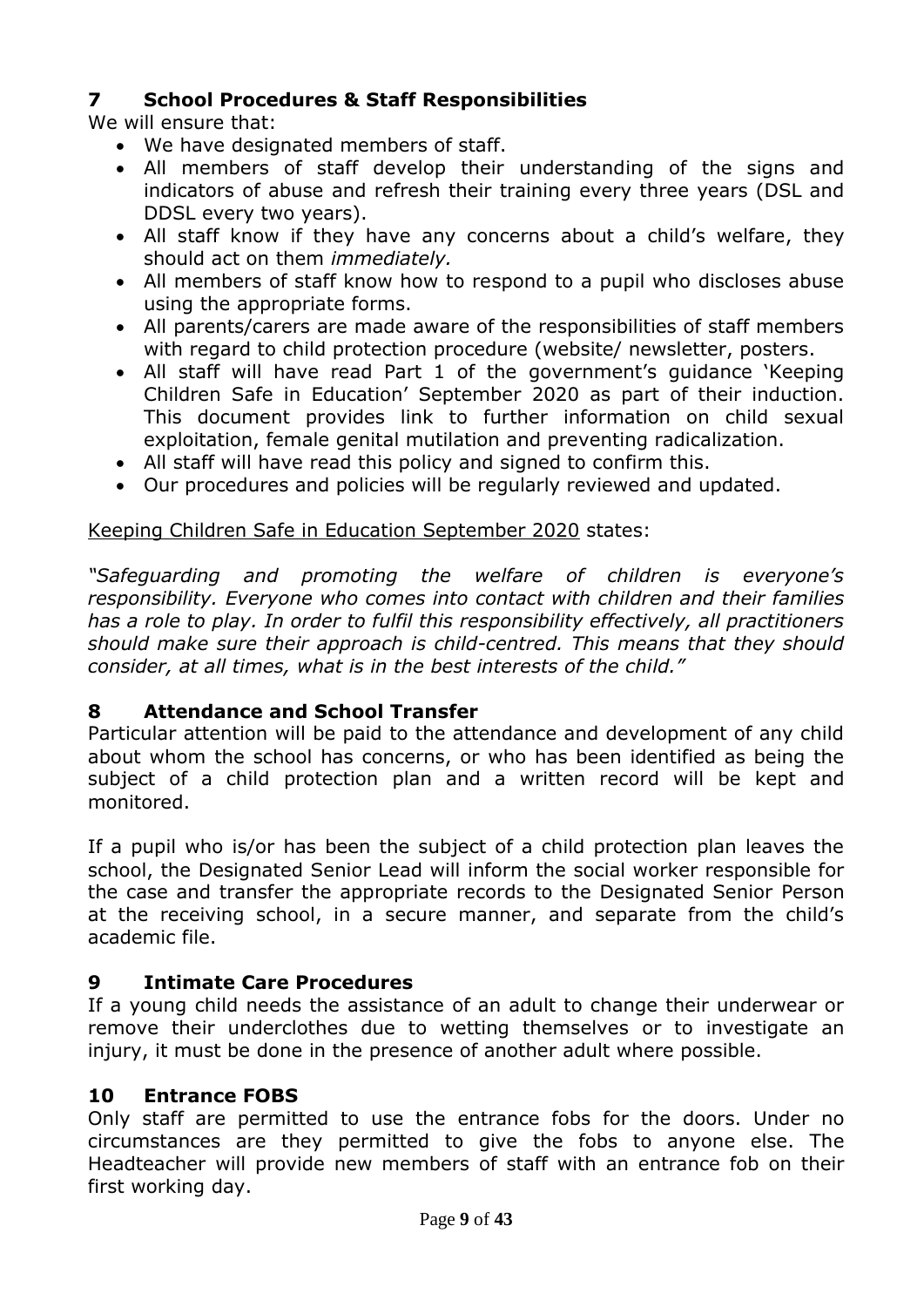#### **11 Visitors**

Visitors must report to the School Office and sign in using our Visitor management book. All visitors are issued with a Child Protection and Safeguarding guide.

All visitors will be given a St Vincent's Visitor's badge which they must wear on the premises at all times and return to the School Office when signing out of the building.

If the individual is a weekly visitor they are allowed to carry out their work independently as long as they have provided the office with their cleared DBS and relevant details.

Governors follow the same procedure as all visitors when entering the school.

Governors must sign in to our Visitor Management book on arrival; they will be given a Governor badge to wear during their visit before entry. Governors are requested to return their badge to the school office where they will be signed out by a member of the School Office on their departure.

#### **12 Special Educational Needs and Disability**

Children and young people with special educational needs and disabilities can face additional safeguarding challenges because:

- There may be assumptions that indicators of possible abuse such as behaviour, mood and injury relate to the child's disability without further exploration.
- Children with SEN and disabilities can be disproportionately impacted by things like bullying without outwardly showing any signs; and difficulties may arise in overcoming communication barriers.

 $\bullet$ 

At St Vincent's we identify pupils who might need more support to be kept safe or to keep themselves safe by:

- Creating Behaviour Plans.
- Pastoral Support and SEND meetings with the Child's parents.
- Regular meetings between the SENCo and the TAs.
- A whole school approach and awareness.

# **13 Mobile Phones**

Staff members will not use personal mobile phones or cameras when pupils are present. They may use mobile phones on school premises outside of working hours when no pupils are present. Staff may use mobile phones in the staffroom during breaks and non-contact time. Mobile phones will be safely stored and in silent mode whilst pupils are present. Staff will use their professional judgement in emergency situations. Staff may take mobile phones on trips including the forest, but they must only be used in emergencies and should not be used when pupils are present.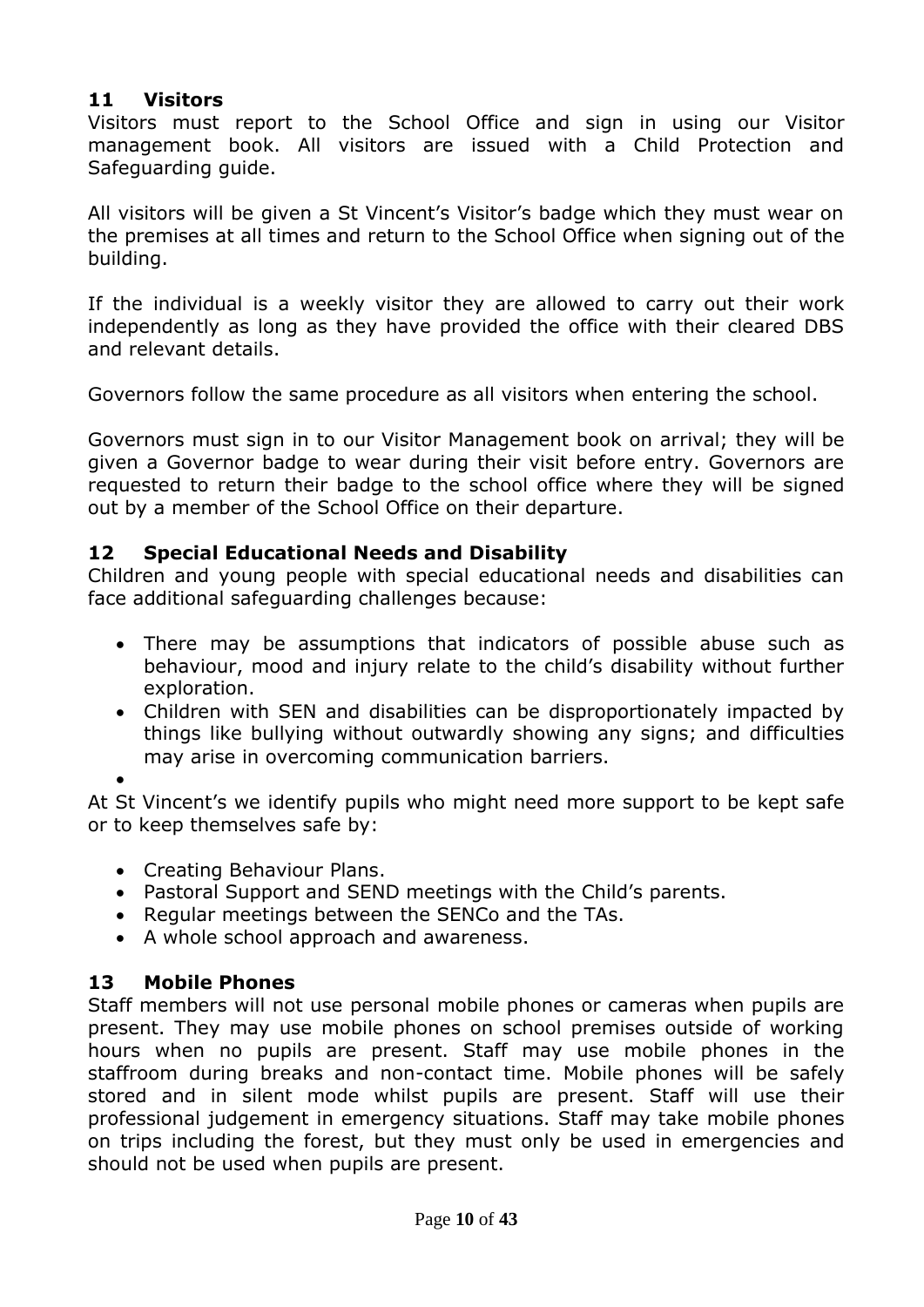Mobile devices will not be used to take images or videos of pupils or staff in any circumstances.

- The sending of inappropriate messages or images *from mobile devices is strictly* prohibited.
- Staff who do not adhere to this policy will face disciplinary action.
- The school will adhere to the terms of the Online Safety Policy at all times. Photographs and videos of pupils will be carefully planned before any activity with particular regard to consent and adhering to the school's Data Protection Policy.
- The DPO (Data Protection Officer) will oversee the planning of any events where photographs and videos will be taken.
- Where photographs and videos will involve LAC pupils, adopted pupils, or pupils for whom there are security concerns, the DSL will determine the steps involved.
- The DSL will, in known cases of a pupil who is an LAC or who has been adopted, liaise with the pupil's social worker, carers or adoptive parents to assess the needs and risks associated with the pupil.
- The school will adhere to its Acceptable User Policy at all times.

Staff will report any concerns about another staff member's use of mobile phones to the DSL, following the procedures outlined in the Child Protection and Safeguarding Policy and the Allegations of abuse against Staff Policy.

# **14 Dealing with a disclosure**

If a child discloses that he or she has been abused in some way, the member of staff/ volunteer should:

- Listen to what is being said without displaying shock or disbelief.
- Accept what is being said.
- Allow the child to talk freely.
- Reassure the child, but not make promises which it might not be possible to keep.
- Not promise confidentiality it might be necessary to refer to Children's Services: Safeguarding and Specialist Services.
- Reassure him or her that what has happened is not his or her fault.
- Stress that it was the right thing to tell.
- Listen, only asking questions when necessary to clarify.
- Not criticise the alleged perpetrator.
- Explain to the child what has to be done next and who has to be told.
- Make a written record (see Record Keeping).
- Pass the information to the Designated Senior Person or a member of the Safeguarding Team without delay.

Options for the Safeguarding Team will then include:

- Manage support for the child internally via the school's pastoral support processes.
- An early help assessment or a referral for statutory service for example as the child might be in need, is in need or suffering or likely to suffer harm.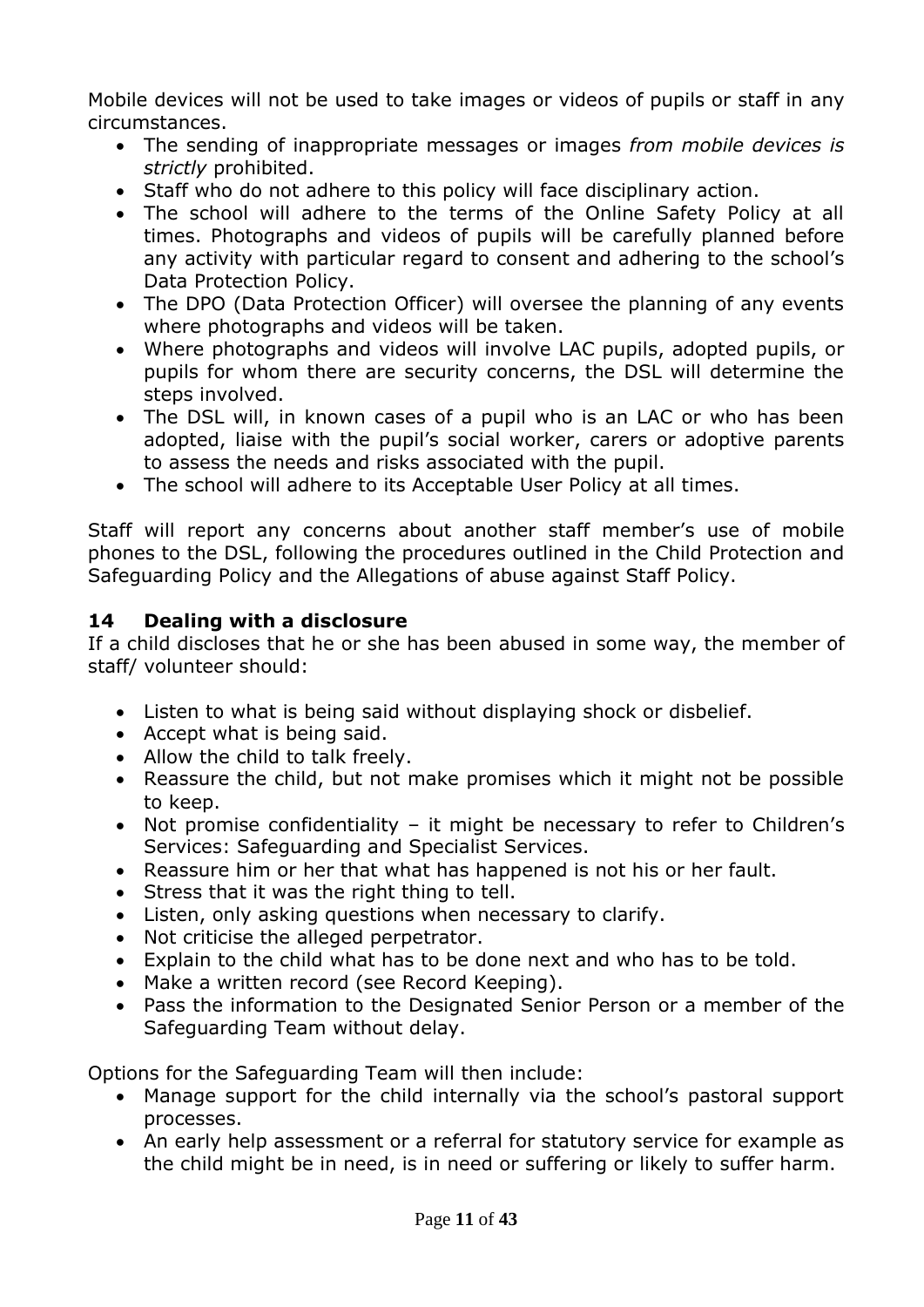# **15 Contextual Safeguarding**

All staff should be aware that safeguarding incidents and/or behaviours can be associated with factors outside the school and/or can occur between children outside of this environment.

All staff, but especially the designated safeguarding lead and deputies, will consider whether children are at risk of abuse or exploitation in situations outside their families. Extra–familial harms take a variety of different forms and children can be vulnerable to multiple harms including (but not limited to) sexual exploitation, criminal exploitation and serious youth violence.

## **16 Diversity**

Although no culture sanctions extreme harm to a child, cultural variations in child rearing patterns do exist. A balanced assessment must incorporate a cultural perspective but guard against being over-sensitive to cultural issues at the expense of promoting the safety and wellbeing of the child.

'Fear of being accused of racism can stop people acting when they otherwise would. Fear of being thought unsympathetic to someone of the same race can change responses.

Every organisation concerned with the welfare and protection of children should have mechanisms in place to ensure equal access to services of the same quality, and that each child, irrespective of colour or background, should be treated as an individual requiring appropriate care.' - (Victoria Climbié Inquiry Report).

Research also shows that children with special needs are at an increased risk of abuse. There are fewer signs and indicators and more possible explanations. Children with communication difficulties may be especially vulnerable.

Some children and young people may be more vulnerable to abuse due to particular circumstances such as:

- Young women subject to honour-based violence (where, for instance, they have transgressed the expectations of them as young women in their family and community).
- Children at risk of harm from abuse linked to a belief in spirit possession on the part of their parent, carer or wider community.
- Girls at risk of genital mutilation (usually being taken back to their country of origin for this procedure to be carried out).
- Children being trafficked into other families from abroad.
- Girls and/or boys at risk of being forced into marriage.

# **17 Support for Staff**

Child abuse is devastating for the child and can also result in distress and anxiety for staff who become involved. We will support pupils and their families and staff by: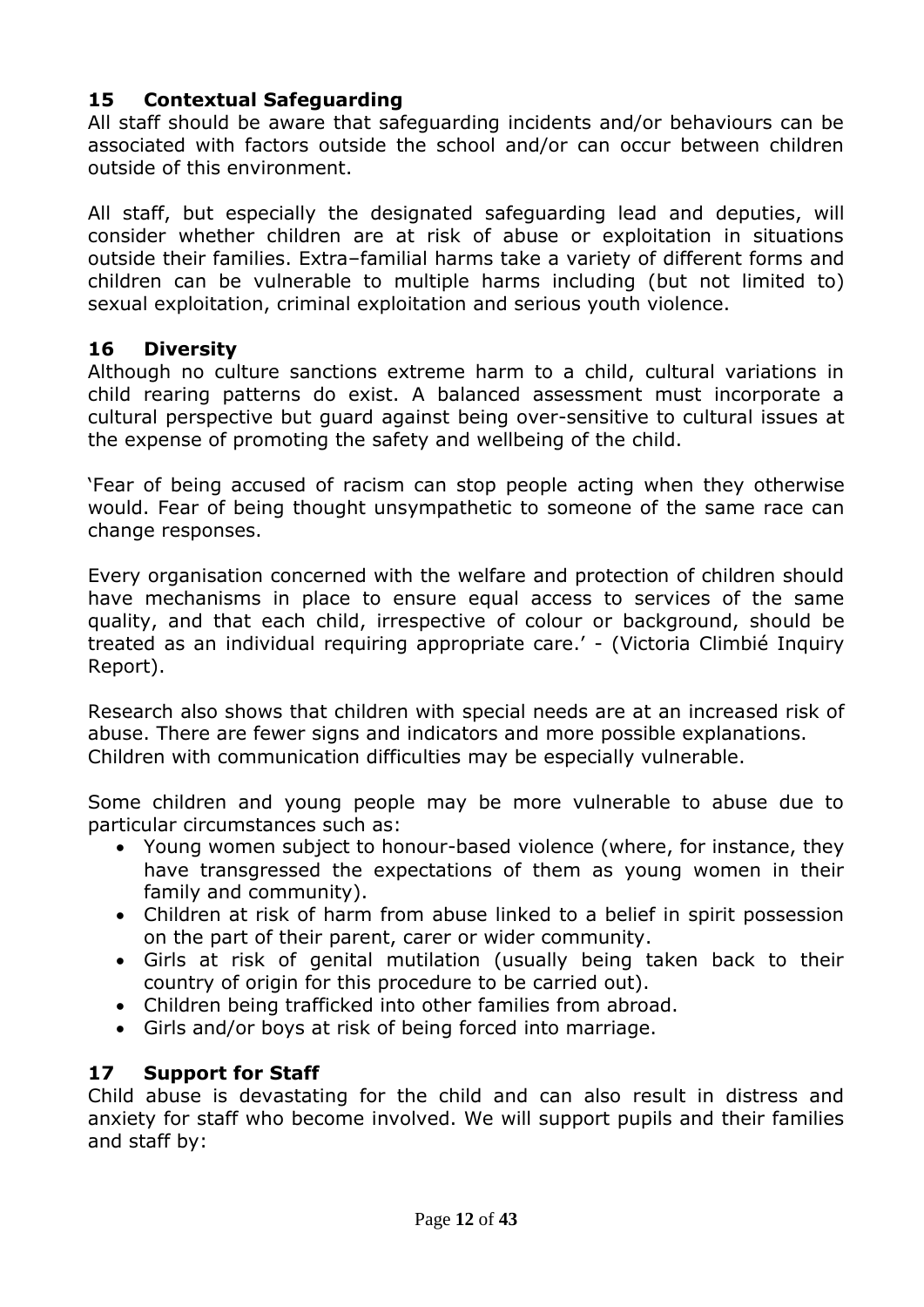- Taking all suspicions and disclosures seriously.
- Nominating a link person who will keep all parties informed and be the central point of contact.
- Where a member of staff is the subject of an allegation made by a pupil, separate link people will be nominated to avoid any conflict of interest.
- Responding sympathetically to any request from pupils or staff for time out to deal with distress or anxiety.
- Maintaining confidentiality and sharing information on a need-to-know basis only with relevant individuals and agencies.
- Storing records securely.
- Offering details of helplines, counselling or other avenues of external support.
- Following the procedures laid down in our whistleblowing, complaints and disciplinary procedures.
- Cooperating fully with relevant statutory agencies.

# **18 Confidentiality**

Safeguarding children raises issues of confidentiality that must be clearly understood by all staff/volunteers in schools.

All staff at St. Vincent's both teaching and non-teaching, have a responsibility to share relevant information about the protection of children with other professionals, particularly the investigative agencies (Children's Services: Safeguarding and Specialist Services and the Police).

If a child confides in a member of staff/volunteer and requests that the information is kept secret, it is important that the member of staff/volunteer tell the child in a manner appropriate to the child's age/stage of development that they cannot promise complete confidentiality – instead they must explain that they may need to pass information to other professionals to help keep the child or other children safe.

Staff/volunteers who receive information about children and their families in the course of their work should share that information only within appropriate professional contexts.

# **19 Record Keeping and Information Sharing**

When a child has made a disclosure, the member of staff/volunteer should:

- Make brief notes as soon as possible after the conversation.
- Not destroy the original notes in case they are needed by a court.
- Promptly add concerns to the "Cause for Concern" tag on CPOMS.
- On the logging a concern tab, record the date, time, place and any noticeable non-verbal behaviour and the words used by the child
- On the logging a concern tab, record statements and observations rather than interpretations or assumptions.
- Where applicable draw a diagram to indicate the position of any injuries or describe in detail the location, size and appearance of any injury.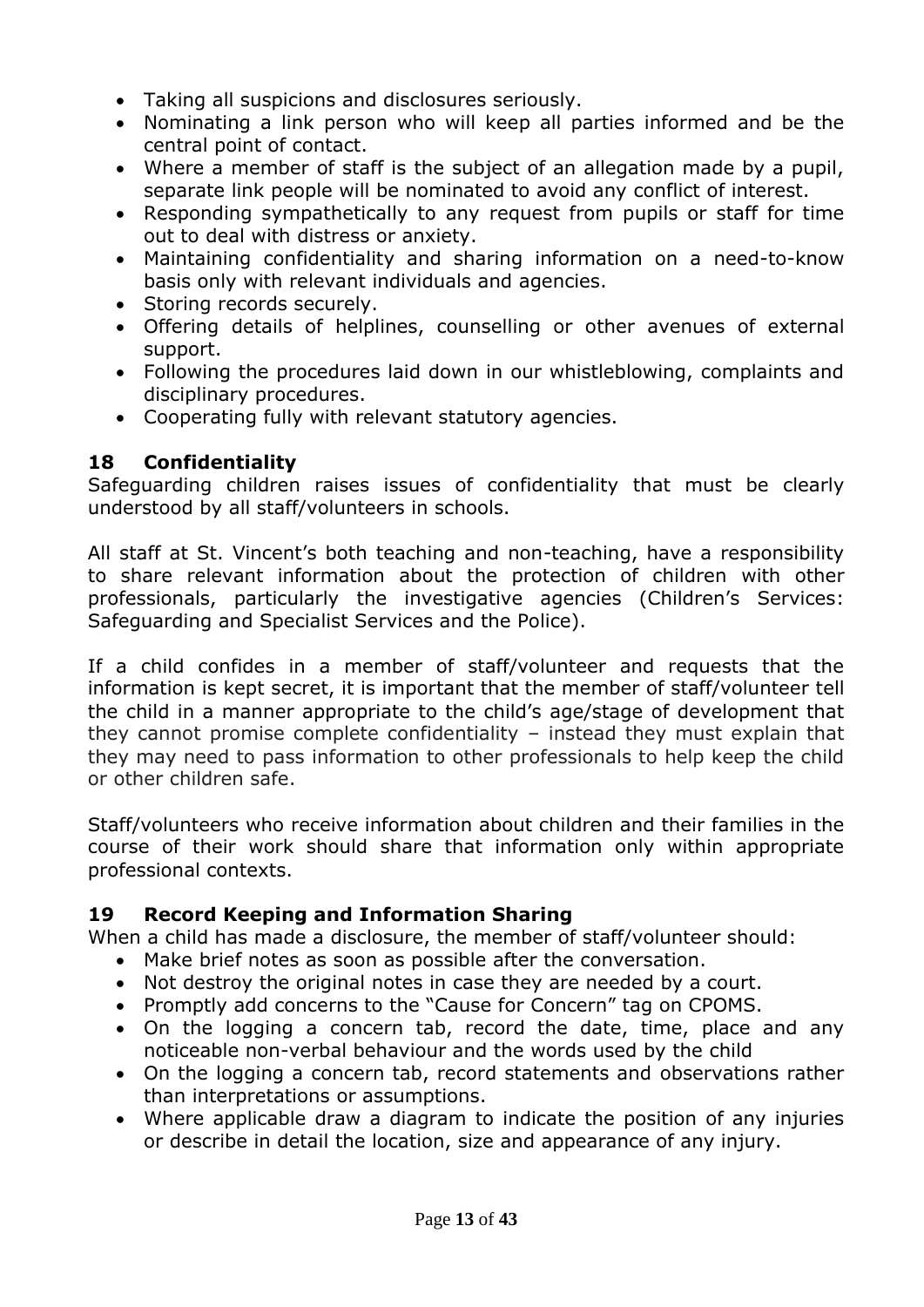- Once a concern has been added to "Cause for Concern", it should be assigned to the DSL or in their absence one of the Safeguarding team and the case will be allocated accordingly.
- No paper copies of notes or paper recordings should be retained by the member of staff or volunteer.

The Designated Senior Lead will ensure that all safeguarding records are managed in accordance with the Education (Pupil Information) (England) Regulations 2005.

At St Vincent's the Governors are aware of the obligations under the Data Protection Act 2018 and the GDPR places on schools and individuals to process personal information fairly and lawfully and to keep the information we hold safe and secure.

It is important that staff have due regard to the relevant data protection principles, which allow them to share (and withhold) personal information, as provided for in the Data Protection Act 2018 and the GDPR.

Further details on information sharing can be found:

- in Chapter one of Working Together to Safeguard Children, which includes a myth- busting guide to information sharing
- at Information Sharing: Advice for Practitioners Providing Safeguarding Services to Children, Young People, Parents and Carers. The seven golden rules for sharing information will be especially useful
- at The Information Commissioner's Office (ICO), which includes ICO GDPR FAQs and guidance from the department
- in Data protection: toolkit for schools Guidance to support schools with data protection activity, including compliance with the GDPR

#### **20 Allegations of Abuse made against Teachers, Other Staff including Supply Teachers and Volunteers.**

If staff have safeguarding concerns, or an allegation is made about another member of staff (including supply staff and volunteers) posing a risk of harm to children, then they should be referred to the Headteacher immediately.

An allegation is any information which indicates that a member of staff, supply teacher or volunteer may have:

- Behaved in a way that has, or may have harmed a child.
- Possibly committed a criminal offence against/related to a child.
- Behaved towards a child or children in a way which indicates s/he would pose a risk of harm if they work regularly or closely with children.
- Behaved or may have behaved in a way that indicates that they may not be suitable to work with children.

This applies to any child the member of staff, supply teacher or volunteer has contact within their personal, professional or community life.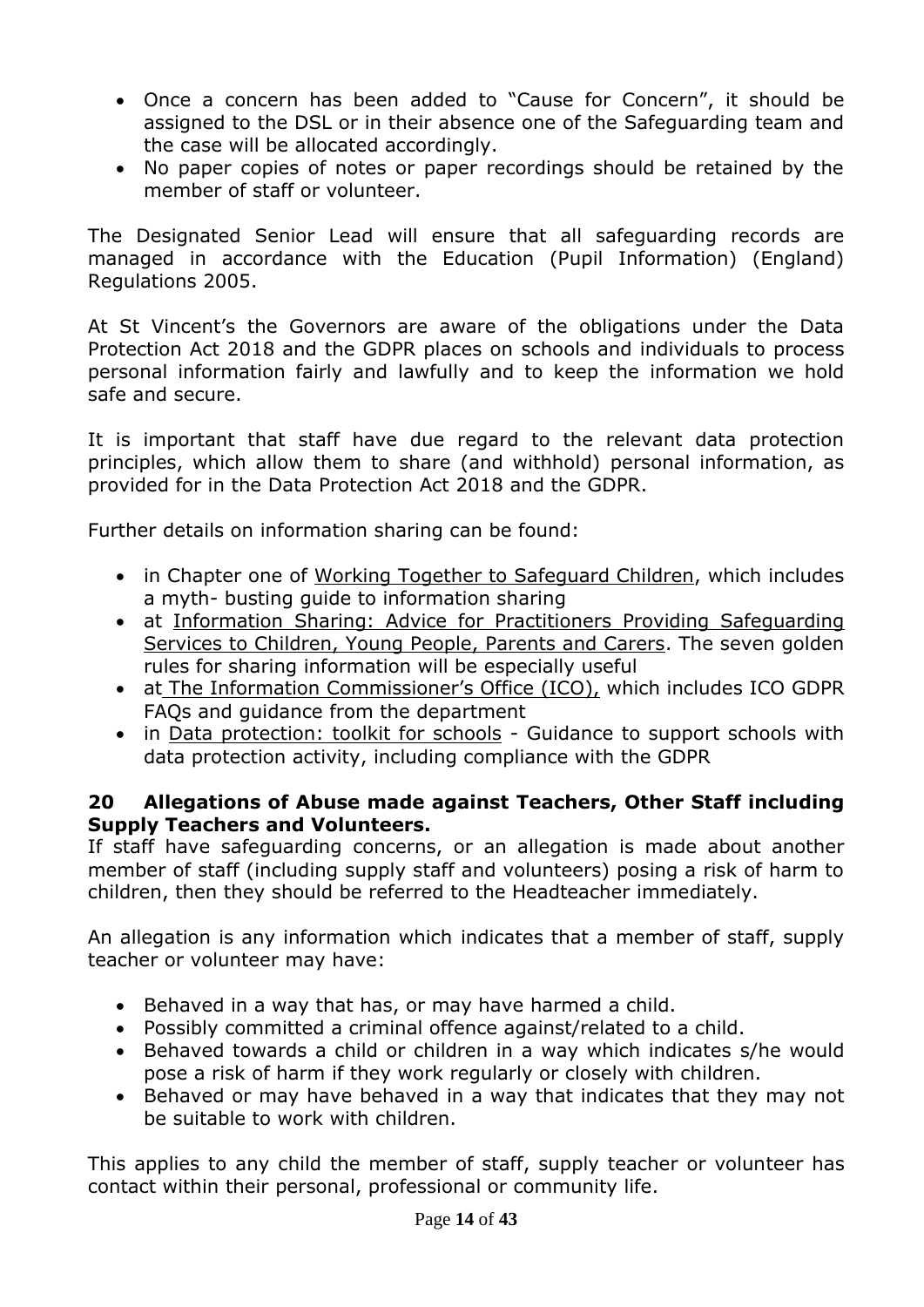The person to whom an allegation is first reported should take the matter seriously and keep an open mind. S/he should not investigate or ask leading questions if seeking clarification; it is important not to make assumptions. Confidentiality should not be promised and the person should be advised that the concern will be shared on a 'need to know' basis only.

Actions to be taken include making an immediate written record of the allegation using the informant's words - including time, date and place where the alleged incident took place, brief details of what happened, what was said and who was present. This record should be signed, dated and immediately passed on to the Headteacher. The Headteacher may then refer the concern to the Local Authority Designated Officer Shrimate Bissessar Tel No: 0208 359 7899 (LADO).

If the concerns are about the Headteacher, then the Chair of Governors should be contacted in writing via the school office in a sealed envelope marked: For the Chair of Governors, Dr Michael Gradwell stamped CONFIDENTIAL. In the absence of the Chair the Safeguarding Governor Mr Liam Tierney should be contacted.

The recipient of an allegation must not unilaterally determine its validity, and failure to report it in accordance with procedures is a potential disciplinary matter.

The Headteacher will not investigate the allegation itself, or take written or detailed statements, but will assess whether it is necessary to refer the concern to the Local Authority Designated Lead. If the allegation meets any of the three criteria set out at the start of this section, contact should always be made with the Local Authority Designated Officer (LADO) without delay.

#### Volunteers and Supply Teachers

Where the school is not the employer of an individual, they still have responsibility to ensure allegations are dealt with appropriately and they liaise with the relevant parties. It is essential any allegation of abuse is dealt with very quickly in a fair and consistent way which protects the child and supports the person who is the subject of the allegation.

Where the allegation is against a supply teacher the school must not cease to use the supply teacher without finding out the facts and liaising with the (LADO) to determine a suitable outcome. The school should discuss with the agency whether it is appropriate to suspend the supply teacher, or redeploy them to another part of the school whilst they carry out their investigation. The Supply Agency should be fully involved and cooperate with the School, the LADO and any other professionals.

St Vincent's will inform the agency of its process for managing allegations and will refer them to this policy and the KCSiE 2020 document.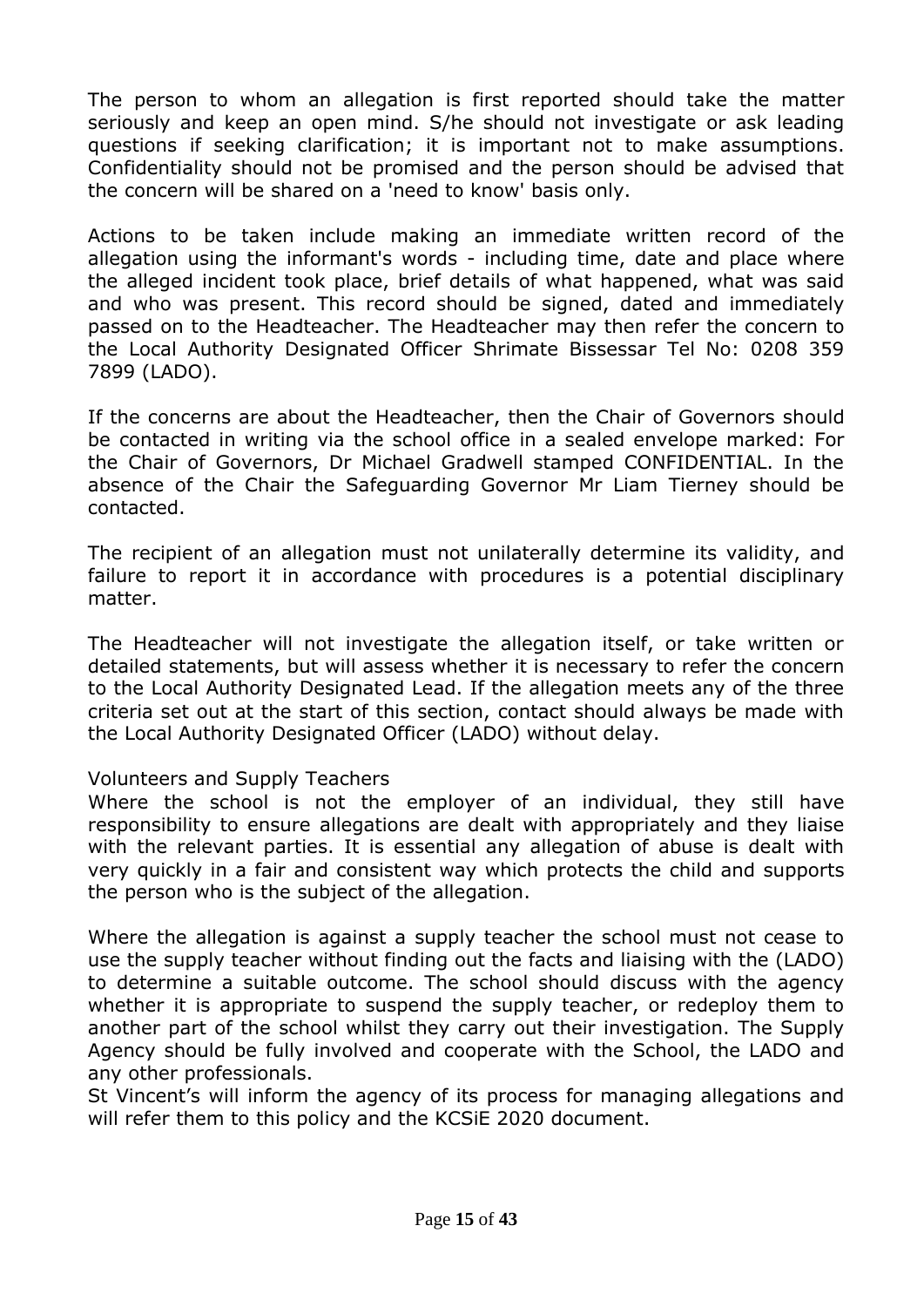# **21 Whistleblowing**

Where there are concerns about the way that safeguarding is carried out in the school, staff should refer to the Whistle-blowing Policy.

A whistleblowing disclosure must be about something that affects the general public such as:

- A criminal offence has been committed, is being committed or is likely to be committed.
- A legal obligation has been breached.
- There has been a miscarriage of justice.
- The health or safety of any individual has been endangered.
- The environment has been damaged.
- Information about any of the above has been concealed.

The NSPCC's *What you can do to report abuse* dedicated helpline is available as an alternative route for staff who do not feel able to raise concerns regarding child protection failures internally or have concerns about the way a concern is being handled by their school. Staff can call 0800 028 0285 – line is available from 8am to 8pm Mon to Fri and email [help@nspcc.org.uk](mailto:help@nspcc.org.uk)

## **22 Safer Recruitment**

Our school endeavours to ensure that we do our utmost to employ 'safe' staff by following the guidance in Safeguarding Children and Safer Recruitment in Education (pp33-36) together with the local authority and the school's individual procedures.

## **23 Recruitment and Appointment of Workers and Volunteers**

Refer to standard recruitment and appointment policy for staff recruitment. In recruiting and appointing workers, we will be responsible for following Barnet HR Service, Recruitment and selection guide for schools. A summary of pertinent points follows:

- We will make sure that we measure the application against the selection criteria
- All applicants need to sign a declaration stating that there is no reason why they should be considered unsuitable to work with children.
- The Rehabilitation of Offenders Act (1974) requires that people applying for positions which give them "substantial, unsupervised access on a sustained or regular basis" to children under the age of 18 must declare all previous convictions which are then subject to police checks.
- They can then only be offered a job subject to a successful police check. This includes potential employees, volunteers and self-employed people such as sports coaches. They are also required to declare any pending case against them. It is important that your applicant in this particular category understands that all information will be dealt with confidentially and will not be used against them unfairly.
- We will ask for photographic evidence to confirm the identity of the applicant e.g. their passport & proof of address.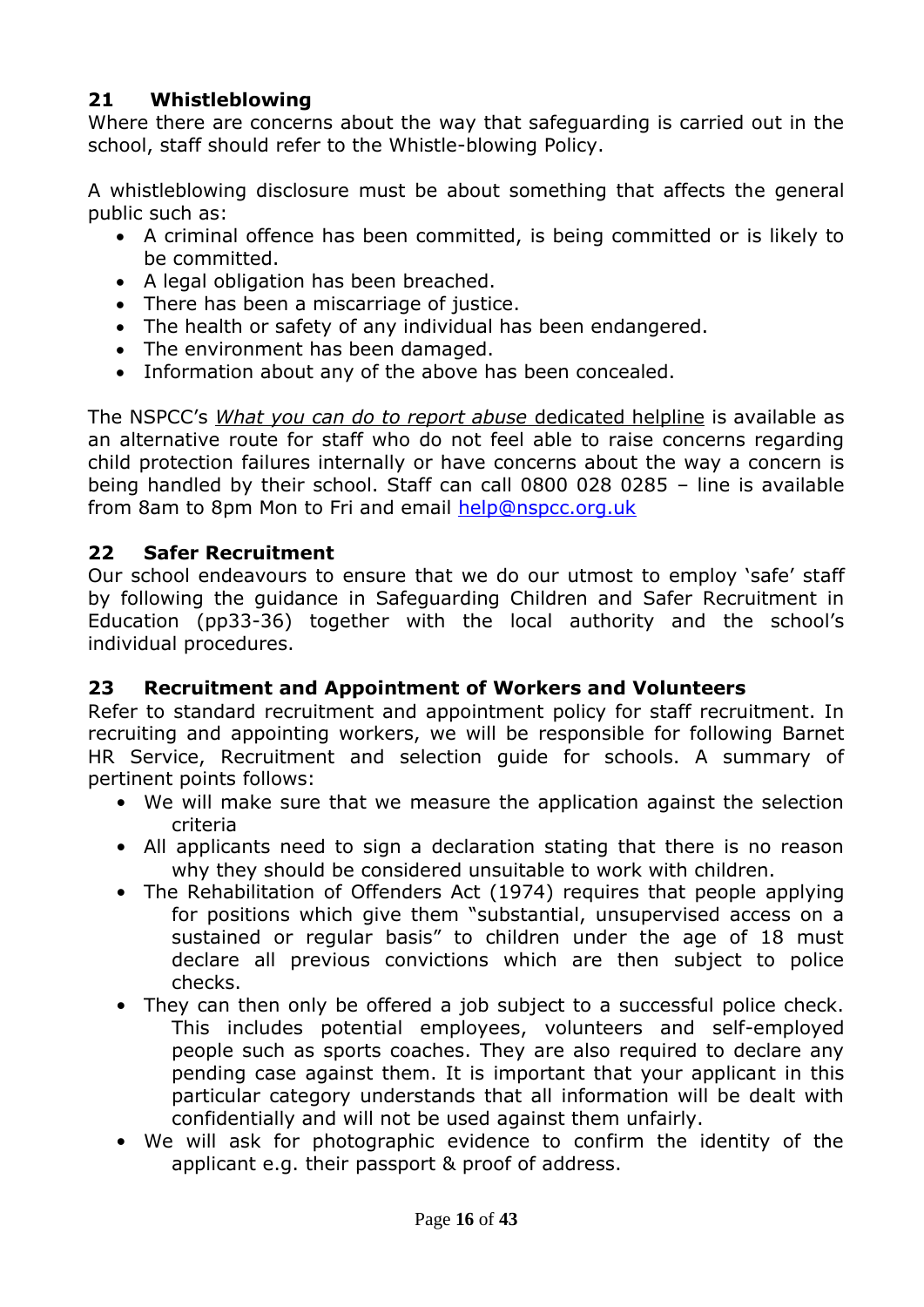- We will request to see documentation of any qualifications detailed by the applicant.
- We will always interview our candidates for a job.
- We will have at least two people from our organisation on the interview. panel one of whom must have successfully completed the NCSL / CWDC safer recruitment training.
- We will request two written references from previous employers. We will ask the referee to also comment on their suitability for working with children. If necessary, we will also try and follow up written references with a telephone call.
- The same principles apply to ex-pupils who have been involved with the organisation and have become volunteers.
- We will ensure that our successful applicant obtains an Enhanced Criminal Record Certificate (ECRC) from the Criminal Records Bureau. We will need to see the ECRC before we confirm them in post and record details on our Single Central Register.

# **24 Single Central Record**

The Single Central record must cover all staff who work at the school and those who work in regular contact with children in the school including volunteers, supply, extra-curricular staff, kitchen staff and governors. This is the responsibility of the Office Manager - Shirley Coffey and Admin Assistant Cathy O'Shea, and is monitored by the Headteacher and the Safeguarding Governor as part of the annual Safeguarding Monitoring programme.

The information recorded on these individuals is whether the following checks have been carried out or certificates obtained and the date on which the checks were completed:-

- An identity check
- A barred list check
- An enhanced DBS (Disclosure and Barring Services) check
- A prohibition from teaching check
- Further checks on people living or working outside the UK
- A check of professional qualifications
- A check to establish the person's right to work in the UK

Prohibition: With effect from April 2014, it has been a statutory requirement to check on appointment that a teacher is not prohibited from teaching. A prohibition order is separate and different to the barred list (old list 99) check. The requirement to check teachers relates to appointments taken up on or after the 1 April 2014 so there is no need to retrospectively check teachers who commenced their current employment prior to 1 April 2014.

DBS: Disclosure and Barring Service. Up until November 2012 - these were called Criminal Records Bureau checks. (CRB)

The DBS is responsible for administering three types of checks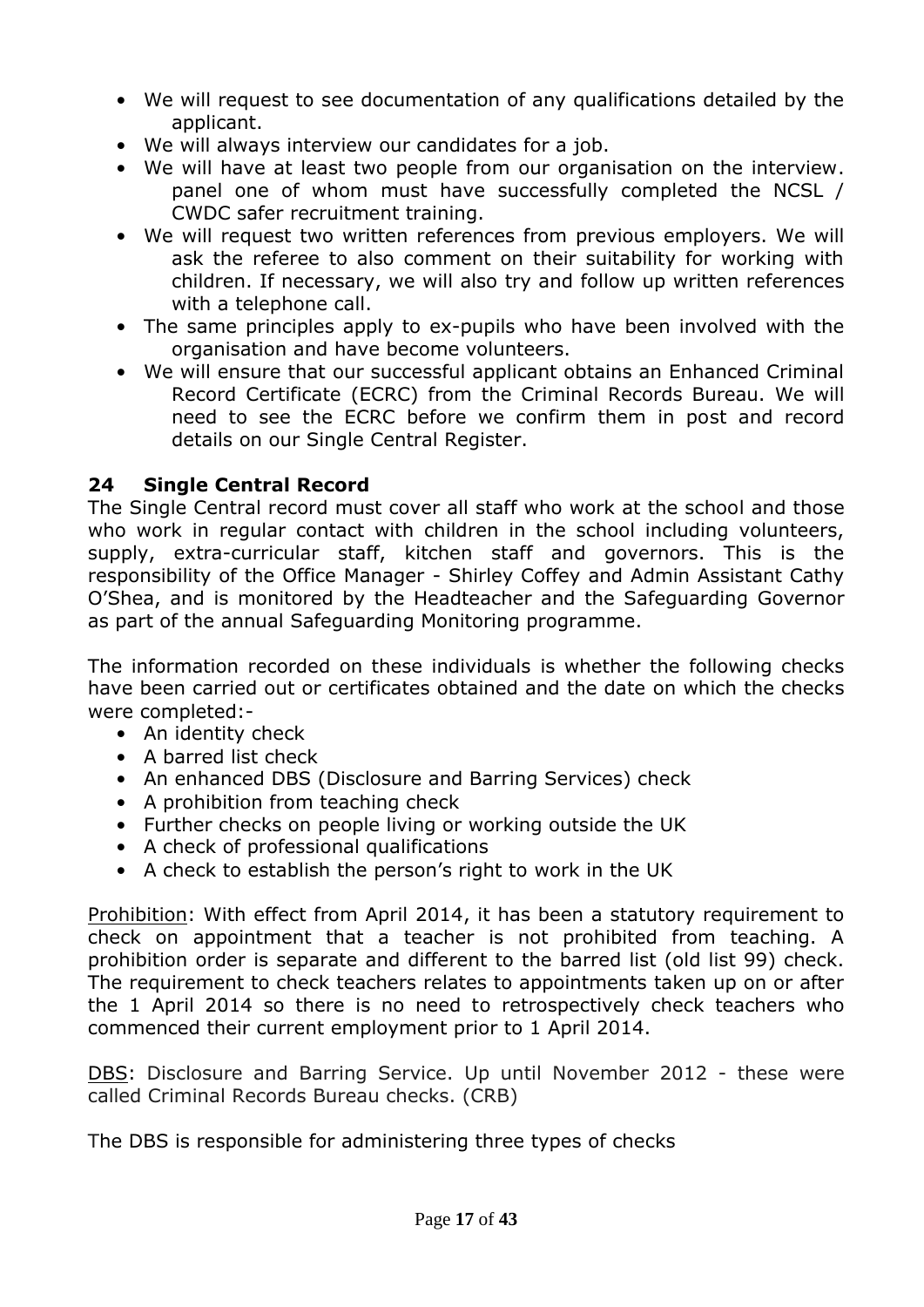- Standard: a check of the Police National Computer (PNC) records of convictions, cautions, reprimands and warnings;
- Enhanced: a check of the PNC records as above, plus other information held by the police that is considered relevant by the police; and
- Enhanced with barred list information: for people working in regulated activity with children. This adds checks of the DBS Children's Barred List to the enhanced check.

When the DBS has completed its check of an applicant's PNC record and, if appropriate, whether or not they are on the barred list, the relevant information will be recorded on a certificate (the DBS certificate) that is sent to the applicant. The applicant must show the DBS certificate to the Headteacher before they take up the post or as soon as practicable afterwards. If the Headteacher allows an individual to start work in regulated activity before the DBS certificate is available then they should ensure that the individual never works alone and is appropriately supervised by a member of staff with who has the required clearance. The individual at this stage must have all the other checks listed above, including a completed separate barred list check.

A DBS renewal will be undertaken every 5 years unless there has been a change in circumstances.

External Providers will be asked to provide a list of the staff along with their DBS numbers and issue dates. We will request a photo ID for our files. The provider will be asked to confirm via email if all the necessary checks have been carried out before staff are permitted on site.

In Recruiting and Appointing Volunteers, we will be Responsible for the following

- All long-term volunteers will be asked to provide a brief written application confirming their details, experience, etc. and will be interviewed.
- A risk assessment will be carried out.
- All volunteers with regular contact with children will have enhanced DBS checks carried out.
- All volunteers should receive an induction and be given clear written guidance on responsibilities, acceptable behaviour and limits to their role.

## **25 Sports clubs and extracurricular activities**

Clubs and extracurricular activities hosted by external bodies, e.g. charities or companies, will work in collaboration with the school to effectively safeguard pupils and adhere to local safeguarding arrangements.

Paid and volunteer staff running sports clubs and extracurricular activities are aware of their safeguarding responsibilities and promote the welfare of pupils. Paid and volunteer staff understand how they should respond to child protection concerns and how to make a referral to CSCS or the police, if necessary.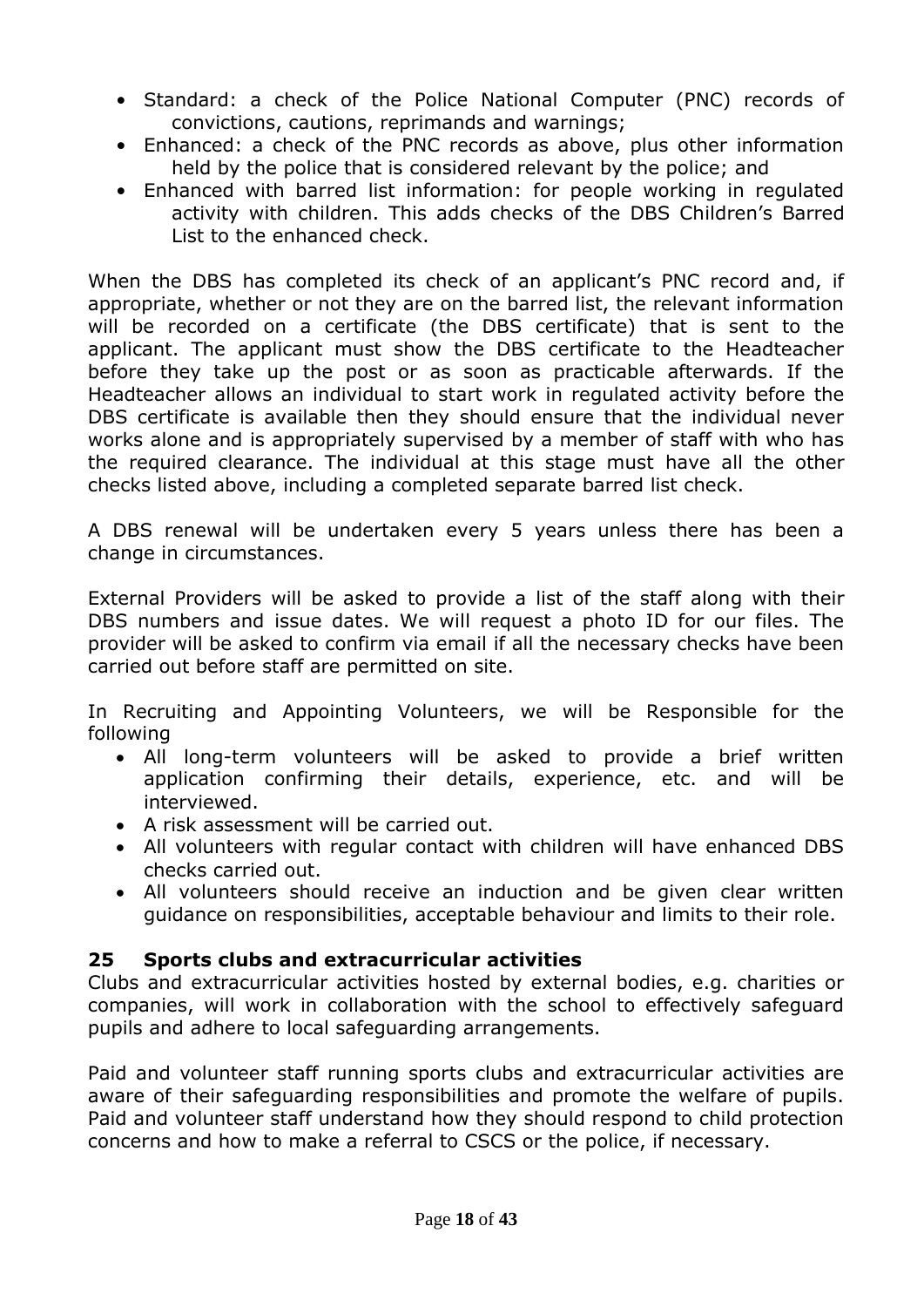All national governing bodies of sport that receive funding from either Sport England or UK Sport, must aim to meet the Standards for Safeguarding and Protecting Children in Sport.

# **26 Extended School and Off-Site Arrangements**

- We will aim to protect children from abuse and our team members from false allegations by adopting the following guidelines in line with the school's Safer Working Practices Policy and Code of Conduct:
- We will keep a register of all children attending our activities.
- We will keep a register of all staff / outside providers (both paid staff members and volunteers).
- Registers will include arrival and departure times.
- Staff will record any safeguarding concerns on CPOMS or on 'Logging Concern' form.
- Written consent from a parent or guardian will be obtained for every child attending our activities.
- Where possible staff / outside providers should not be alone with a child, although we recognise that there may be times when this may be necessary or helpful.
- Staff / outside providers should not be alone in a closed room with a child.
- Staff / outside providers may escort children to the toilet but they should not go into the toilets. They are not expected to be involved with toileting, unless the child has a special need that has been brought to our attention by the parent/guardian, and a procedure for this has been agreed.
- Physical contact should be avoided unless required for the child's safety and wellbeing or the safety and wellbeing of others. However, our team members will be discouraged from this in circumstances where an adult or child are left alone.
- All team members should treat all children with dignity and respect in both attitude, language and actions.

## **27 Children potentially at greater risk of harm. Children who need a social worker (Child in Need and Child Protection Plans)**

Children may need a social worker due to safeguarding or welfare needs. Children may need help due to abuse, neglect and complex family circumstances. A child 's experiences of adversity and trauma can leave them vulnerable to further harm, as well as educationally disadvantaged in facing barriers to attendance, learning and mental health.

At St Vincent's where a child has a social worker, we will be extremely vigilant and prompt when making decisions about safeguarding; for example, acting upon lateness, unauthorised absences or missing in education. We will also ensure there are provisions for pastoral and academic support alongside any statutory services.

If a child is a Child in Need or has a Child Protection Plan, the DSL or DDSL will attend all conferences to share any relevant information.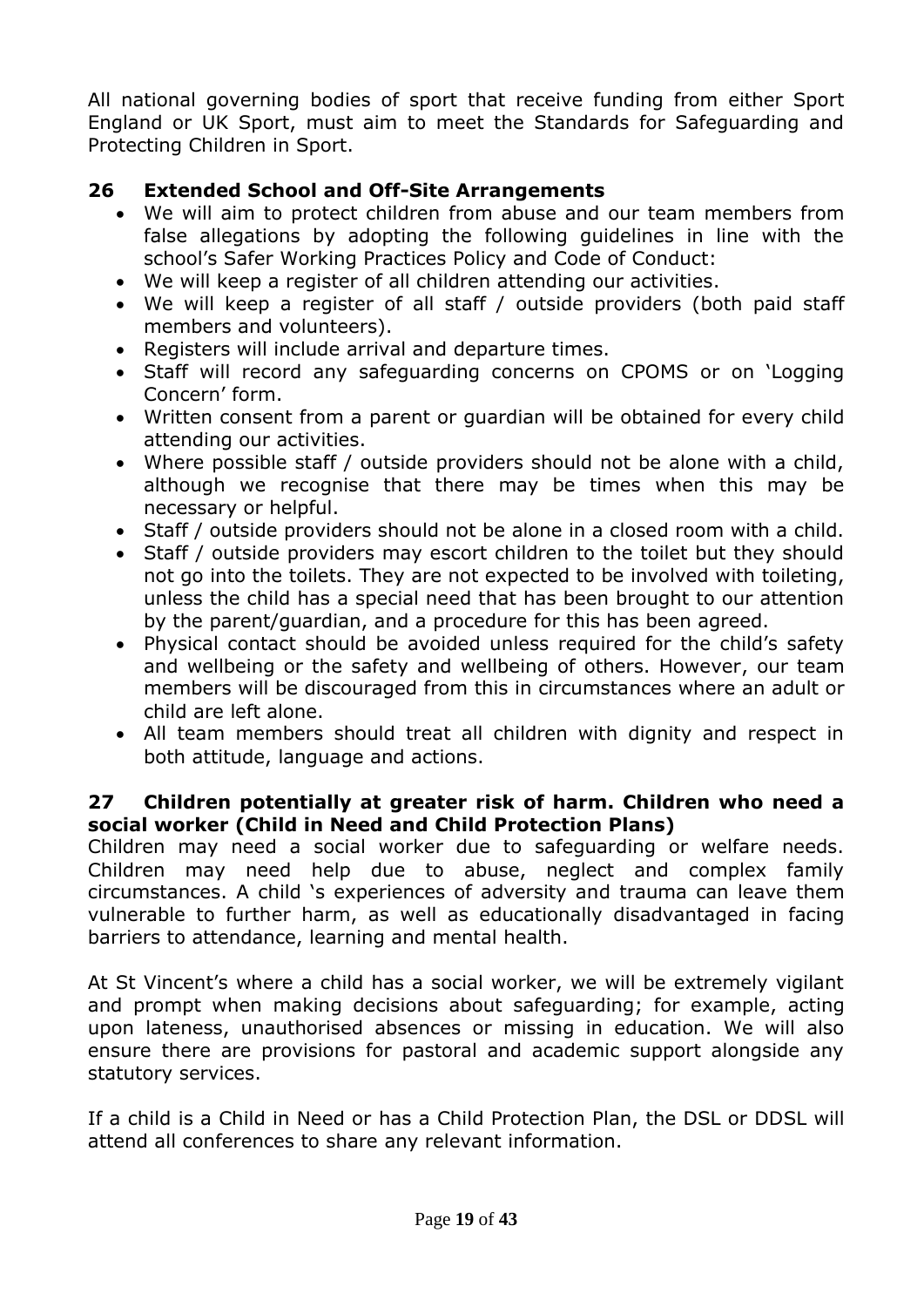The safeguarding team is responsible for ensuring that the school participates appropriately in any Child Protection Plan.

Information will be shared with staff on a need-to-know basis but key personnel working with a child will have sufficient information to support them in their work with the child.

#### When to be concerned

All staff and volunteers should be aware that the main categories of abuse are:

- Physical abuse
- Emotional abuse
- Sexual abuse
- Neglect

Abuse is a form of maltreatment of a child. Somebody may abuse or neglect a child by inflicting harm or by failing to act to prevent harm. Children may be abused in a family or in an institutional or community setting by those known to them or, more rarely, by others. Abuse can take place wholly online, or technology may be used to facilitate offline abuse. Children may be abused by an adult or adults or by another child or children.

All staff and volunteers should be concerned about a child if he/she presents with indicators of possible significant harm *– see Appendix 1 for details*.

Generally, in an abusive relationship the child may:

- Appear frightened of the parent/s, carers, family members or others outside of the home.
- Act in a way that is inappropriate to her/his age and development (full account needs to be taken of different patterns of development and different ethnic groups).

#### **28 Children Requiring Mental Health Support**

Mental health problems can, in some cases, be an indicator that a child has suffered or is at risk of suffering abuse, neglect or exploitation.

At St Vincent's all staff are aware of their responsibilities for identifying children who may have possible mental health problems. They have been provided with the link to the document Mental Health and "Behaviour in Schools Guidance" to support them in identifying children with these needs. All concerns must be reported via CPOMS or the Logging a Concern form. The Safeguarding Team and the Inclusion Leader will ensure there is support in place in school and make any necessary referrals to outside agencies.

Only appropriately trained professionals should attempt to make a diagnosis of a mental health problem. Staff however, are in a position to observe children and identify any unusual behaviours.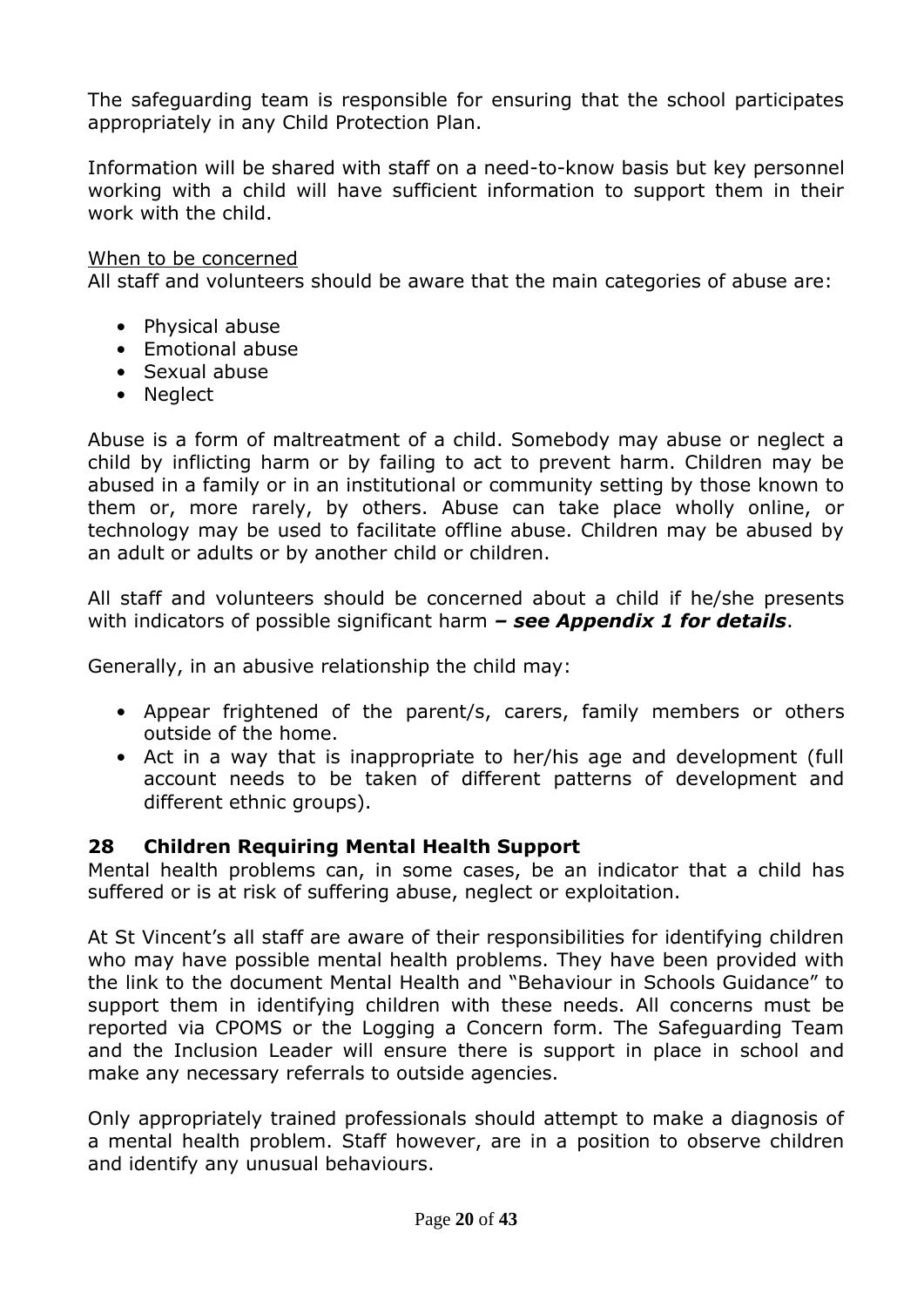# **29 Online Safety**

As schools increasingly work online, it is essential that our children are safeguarded from potentially harmful and inappropriate online material. As such, St Vincent's must ensure appropriate filters and appropriate monitoring systems are in place both at school and for any home online learning.

## **30 Child Sexual Exploitation (CSE) and Child Criminal Exploitation (CCE**)

As stated in the DFE Child Sexual Exploitation Document February 2017 The definition of child sexual exploitation is as follows:

*"Child sexual exploitation is a form of child sexual abuse. It occurs where an individual or group takes advantage of an imbalance of power to coerce, manipulate or deceive a child or young person under the age of 18 into sexual activity (a) in exchange for something the victim needs or wants, and/or (b) for the financial advantage or increased status of the perpetrator or facilitator. The victim may have been sexually exploited even if the sexual activity appears consensual. Child sexual exploitation does not always involve physical contact; it can also occur through the use of technology."*

Both CSE and CCE are forms of abuse and both occur where an individual or group takes advantage of an imbalance in power to coerce, manipulate or deceive a child into sexual or criminal activity. Whilst age may be the most obvious, this power imbalance can also be due to a range of other factors including gender, sexual identity, cognitive ability, physical strength, status, and access to economic or other resources. In some cases, the abuse will be in exchange for something the victim needs or wants and/or will be to the financial benefit or other advantage (such as increased status) of the perpetrator or facilitator. The abuse can be perpetrated by individuals or groups, males or females, and children or adults. The abuse can be a one-off occurrence or a series of incidents over time, and range from opportunistic to complex organised abuse. It can involve force and/or enticement-based methods of compliance and may, or may not, be accompanied by violence or threats of violence. Victims can be exploited even when activity appears consensual and it should be noted exploitation as well as being physical can be facilitated and/or take place online.

Staff should be aware of the key indicators of children being sexually exploited which can include:

- going missing for periods of time or regularly coming home late;
- regularly missing school or education or not taking part in education;
- appearing with unexplained gifts or new possessions;
- associating with other young people involved in exploitation;
- having older boyfriends or girlfriends;
- suffering from sexually transmitted infections;
- mood swings or changes in emotional wellbeing;
- drug and alcohol misuse; and
- displaying inappropriate sexualised behaviour.

Staff should also be aware that many children and young people who are victims of sexual exploitation do not recognise themselves as such.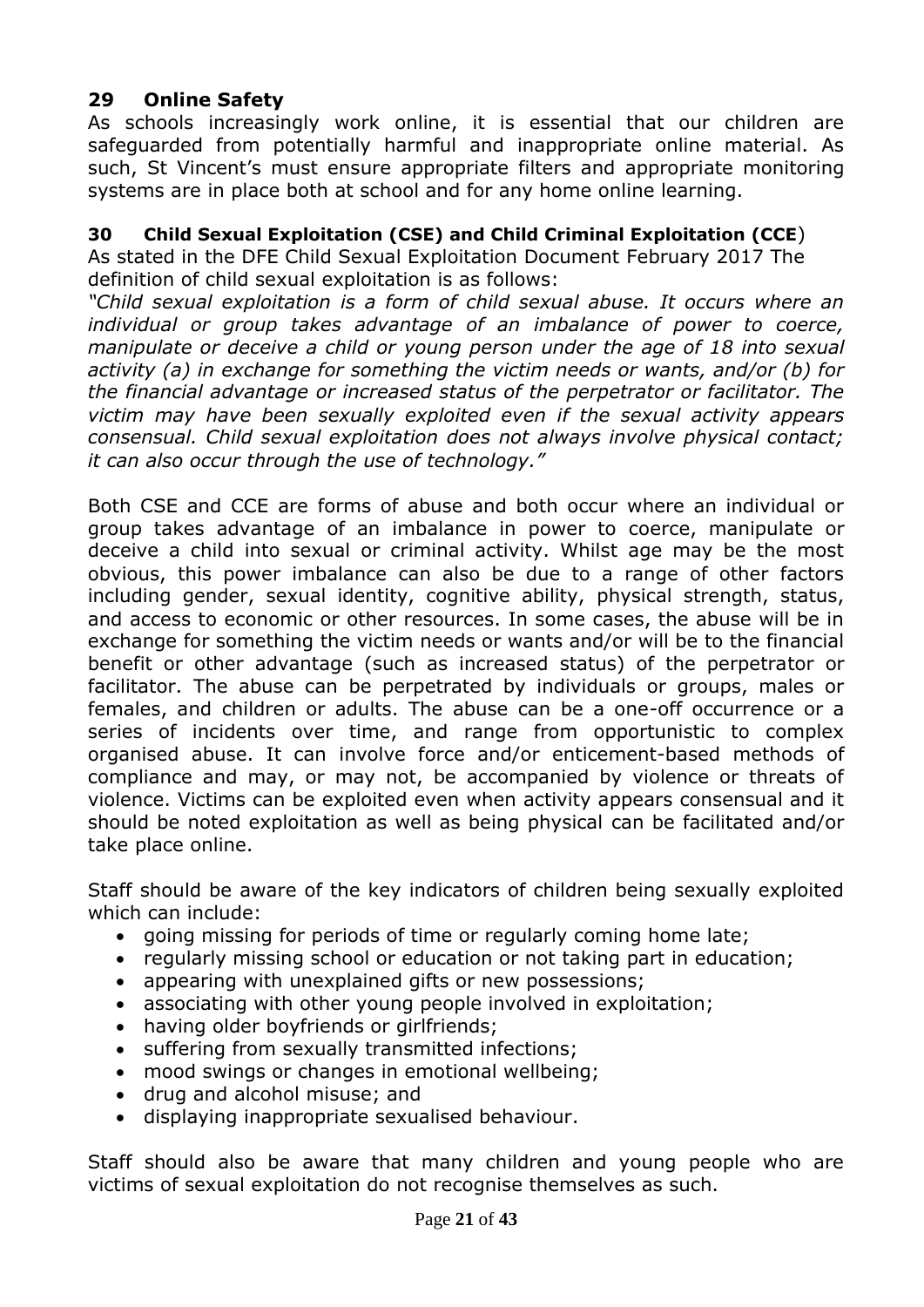There are three main types of child sexual exploitation and child criminal exploitation:

#### Inappropriate relationships:

Usually involves just one abuser who has inappropriate power – physical, emotional or financial – or control over a young person. The young person may believe they have a genuine friendship or loving relationship with their abuser.

#### Boyfriend/Girlfriend:

Abusers groom victims by striking up a normal relationship with them, giving them gifts and meeting in cafés or shopping centres. A seemingly consensual sexual relationship develops but later turns abusive. Victims may be required to attend parties and sleep with multiple men/women and threatened with violence if they try to seek help.

#### Organised exploitation and trafficking:

Victims are trafficked through criminal networks – often between towns and cities – and forced or coerced into sex with multiple men. They may also be used to recruit new victims. This serious organised activity can involve the buying and selling of young people.

#### **31 Signs and Symptoms of Female Genital Mutilation (FGM**)

Female genital mutilation refers to procedures that intentionally alter or cause injury to the female genital organs for non-medical reasons. The practice is illegal in the UK.

FGM typically takes place between birth and around 15 years old; however, it is believed that the majority of cases happen between the ages of 5 and 8.

Risk factors for FGM include:

- low level of integration into UK society
- mother or a sister who has undergone FGM
- airls who are withdrawn from PSHE
- visiting female elder from the country of origin
- being taken on a long holiday to the country of origin
- talk about a 'special' procedure to become a woman

#### Symptoms of FGM

FGM may be likely if there is a visiting female elder, there is talk of a special procedure or celebration to become a woman, or parents wish to take their daughter out-of-school to visit an 'at-risk' country (especially before the summer holidays), or parents who wish to withdraw their children from learning about FGM.

Indications that FGM may have already taken place may include: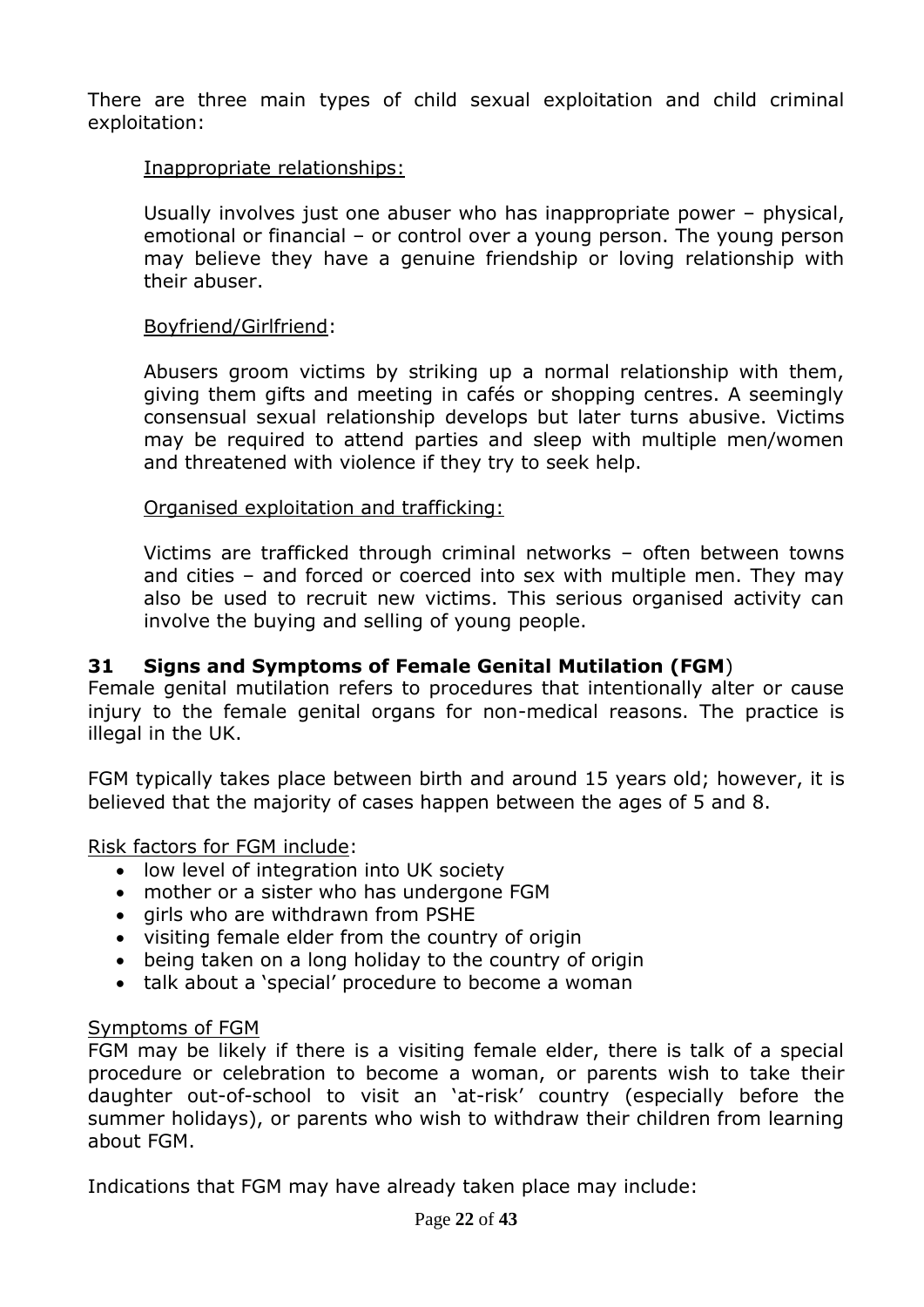- difficulty walking, sitting or standing and may even look uncomfortable.
- spending longer than normal in the bathroom or toilet due to difficulties urinating.
- spending long periods of time away from a classroom during the day with bladder or menstrual problems.
- frequent urinary, menstrual or stomach problems.
- prolonged or repeated absences from school or college, especially with noticeable behaviour changes (e.g. withdrawal or depression) on the girl's return
- reluctance to undergo normal medical examinations.
- confiding in a professional without being explicit about the problem due to embarrassment or fear.
- talking about pain or discomfort between her legs

The Serious Crime Act 2015 sets out a duty on professionals (including teachers) to notify police when they discover that FGM appears to have been carried out on a girl under 18. In schools, this will usually come from a disclosure.

Staff with teaching responsibilities have a specific legal duty to act with regards to concerns about female genital mutilation but all staff should speak to the DSL where there are concerns. Teachers must personally report to the police cases where they discover that an act of FGM appears to have been carried out; and discuss any such cases with the safeguarding lead and children's social care.

## **32 Honour-Based Abuse**

So-called 'honour-based' abuse (HBA) encompasses incidents or crimes which have been committed to protect or defend the honour of the family and/or the community, including Female Genital Mutilation (FGM), forced marriage, and practices such as breast ironing.

Abuse committed in the context of "preserving" honour often involves a wider network of family or community and can include multiple perpetrators. It is important for staff to be aware of this dynamic and additional risk factors when deciding what form of safeguarding action to take. Any form of so-called HBA is abuse regardless of the motivation and should be handled and escalated as such. It is important to be vigilant especially during times leading up to holidays. Where staff are concerned that a child might be at risk of HBV, they must report their concerns to the contact the Designated Safeguarding Lead as a matter of urgency.

## **33 Children Missing in Education (CME)**

Knowing where children are during school hours is an extremely important aspect of Safeguarding. Missing school can be an indicator of abuse and neglect and may also raise concerns about child sexual exploitation.

We monitor attendance carefully and address poor or irregular attendance without delay. In response to the guidance in Keeping Children Safe in Education (2020) the school has: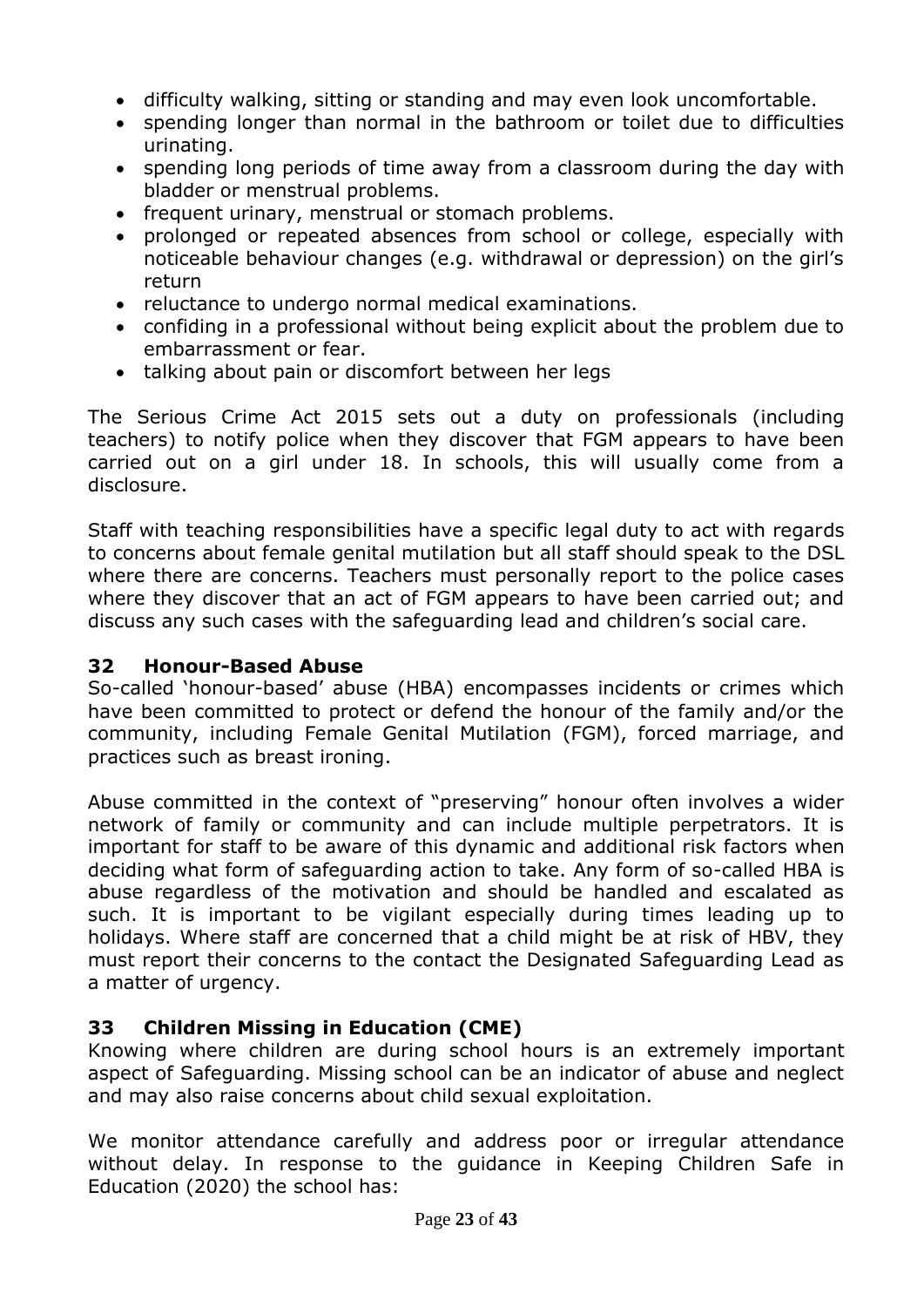- Staff who understand what to do when children do not attend regularly
- Appropriate policies, procedures and responses for pupils who go missing from education (especially on repeat occasions).
- Staff who know the signs and triggers for travelling to conflict zones, FGM and forced marriage.

 $\bullet$ 

Procedures to inform the local authority when we plan to take pupils off-roll when they:

- leave school to be home educated
- move away from the school's location
- remain medically unfit beyond compulsory school age
- are in custody for four months or more (and will not return to school afterwards); or
- are permanently excluded

We will ensure that pupils who are expected to attend the school, but fail to take up the place will be referred to the local authority.

When a pupil leaves the school, we will record the name of the pupil's new school and their expected start date.

# **34 Preventing Radicalisation. Counter terrorism and Security. PREVENT Duty**

Children are vulnerable to extremist ideology and radicalisation. Similar to protecting children from other forms of harms and abuse, protecting children from this risk is part of St Vincent's safeguarding approach.

Extremism is the vocal or active opposition to our fundamental values, including democracy, the rule of law, individual liberty and the mutual respect and tolerance of different faiths and beliefs. This also includes calling for the death of members of the armed forces.

Radicalisation refers to the process by which a person comes to support terrorism and extremist ideologies associated with terrorist groups.

Terrorism is an action that endangers or causes serious violence to a person/people; causes serious damage to property; or seriously interferes or disrupts an electronic system. The use or threat must be designed to influence the government or to intimidate the public and is made for the purpose of advancing a political, religious or ideological cause.

There is no single way of identifying whether a child is likely to be susceptible to an extremist ideology. Background factors combined with specific influences such as family and friends may contribute to a child's vulnerability. Similarly, radicalisation can occur through many different methods (such as social media or the internet) and settings (such as within the home).

However, it is possible to protect vulnerable people from extremist ideology and intervene to prevent those at risk of radicalisation being radicalised. As with other safeguarding risks, staff should be alert to changes in children's behaviour, which could indicate that they may be in need of help or protection. Staff should use their judgement in identifying children who might be at risk of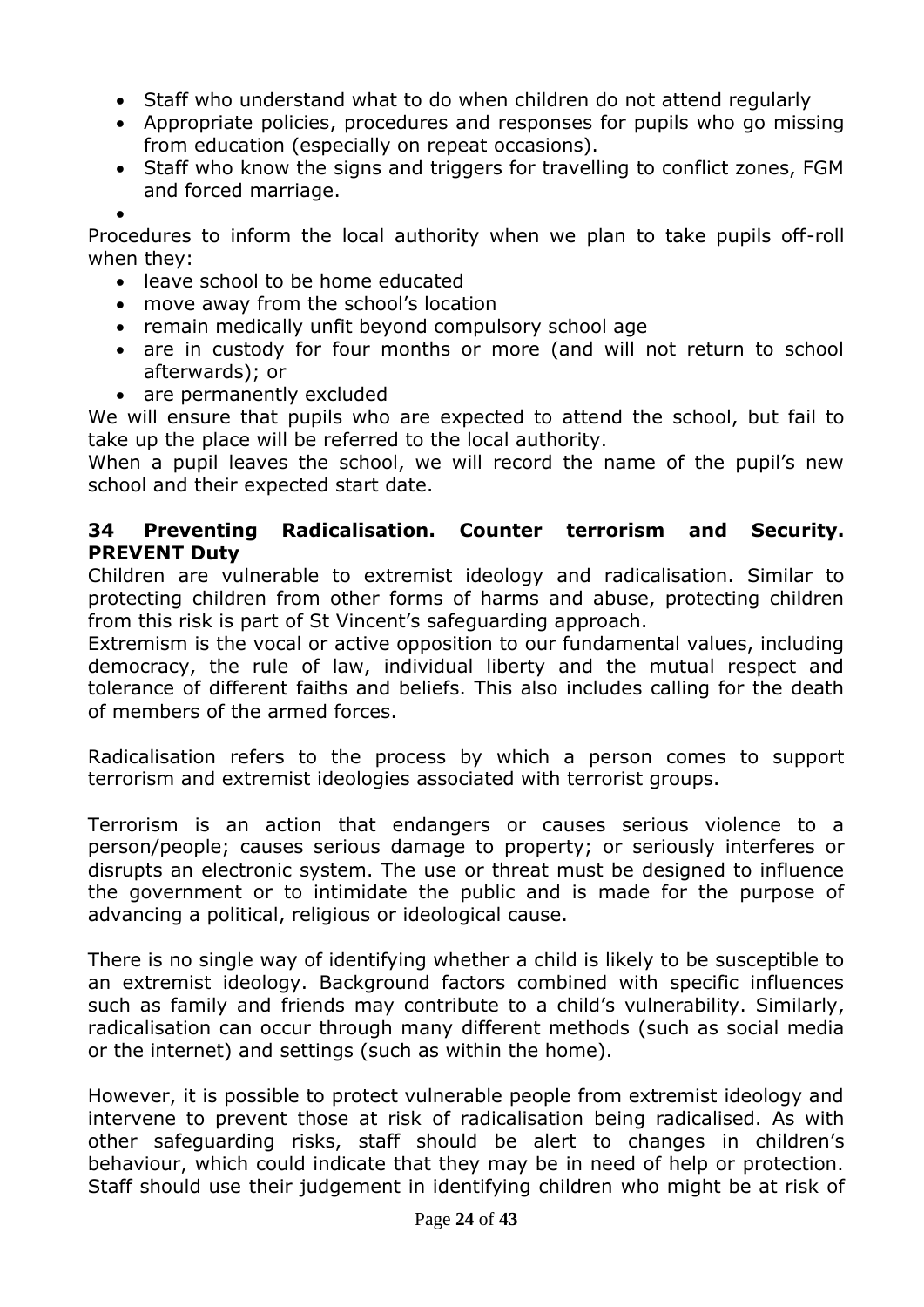radicalisation and act proportionately which may include the designated safeguarding lead (or deputy) making a Prevent referral.

St Vincent's Designated Safeguarding Lead and the Deputies are aware of local procedures for making a Prevent referral.

As part of the Counter Terrorism and Security Act 2015, schools have "due regard" to 'prevent people being drawn into terrorism'. This has become known as the Prevent Duty.

Where staff are concerned that children and young people are developing extremist views or show signs of becoming radicalised, they should discuss this with the Designated Safeguarding Lead.

The Designated Safeguarding Leads, Deputy Safeguarding Leads and staff have annual training about the Prevent Duty and tackling extremism and are to identify and express any concerns they may have.

We use the curriculum to ensure that children and young people understand how people with extreme views share these with others, especially using the internet.

We are committed to ensuring that our pupils are offered a broad and balanced curriculum that aims to prepare them for life in modern Britain. Teaching the school's core values alongside the fundamental British Values supports quality teaching and learning, whilst making a positive contribution to the development of a fair, just and civil society.

Early indicators of radicalisation or extremism may include:

- showing sympathy for extremist causes
- glorifying violence, especially to other faiths or cultures
- making remarks or comments about being at extremist events or rallies outside school
- evidence of possessing illegal or extremist literature
- advocating messages similar to illegal organisations or other extremist groups
- out of character changes in dress, behaviour and peer relationships (but there are also very powerful narratives, programmes and networks that young people can come across online so involvement with particular groups may not be apparent.)
- secretive behaviour
- online searches or sharing extremist messages or social profiles
- intolerance of difference, including faith, culture, gender, race or sexuality graffiti, art work or writing that displays extremist themes
- attempts to impose extremist views or practices on others
- verbalising anti-Western or anti-British views
- advocating violence towards others
- Peer on peer abuse (Includes Sexting & Upskirting)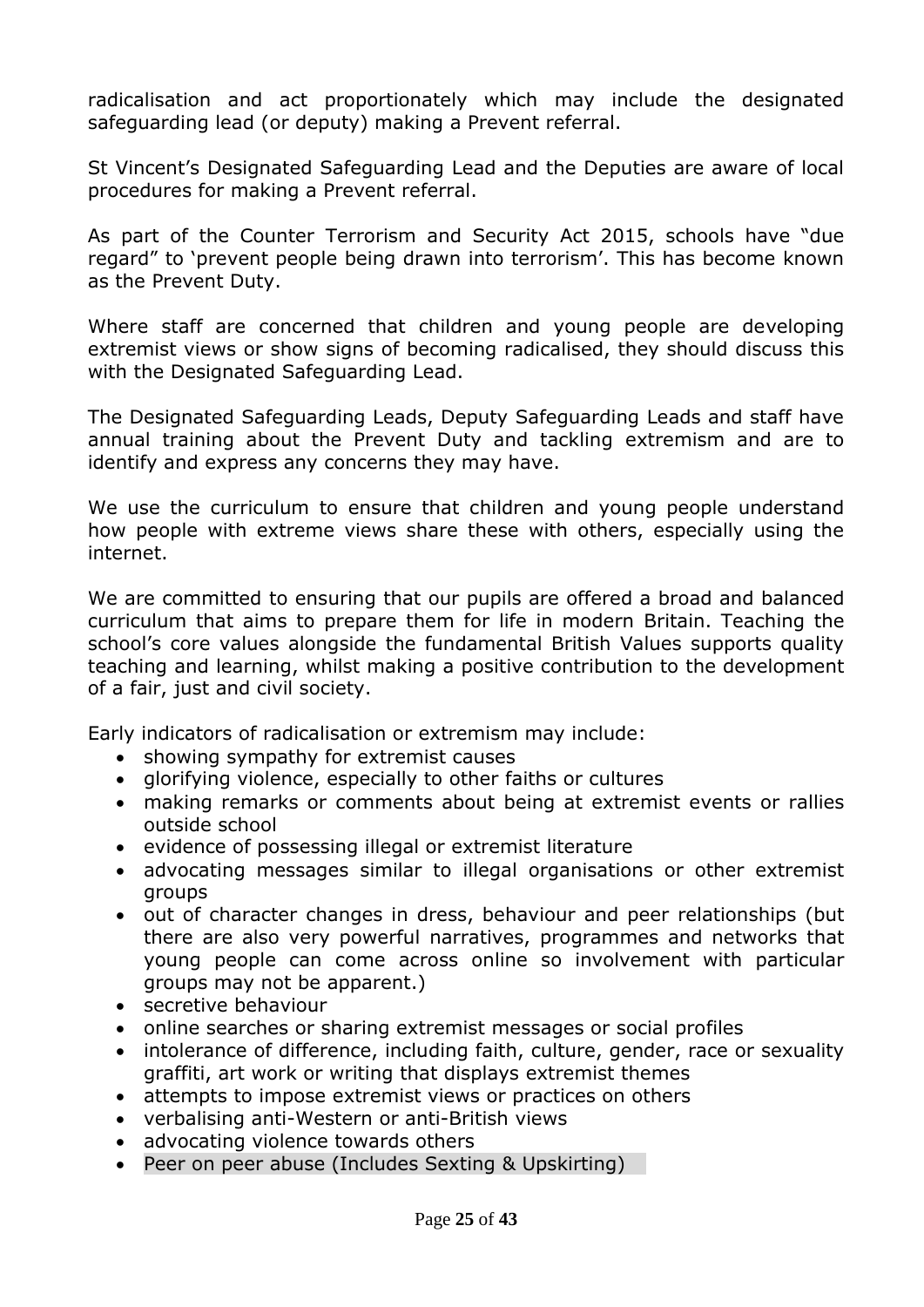# **35 Peer on Peer Abuse (includes Sexting)**

Staff should be aware that safeguarding issues can manifest themselves via peer-on-peer abuse. All staff should recognise that children are capable of abusing their peers. Peer on peer abuse is most likely to include, but not limited to: bullying (including cyber bullying), physical abuse, sexual violence and sexual harassment, upskirting, sexting, and initiation/hazing type violence and rituals. Staff must be vigilant of these possibilities and support the school's culture where every child can go to any adult to share any concerns they have. The Voyeurism (Offences) Act, which is commonly known as the Upskirting Act, came into force 12 April 2019. Upskirting is where someone takes a picture under a person's clothing without their permission or knowledge, with the intention of viewing their genitals or buttocks (with or without underwear) to obtain sexual gratification, or cause the victim humiliation, distress or alarm. It is a criminal offence. Anyone of any gender, can be a victim.

Abuse is abuse and should never be tolerated or passed off as "banter", "having a laugh" or "part of growing up". Different gender issues can be prevalent when dealing with peer-on-peer abuse. No matter what gender the victim is all peeron-peer abuse is unacceptable and will be taken seriously.

At St Vincent's we believe that all children have a right to attend school and learn in a safe environment. Children should be free from harm by all in school including their peers.

We recognise that some students will sometimes negatively affect the learning and wellbeing of others and their behaviour will be dealt with under the school's Safeguarding Policy and the Behaviour Policy.

At St Vincent's we will support the victims and perpetrators of peer-on-peer abuse by providing them with support and counselling from the Mental Health Lead after a full investigation by the Safeguarding Team. This may also lead to a referral to an outside agency such as CAMHS.

#### Sexting

In cases of 'sexting' (also known as youth produced sexual imagery) we follow guidance given to schools and colleges by the UK Council for Child Internet Safety (UKCCIS) published in August 2016: 'Sexting in schools and colleges, responding to incidents, and safeguarding young people'.

## **36 Domestic Abuse**

All children can witness and be adversely affected by domestic abuse in the context of their home life where domestic abuse occurs between family members. Exposure to domestic abuse and/or violence can have a serious, long lasting emotional and psychological impact on children. In some cases, a child may blame themselves for the abuse or may have had to leave the family home as a result. Staff must upload any concerns immediately onto CPOMS if they have any suspicions of a child who may be witnessing or experiencing domestic abuse.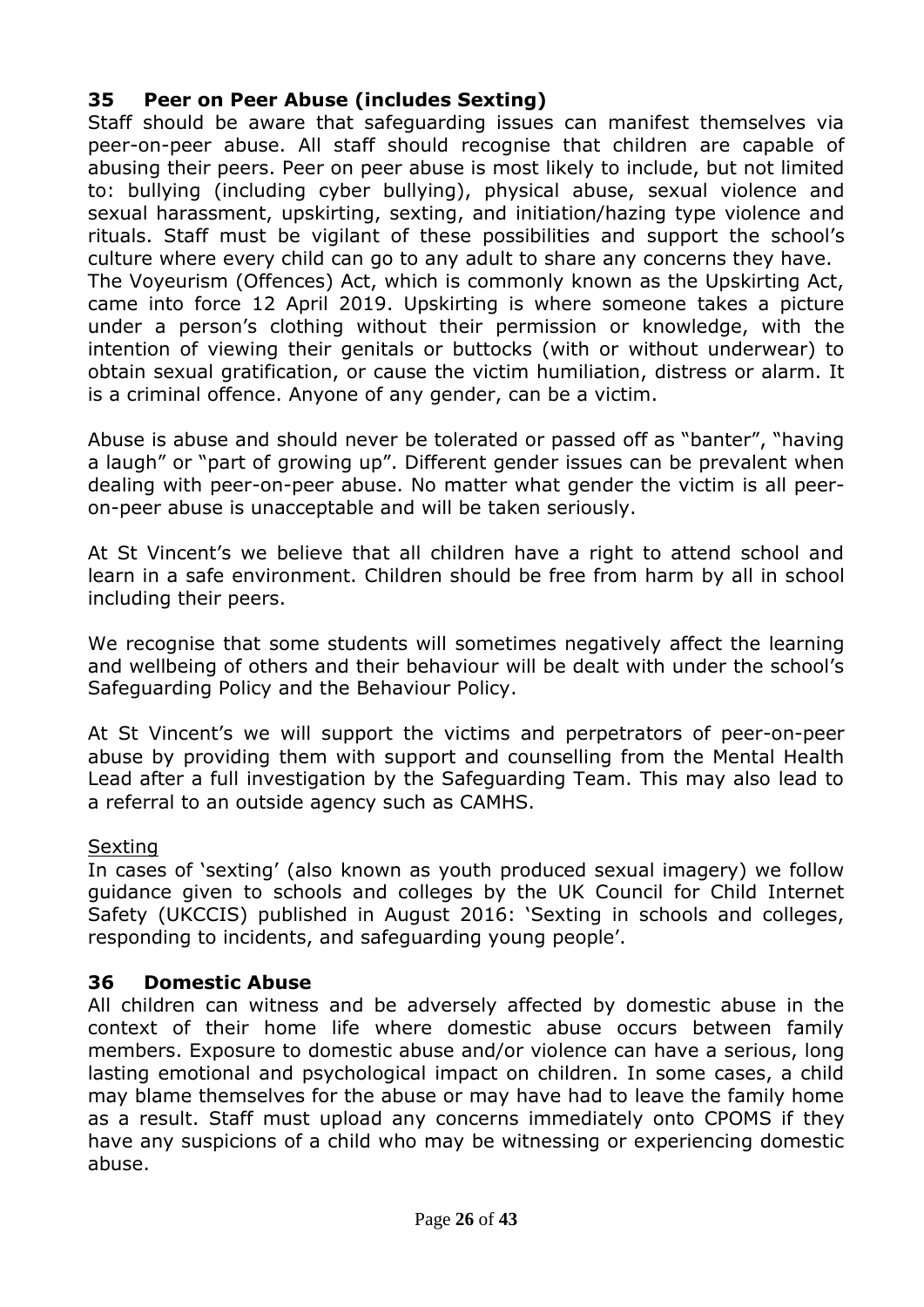# **37 Private Fostering Arrangement**

A private fostering arrangement is one that is made privately (without the involvement of a local authority) for the care of a child under the age of 16 years (under 18, if disabled) by someone other than a parent or close relative, in their own home, with the intention that it should last for 28 days or more. A close family relative is defined as a 'grandparent, brother, sister, uncle or aunt' and includes half-siblings and step-parents; it does not include great-aunts or uncles, great grandparents or cousins.

Parents and private foster carers both have a legal duty to inform the relevant local authority at least six weeks before the arrangement is due to start; not to do so is a criminal offence.

Whilst most privately fostered children are appropriately supported and looked after, they are a potentially vulnerable group who should be monitored by the local authority, particularly when the child has come from another country. In some cases, privately fostered children are affected by abuse and neglect, or be involved in trafficking, child sexual exploitation or modern-day slavery.

Schools have a mandatory duty to report to the local authority where they are aware or suspect that a child is subject to a private fostering arrangement.

Although schools have a duty to inform the local authority, there is no duty for anyone, including the private foster carer or social workers to inform the school. However, it should be clear to the school that has parental responsibility.

School staff should notify the designated safeguarding lead when they become aware of private fostering arrangements. The designated safeguarding lead will speak to the family of the child involved to check that they are aware of their duty to inform the LA. The school itself has a duty to inform the local authority of the private fostering arrangements.

On admission to the school, we will take steps to verify the relationship of the adults to the child who is being registered.

## **38 Forced Marriage**

A "forced marriage" is defined as a marriage that is entered into without the full and free consent of one or both parties, and where violence, threats or any other form of coercion is used to cause a person to enter into the marriage. Forced marriage is classed as a crime in the UK.

As part of HBV, staff will be alert to the signs of forced marriage including, but not limited to, the following:

- Becoming anxious, depressed and emotionally withdrawn with low selfesteem.
- Showing signs of mental health disorders and behaviours such as selfharm or anorexia.
- Displaying a sudden decline in their educational performance, aspirations or motivation.
- Regularly being absent from school.
- Displaying a decline in punctuality.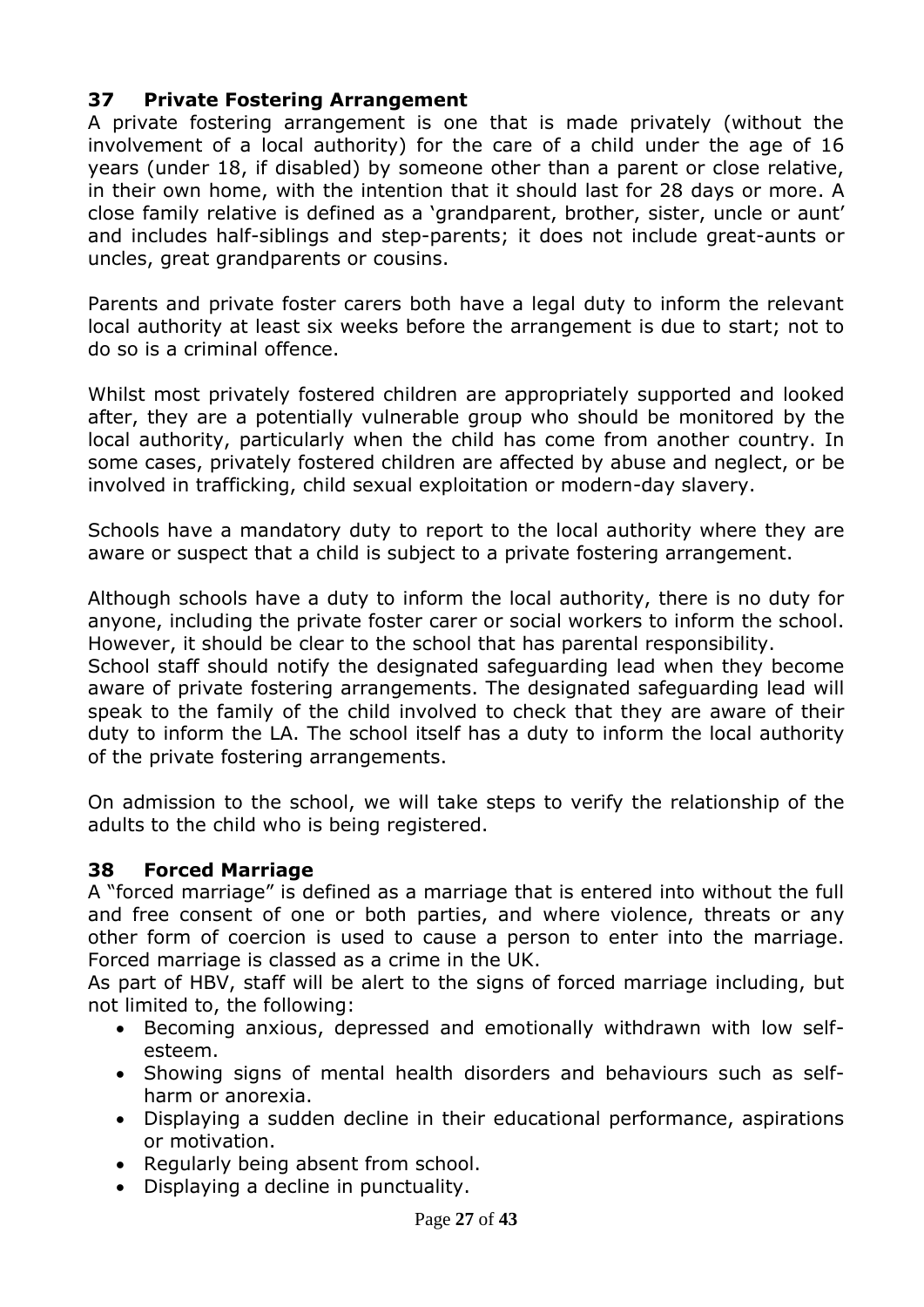An obvious family history of older siblings leaving education early and marrying early.

If staff members have any concerns regarding a child who may have undergone, is currently undergoing, or is at risk of, forced marriage, they will speak to the DSL or any member of the Safeguarding Team and local safeguarding procedures will be followed – this could include referral to MASH, the police or the Forced Marriage Unit.

## **39 County Lines Criminal Activity and Serious Violent Crime**

County lines criminal activity refers to drug networks or gangs grooming and exploiting children to carry drugs and money from urban areas to suburban areas, rural areas and market and seaside towns. In some cases, children are known to be exposed to techniques such as plugging where drugs are concealed internally to avoid detection.

All staff need to know the indicators that may signal that children are at risk from, or are involved with, serious violent crime. This may be trafficking for the purpose of transporting drugs. Indicators are:

- Unexplained gifts/new possessions these can indicate children have been approached by/involved with individuals associated with criminal networks/gangs.
- Increased absence from school.
- Change in friendship/relationships with others/groups.
- Significant decline in performance.
- Signs of self-harm/significant change in wellbeing.
- Signs of assault/unexplained injuries.

Staff members who suspect a pupil may be vulnerable to, or involved in, this activity will immediately report all concerns to the DSL or any member of the Safeguarding Team.

The Safeguarding Team will consider referral to the National Referral Mechanism on a case-by-case basis.

Indicators that a pupil may be involved in county lines activity include the following:

- Persistently going missing or being found out of their usual area.
- Unexplained acquisition of money, clothes or mobile phones.
- Excessive receipt of texts or phone calls.
- Relationships with controlling or older individuals or groups.
- Leaving home without explanation.
- Evidence of physical injury or assault that cannot be explained.
- Carrying weapons.
- Sudden decline in school results.
- Becoming isolated from peers or social networks.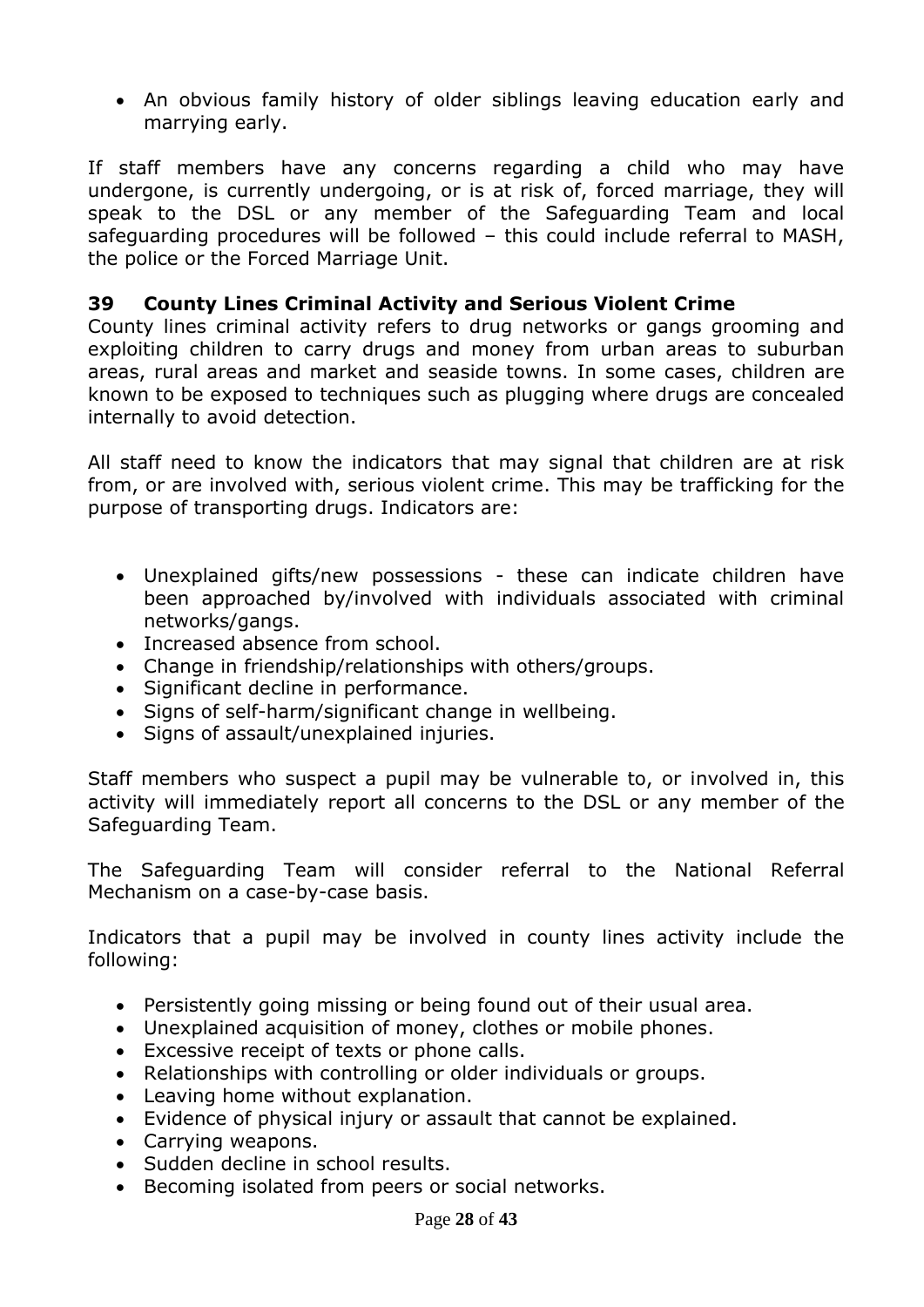- Self-harm or significant changes in mental state.
- Parental reports of concern.

# **40 Pupils with Family Members in Prison**

Pupils with a family member in prison will be offered pastoral support as necessary. They will receive a copy of '[Are you a young person with a family](https://www.nicco.org.uk/directory-of-resources)  [member in prison](https://www.nicco.org.uk/directory-of-resources)' from Action for Prisoners' Families where appropriate and allowed the opportunity to discuss questions and concerns.

# **41 Pupils Required to give Evidence in Court**

Pupils required to give evidence in criminal courts, either for crimes committed against them or crimes they have witnessed, will be offered appropriate pastoral support.

We will ensure pupils will be provided with the booklet '[Going to Court](https://www.gov.uk/government/publications/young-witness-booklet-for-5-to-11-year-olds)' from HM Courts and Tribunals Service (HMCTS) where appropriate and allowed the opportunity to discuss questions and concerns.

# **42 Homelessness**

Being homeless or being at risk of becoming homeless presents a real risk to a child's welfare. The designated safeguarding lead and deputies should be aware of details and referral routes to the Local Housing Authority so they can raise/progress concerns at the earliest opportunity. This does not replace a referral into children's social care where a child has been harmed or is at risk of harm.

## **43 Alternative Provision**

The school will remain responsible for a pupil's welfare during their time at an alternative provider.

When placing a pupil with an alternative provider, the school will obtain written confirmation that the provider has conducted all relevant safeguarding checks on staff.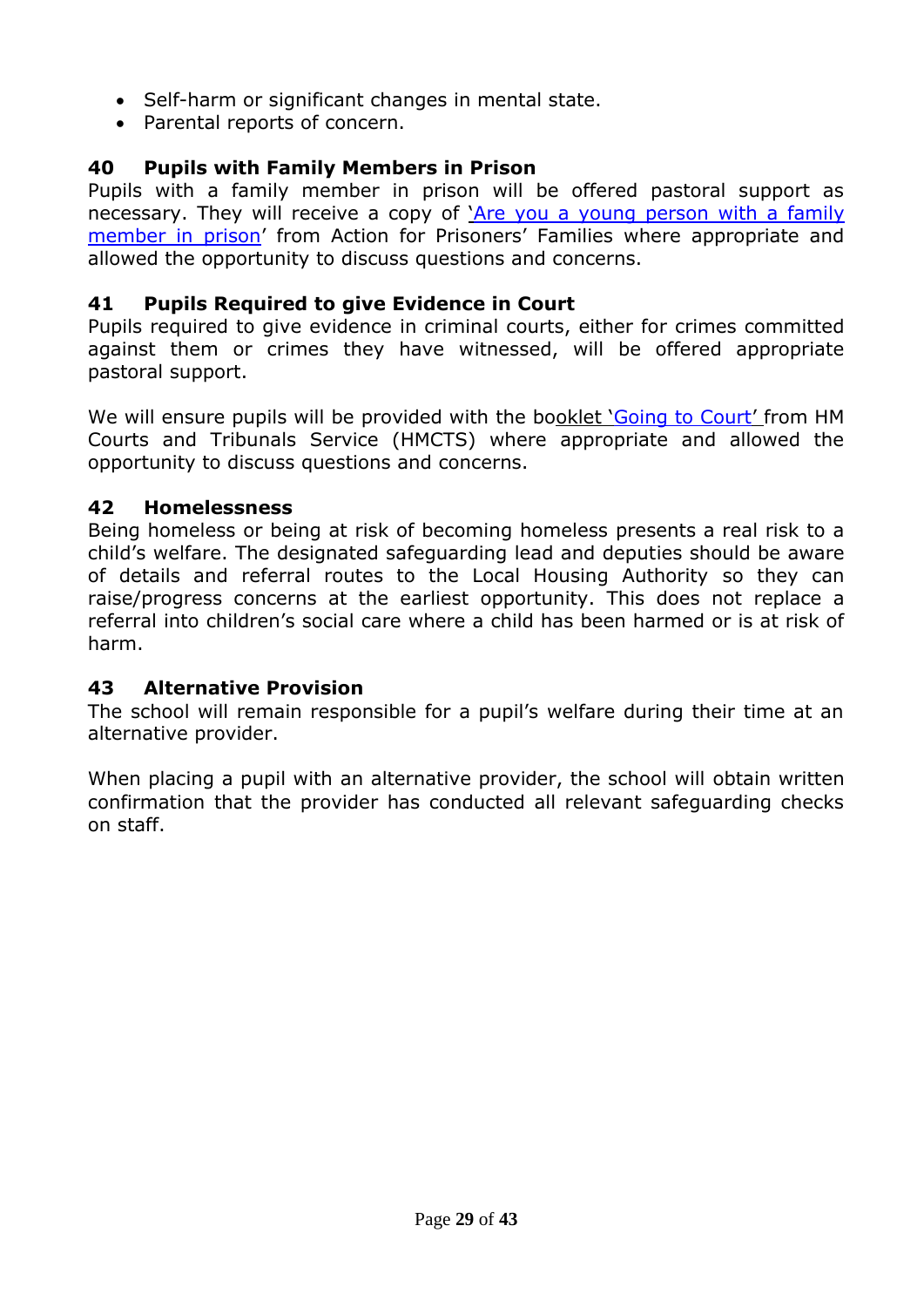#### **INDICATORS OF HARM**

#### **PHYSICAL ABUSE**

Physical abuse may involve hitting, shaking, throwing, poisoning, burning or scalding, drowning, suffocating, or otherwise causing physical harm to a child. FGM is a form of physical abuse. Physical harm may also be caused when a parent or carer fabricates the symptoms of, or deliberately induces, illness in a child.

#### *In relation to Female Genital Mutilation (FGM)*

Female genital mutilation comprises all procedures involving partial or total removal of the external female genitalia or any other injury to the female organs for non-medical reasons.

The term female genital circumcision or cutting are not appropriate terms. The most widely used label is Sunnah.

There are four types of FGM. They increase in severity with each level. There are many side effects and complications both short and long term.

FGM is practiced across all social classes and many different religions. 30 Million girls worldwide are at risk of FGM, from a few days old to just before marriage.

Reasons for FGM:

- Culture and Tradition : "everyone does it, why wouldn't I?"
- Religion : seen as a religious obligation
- Purity, chastity & marriage : families ensure daughters remain chaste
- Honour: duty of women for family honour.
- Aesthetics', hygiene, health : normal vulva considered unclean
- Gender identity : what is expected of a 'good woman'

24,000 girls are at risk in the UK. FGM is illegal in the UK. It is everyone's responsibility to look out for signs of FGM.

Signs include:

- Taking a long time in the toilet, it can take up to 15 minutes to urinate.
- Children requesting to be excused from PE/swimming
- Chronic period pain

#### Physical Abuse Indicators in the child

#### Bruising

It is often possible to differentiate between accidental and inflicted bruises. The following must be considered as non-accidental unless there is evidence or an adequate explanation provided: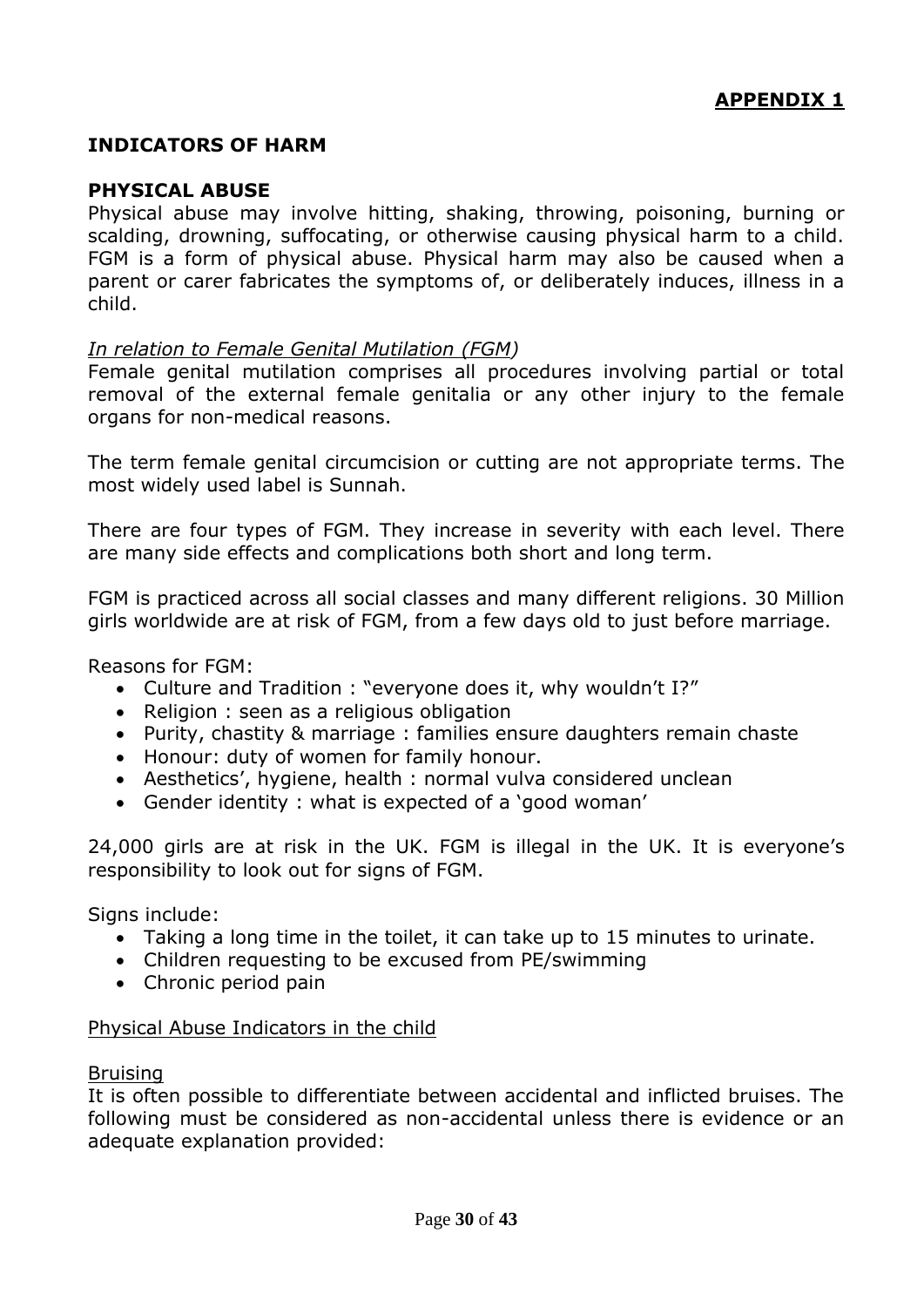- Bruising in or around the mouth
- Two simultaneous bruised eyes, without bruising to the forehead, (rarely accidental, though a single bruised eye can be accidental or abusive)
- Repeated or multiple bruising on the head or on sites unlikely to be injured accidentally, for example the back, mouth, cheek, ear, stomach, chest, under the arm, neck, genital and rectal areas
- Variation in colour possibly indicating injuries caused at different times
- The outline of an object used e.g. belt marks, hand prints or a hair brush
- Linear bruising at any site, particularly on the buttocks, back or face
- Bruising or tears around, or behind, the earlobe/s indicating injury by pulling or twisting
- Bruising around the face
- Grasp marks to the upper arms, forearms or leg
- Petechial haemorrhages (pinpoint blood spots under the skin.) Commonly associated with slapping, smothering/suffocation, strangling and squeezing

#### **Fractures**

Fractures may cause pain, swelling and discolouration over a bone or joint. It is unlikely that a child will have had a fracture without the carers being aware of the child's distress.

If the child is not using a limb, has pain on movement and/or swelling of the limb, there may be a fracture.

There are grounds for concern if:

- The history provided is vague, non-existent or inconsistent.
- There are associated old fractures.
- Medical attention is sought after a period of delay when the fracture has caused symptoms such as swelling, pain or loss of movement.
- Rib fractures are caused in major trauma such as in a road traffic accident, a severe shaking injury, a fall or a direct injury such as a kick.
- Skull fractures are uncommon in ordinary falls, i.e. from three feet or less. The injury is usually witnessed, the child will cry and if there is a fracture, there is likely to be swelling on the skull developing over 2 to 3 hours. All fractures of the skull should be taken seriously.

#### Mouth Injuries

Tears to the frenulum (tissue attaching upper lip to gum) often indicates force feeding of a baby or a child with a disability. There is often finger bruising to the cheeks and around the mouth. Rarely, there may also be grazing on the palate.

#### Poisoning

Ingestion of tablets or domestic poisoning in children under 5 is usually due to the carelessness of a parent or carer, but it may be self-harm even in young children.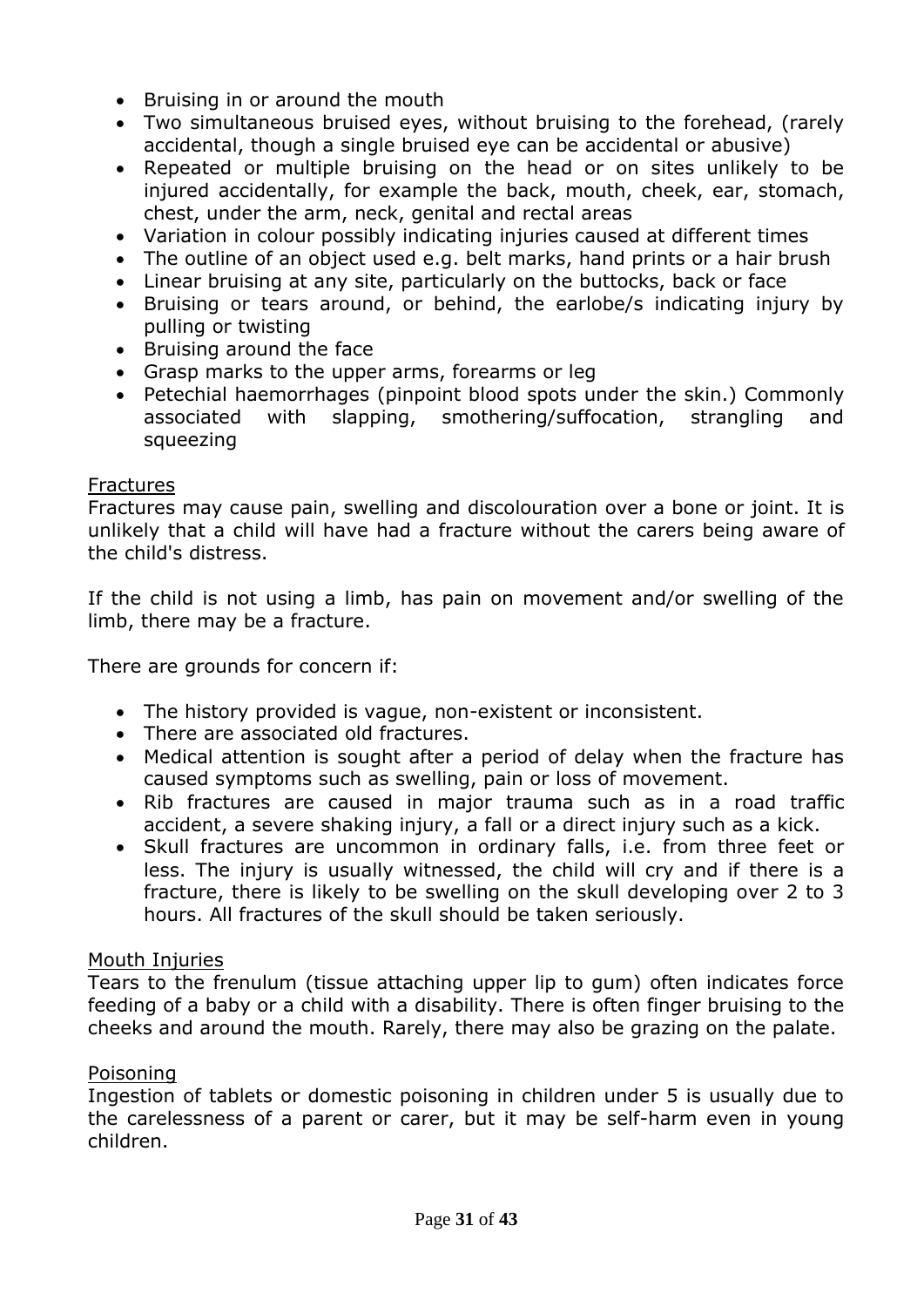## [Fabricated or Induced Illness](http://www.proceduresonline.com/herts_scb/chapters/p_fab_ill.html)

Professionals may be concerned at the possibility of a child suffering [significant](http://www.proceduresonline.com/herts_scb/keywords/significant_harm.html) [harm a](http://www.proceduresonline.com/herts_scb/keywords/significant_harm.html)s a result of having illness fabricated or induced by their carer. Possible concerns are:

- Discrepancies between reported and observed medical conditions, such as the incidence of fits.
- Attendance at various hospitals, in different geographical areas.
- Development of feeding / eating disorders, as a result of unpleasant feeding interactions.
- The child developing abnormal attitudes to their own health.
- Non organic failure to thrive a child does not put on weight and grow and there is no underlying medical cause.
- Speech, language or motor developmental delays.
- Dislike of close physical contact.
- Attachment disorders.
- Low self esteem.
- Poor quality or no relationships with peers because social interactions are restricted.
- Poor attendance at school and under-achievement.
- Bite Marks
- Bite marks can leave clear impressions of the teeth when seen shortly after the injury has been inflicted. The shape then becomes a more diffused ring bruise or oval or crescent shaped. Those over 3cm in diameter are more likely to have been caused by an adult or older child. A medical/dental opinion, preferably within the first 24 hours, should be sought where there is any doubt over the origin of the bite.

## Burns and Scalds

It can be difficult to distinguish between accidental and non-accidental burns and scalds. Scalds are the most common intentional burn injury recorded.

Any burn with a clear outline may be suspicious e.g. circular burns from cigarettes, linear burns from hot metal rods or electrical fire elements, burns of uniform depth over a large area, scalds that have a line indicating immersion or poured liquid.

Old scars indicating previous burns/scalds which did not have appropriate treatment or adequate explanation. Scalds to the buttocks of a child, particularly in the absence of burns to the feet, are indicative of dipping into a hot liquid or bath.

The following points are also worth remembering:

- A responsible adult checks the temperature of the bath before the child gets in.
- A child is unlikely to sit down voluntarily in a hot bath and cannot accidentally scald its bottom without also scalding his or her feet.
- A child getting into too hot water of his or her own accord will struggle to get out there will be splash marks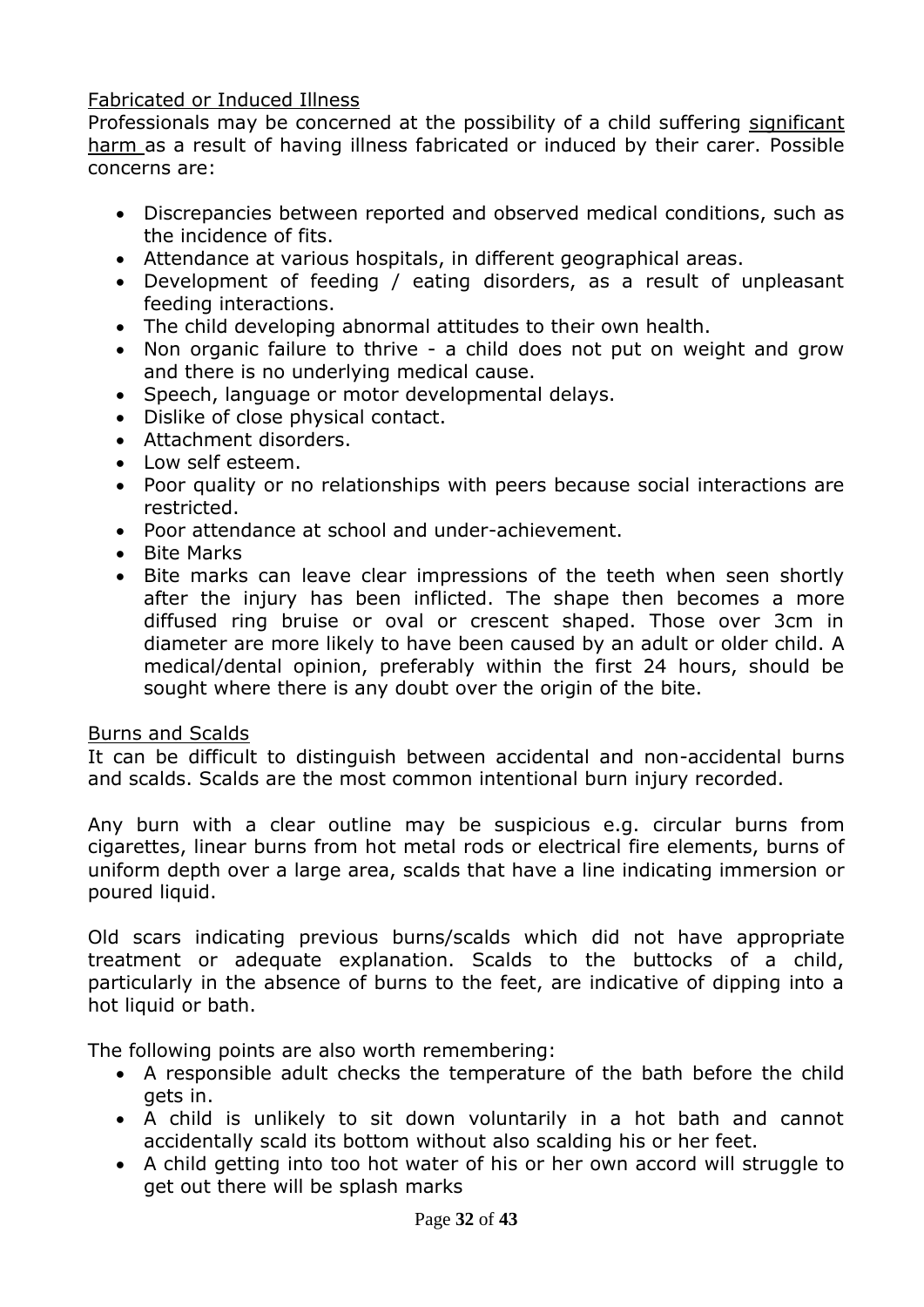## **Scars**

A large number of scars or scars of different sizes or ages, or on different parts of the body, or unusually shaped, may suggest abuse.

- Emotional/behavioural presentation
- Refusal to discuss injuries
- Admission of punishment which appears excessive
- Fear of parents being contacted and fear of returning home
- Withdrawal from physical contact
- Arms and legs kept covered in hot weather Fear of medical help
- Aggression towards others
- Frequently absent from school
- An explanation which is inconsistent with an injury Several different explanations provided for an injury.

## Indicators in the parent

- May have injuries themselves that suggest domestic violence
- Not seeking medical help/unexplained delay in seeking treatment Reluctant to give information or mention previous injuries.
- Absent without good reason when their child is presented for treatment Disinterested or undisturbed by accident or injury.
- Aggressive towards child or others.
- Unauthorised attempts to administer medication.
- Tries to draw the child into their own illness.
- Past history of childhood abuse, self-harm, somatising disorder or false allegations of physical or sexual assault.
- Parent/carer may be over involved in participating in medical tests, taking temperatures and measuring bodily fluids.
- Observed to be intensely involved with their children, never taking a much-needed break nor allowing anyone else to undertake their child's care.
- May appear unusually concerned about the results of investigations which may indicate physical illness in the child.
- Wider parenting difficulties may (or may not) be associated with this form of abuse.
- Parent/carer has convictions for violent crimes.

# Indicators in the family/environment

- Marginalised or isolated by the community
- History of mental health, alcohol or drug misuse or domestic violence
- History of unexplained death, illness or multiple surgeries in parents and/or siblings of the family
- Past history of childhood abuse, self-harm, somatising disorder or false allegations of physical or sexual assault or a culture of physical chastisement.

## **EMOTIONAL ABUSE**

Emotional abuse is the persistent emotional maltreatment of a child such as to cause severe and persistent adverse effects on the child's emotional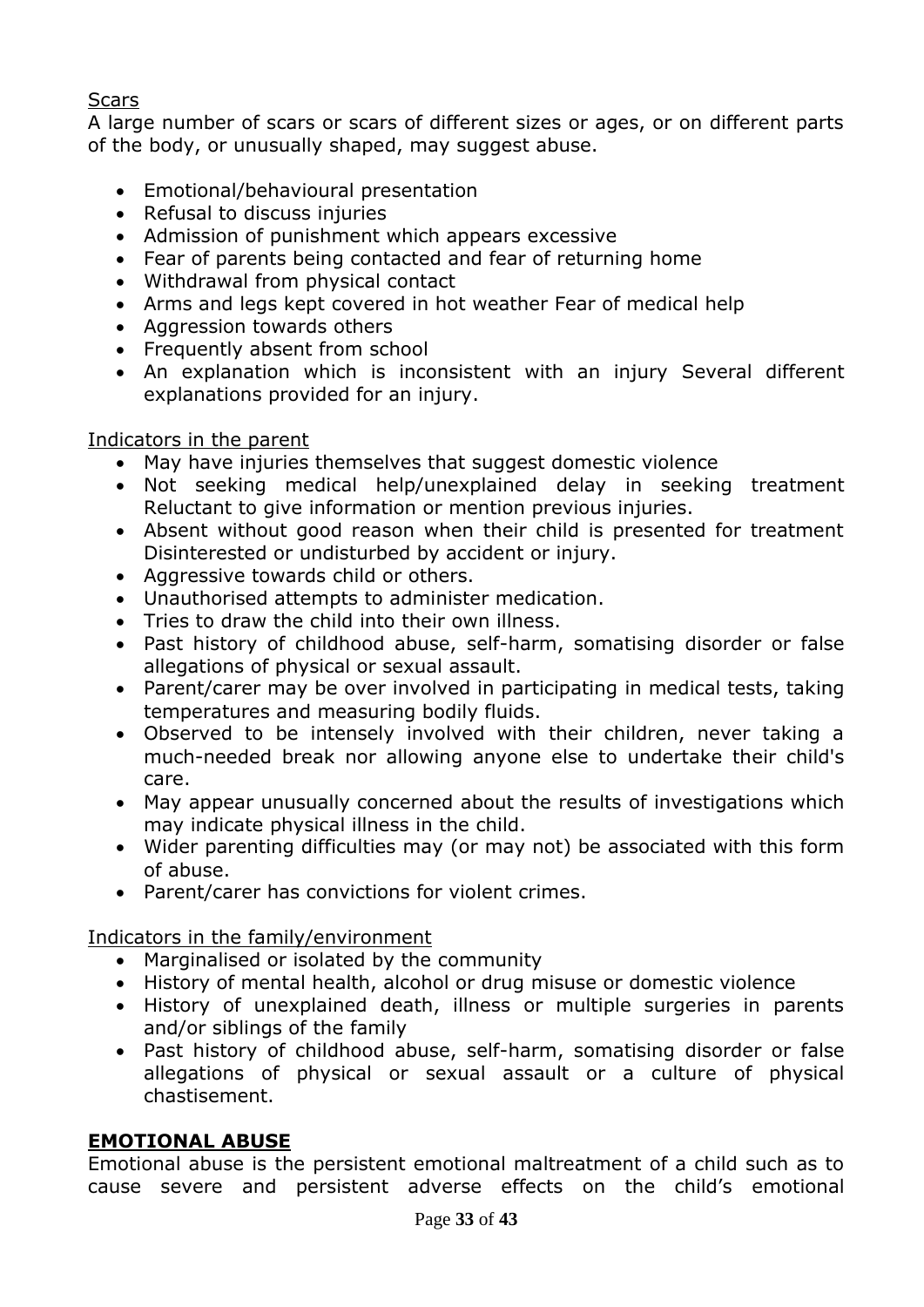development. It may involve conveying to children that they are worthless or unloved, inadequate, or valued only insofar as they meet the needs of another person.

It may include not giving the child opportunities to express their views, deliberately silencing them or 'making fun' of what they say or how they communicate.

It may feature age or developmentally inappropriate expectations being imposed on children. These may include interactions that are beyond the child's developmental capability, as well as overprotection and limitation of exploration and learning, or preventing the child participating in normal social interaction.

It may involve seeing or hearing the ill-treatment of another. It may involve serious bullying (including cyberbullying), causing children frequently to feel frightened or in danger, or the exploitation or corruption of children.

Some level of emotional abuse is involved in all types of maltreatment of a child, though it may occur alone.

## **In Relation to Child Exploitation & Child Trafficking**

"If you see something, say something". We are all collectively responsible for Child Protection, not just the designated leads in school. Grooming and trafficking does not only mean moving from city to city or city to country but can be from one area to another. Where a child is taken away from their home area and moved elsewhere for the purposes of abuse or exploitation is trafficking.

Some perpetrators can spend up to a year grooming a young person, this means that they are emotionally attached to the abuser and may fail to see or recognise what is happening to them.

The majority of children are now contacted via SOCIAL MEDIA. It is really important to realise that this is not a virtual world to many children, but actually it is their reality. Children who are at home gaming whilst their parents are out at work or busy elsewhere in the home can be at risk, there should always be adult supervision.

Child exploitation is all about power and balance. The person that holds the power can often get children or young people to do what they want.

We need to be aware of the harm caused by sexting; this is not a secondary problem. The age of those involved is getting lower and lower. Be aware for signs of self-harm, blackmail, depression.

Boys are especially vulnerable; they can often get themselves into difficult situations.

Witchcraft is another form of control and power and young people can be led to believe that bad luck will be brought upon their families.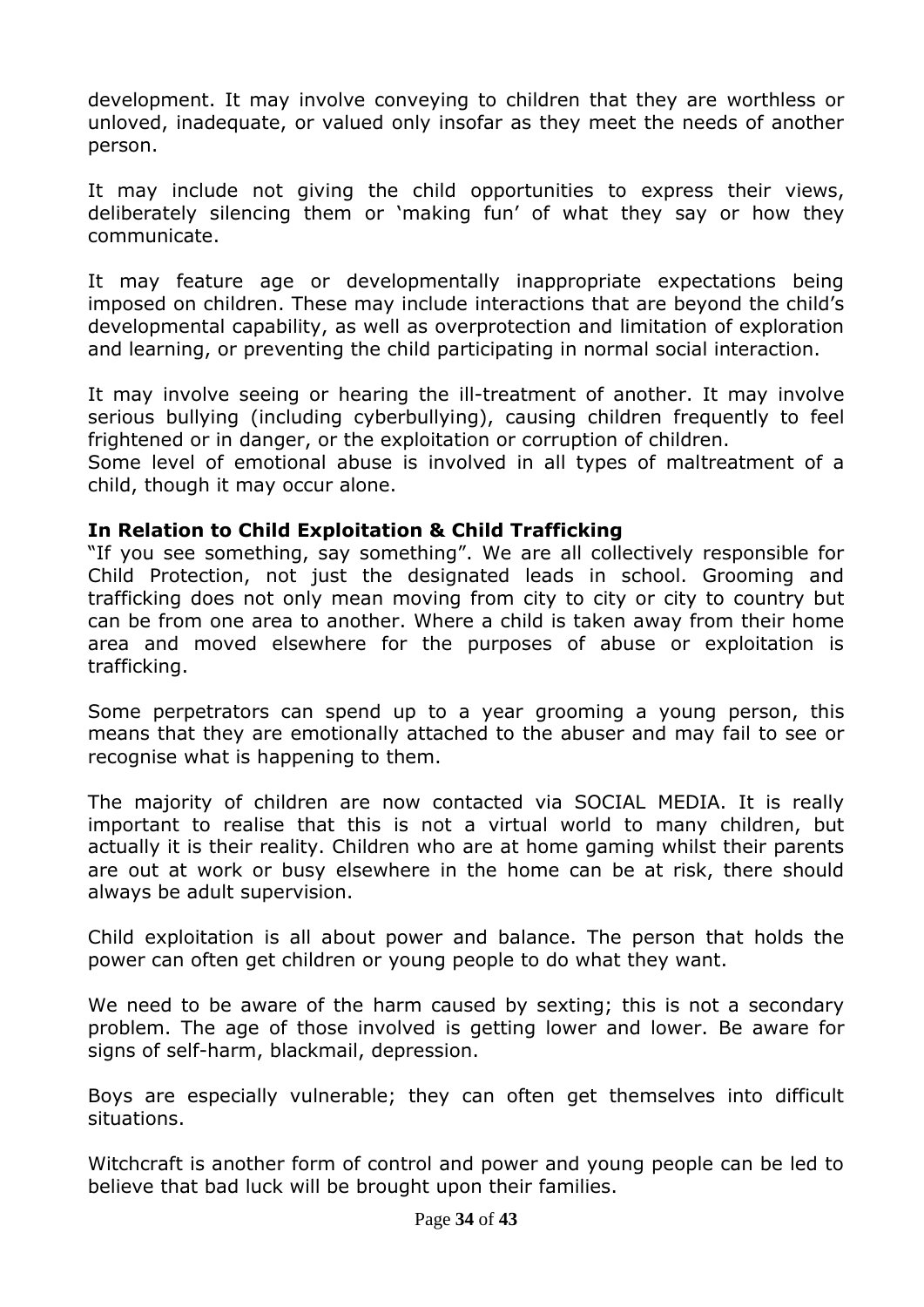Young people will normally only tell if they have been asked. Communities need to get involved, many boxing and football clubs are working with the National Working Party to raise awareness of child exploitation.

Emotional Abuse Indicators in the child

- Developmental delay
- Abnormal attachment between a child and parent/carer e.g. anxious, indiscriminate or no attachment
- Aggressive behaviour towards others
- Child scapegoated within the family
- Frozen watchfulness, particularly in pre-school
- Children Low self-esteem and lack of confidence
- Withdrawn or seen as a 'loner' difficulty relating to others
- Over-reaction to mistakes
- Fear of new situations
- Inappropriate emotional responses to painful situations
- Neurotic behaviour (e.g. rocking, hair twisting, thumb sucking)
- Self-harm
- Fear of parents being contacted
- Extremes of passivity or aggression Drug/solvent abuse
- Chronic running away
- Compulsive stealing
- Low self-esteem
- Air of detachment 'don't care' attitude
- Social isolation does not join in and has few friend
- Depression, withdrawal
- Behavioural problems e.g. aggression, attention seeking, hyperactivity, poor attention
- Low self-esteem, lack of confidence, fearful, distressed, anxious
- Poor peer relationships including withdrawn or isolated behaviour

Indicators in the parent

- Domestic abuse, adult mental health problems and parental substance misuse may be features in families where children are exposed to abuse.
- Abnormal attachment to child e.g. overly anxious or disinterest in the child Scapegoats one child in the family
- Imposes inappropriate expectations on the child e.g. prevents the child's developmental exploration or learning, or normal social interaction through overprotection.
- Wider parenting difficulties may (or may not) be associated with this form of abuse.

Indicators of in the family/environment

- Lack of support from family or social network.
- Marginalised or isolated by the community.
- History of mental health, alcohol or drug misuse or domestic violence.
- History of unexplained death, illness or multiple surgeries in parents and/or siblings of the family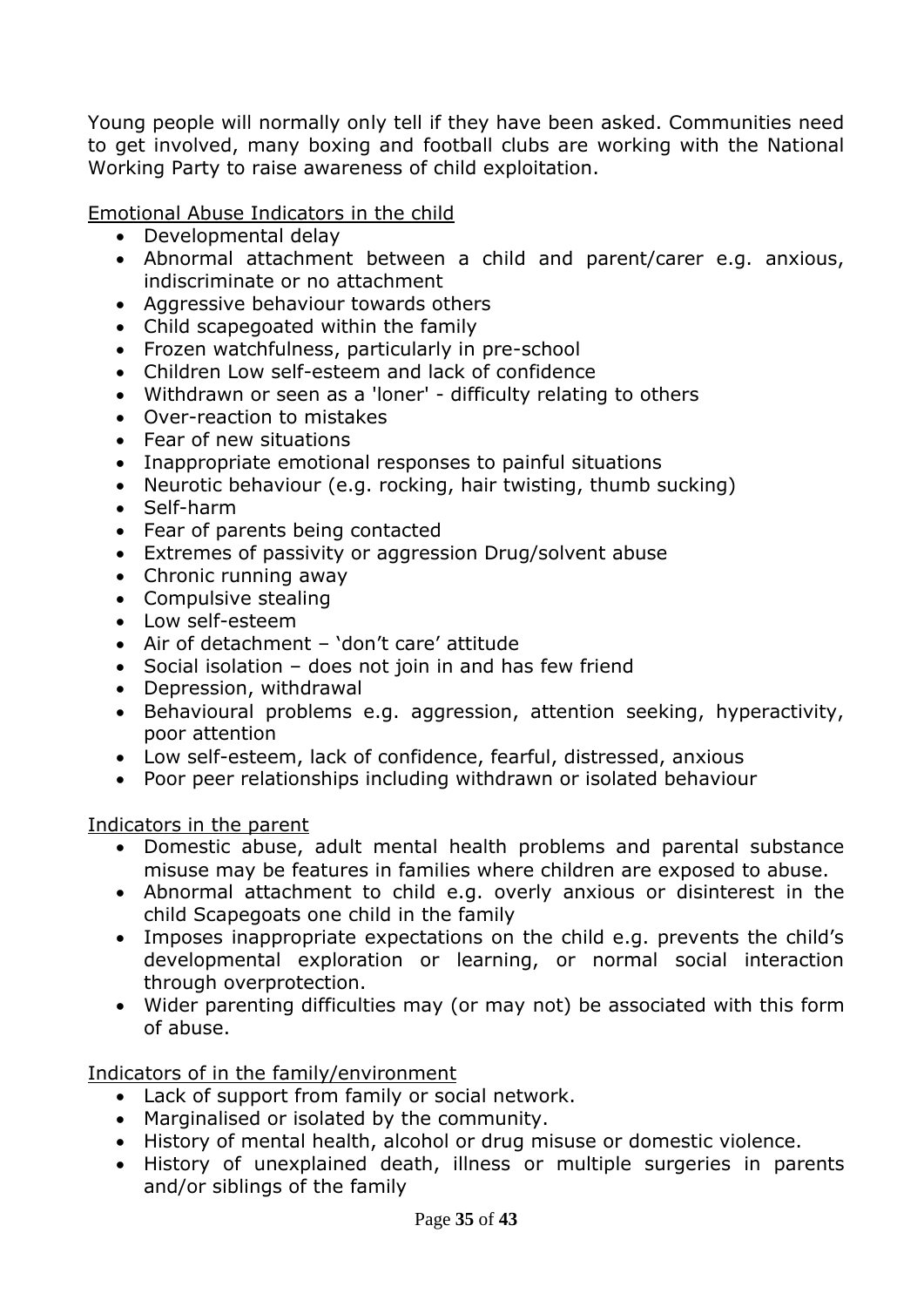• Past history of childhood abuse, self-harm, somatising disorder or false allegations of physical or sexual assault or a culture of physical chastisement.

#### **NEGLECT**

Neglect is the persistent failure to meet a child's basic physical and/or psychological needs, likely to result in the serious impairment of the child's health or development. Neglect may occur during pregnancy as a result of maternal substance abuse.

Once a child is born, neglect may involve a parent or carer failing to:

- provide adequate food, clothing and shelter (including exclusion from home or abandonment);
- protect a child from physical and emotional harm or danger;
- ensure adequate supervision (including the use of inadequate caregivers); or
- ensure access to appropriate medical care or treatment.
- It may also include neglect of, or unresponsiveness to, a child's basic emotional needs.

 $\bullet$ 

Neglect Indicators in the child

- Physical presentation
- Failure to thrive or, in older children, short stature, underweight
- Frequent hunger
- Dirty, unkempt condition
- Inadequately clothed, clothing in a poor state of repair
- Red/purple mottled skin, particularly on the hands and feet, seen in the winter due to cold
- Swollen limbs with sores that are slow to heal, usually associated with cold injury Abnormal voracious appetite
- Dry, sparse hair
- Recurrent / untreated infections or skin conditions e.g. severe nappy rash, eczema or persistent head lice / scabies/ diarrhoea
- Unmanaged / untreated health / medical conditions including poor dental health Frequent accidents or injuries
- Development
- General delay, especially speech and language delay
- Inadequate social skills and poor socialization
- Emotional/behavioural presentation
- Attachment disorders
- Absence of normal social responsiveness indiscriminate behaviour in relationships with adults emotionally needy
- Compulsive stealing
- Constant tiredness
- Frequently absent or late at school
- Poor self esteem
- Destructive tendencies
- Thrives away from home environment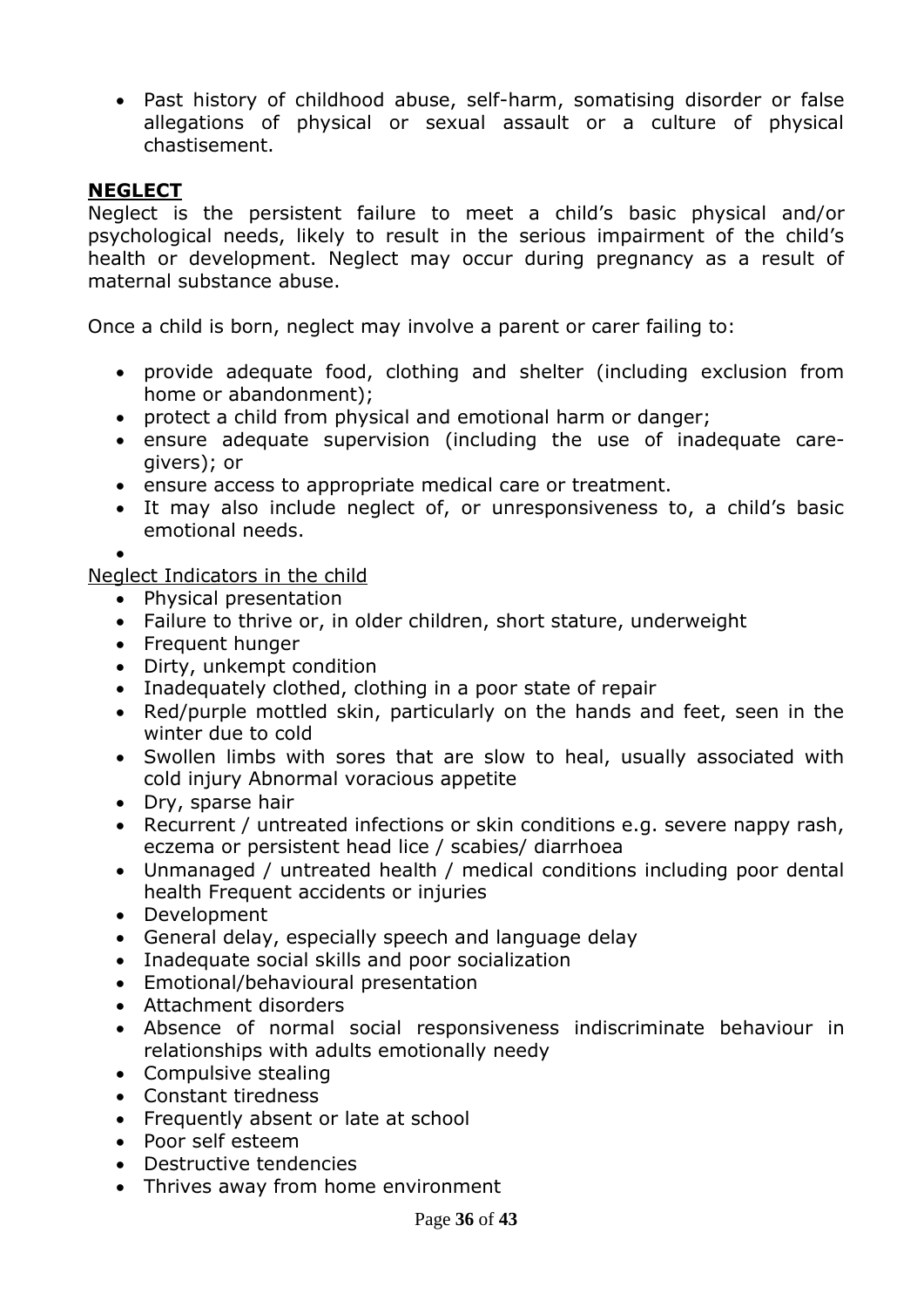- Aggressive and impulsive behaviour
- Disturbed peer relationships
- Self-harming behaviour

Indicators in the parent

- Dirty, unkempt presentation
- Inadequately clothed
- Inadequate social skills and poor socialisation
- Abnormal attachment to the child .e.g. anxious
- Low self-esteem and lack of confidence
- Failure to meet the basic essential needs e.g. adequate food, clothes, warmth, hygiene
- Failure to meet the child's health and medical needs e.g. poor dental health;
- Failure to attend or keep appointments with health visitor, GP or hospital: lack of GP registration; failure to seek or comply with appropriate medical treatment; failure to address parental substance misuse during pregnancy
- Child left with adults who are intoxicated or violent
- Child abandoned or left alone for excessive periods
- Wider parenting difficulties, may (or may not) be associated with this form of abuse

Indicators in the family/environment

- History of neglect in the family
- Family marginalised or isolated by the community.
- Family has a history of mental health, alcohol or drug misuse or domestic violence. History of unexplained death, illness or multiple surgery in parents and/or siblings of the family
- Family has a past history of childhood abuse, self-harm, somatising disorder or false allegations of physical or sexual assault or a culture of physical chastisement.
- Dangerous or hazardous home environment including failure to use home safety equipment; risk from animals
- Poor state of home environment e.g. unhygienic facilities, lack of appropriate sleeping arrangements, inadequate ventilation (including passive smoking) and lack of adequate heating
- Lack of opportunities for child to play and learn

# **SEXUAL ABUSE**

Sexual abuse involves forcing or enticing a child or young person to take part in sexual activities, not necessarily involving a high level of violence, whether or not the child is aware of what is happening.

The activities may involve physical contact, including assault by penetration (for example, rape or oral sex) or non-penetrative acts such as masturbation, kissing, rubbing and touching outside of clothing.

They may also include non-contact activities, such as involving children in looking at, or in the production of, sexual images, watching sexual activities,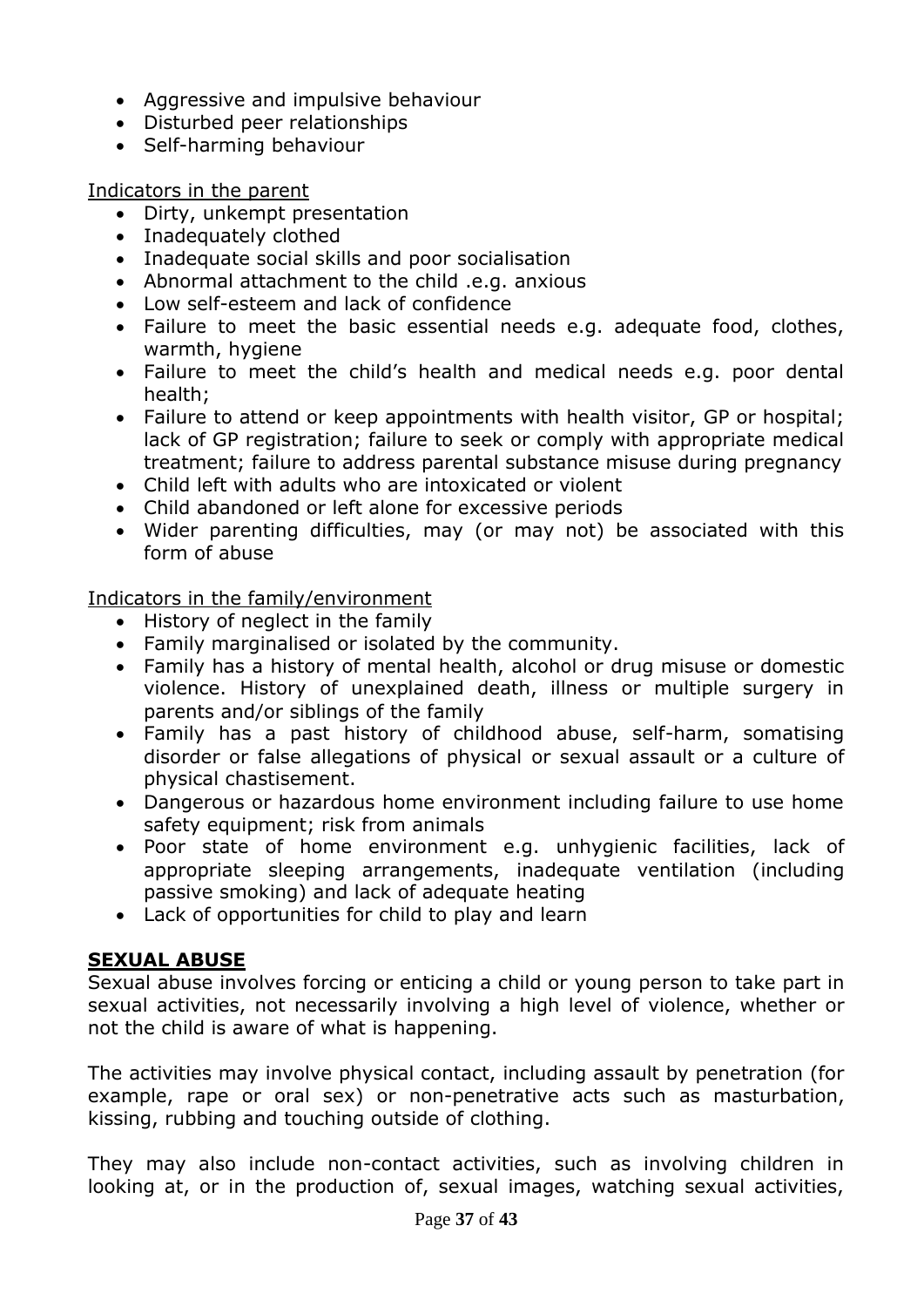encouraging children to behave in sexually inappropriate ways, or grooming a child in preparation for abuse (including via the internet).

Sexual abuse is not solely perpetrated by adult males. Women can also commit acts of sexual abuse, as can other children.

Sexual Abuse Indicators in the child

- Physical presentation
- Urinary infections, bleeding or soreness in the genital or anal areas
- Recurrent pain on passing urine or faeces
- Blood on underclothes
- Sexually transmitted infections
- Vaginal soreness or bleeding
- Pregnancy in a younger girl where the identity of the father is not disclosed and/or there is secrecy or vagueness about the identity of the father
- Physical symptoms such as injuries to the genital or anal area, bruising to buttocks, abdomen and thighs, sexually transmitted disease, presence of semen on vagina, anus, external genitalia or clothing

Emotional/behavioural presentation:

- Makes a disclosure.
- Demonstrates sexual knowledge or behaviour inappropriate to age/stage of development, or that is unusually explicit
- Inexplicable changes in behaviour, such as becoming aggressive or withdrawn
- Self-harm eating disorders, self-mutilation and suicide attempts
- Poor self-image, self-harm, self-hatred
- Reluctant to undress for PE
- Running away from home
- Poor attention / concentration (world of their own)
- Sudden changes in school work habits, become truant
- Withdrawal, isolation or excessive worrying Inappropriate sexualised conduct
- Sexually exploited or indiscriminate choice of sexual partners
- Wetting or other regressive behaviours e.g. thumb sucking
- Draws sexually explicit pictures
- Depression

#### Indicators in the parents

- Comments made by the parent/carer about the child.
- Lack of sexual boundaries
- Wider parenting difficulties or vulnerabilities
- Grooming behaviour
- Parent is a sex offender

#### Indicators in the family/environment

- Marginalised or isolated by the community.
- History of mental health, alcohol or drug misuse or domestic violence.
- History of mental health, alcohol or drug misuse or domestic violence.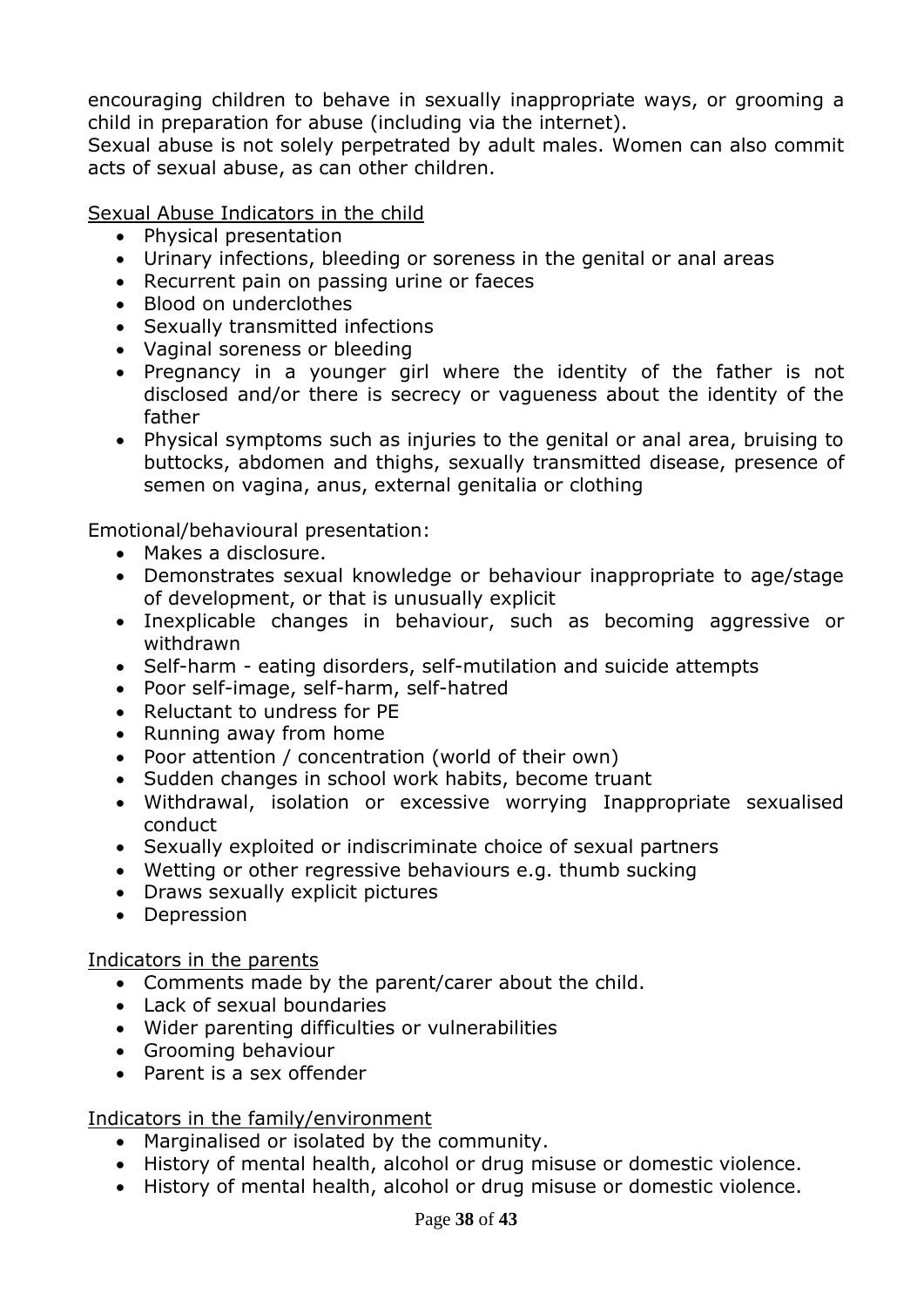- History of unexplained death, illness or multiple surgery in parents and/or siblings of the family
- Past history of childhood abuse, self-harm, somatising disorder or false allegations of physical or sexual assault or a culture of physical chastisement.
- Family member is a sex offender.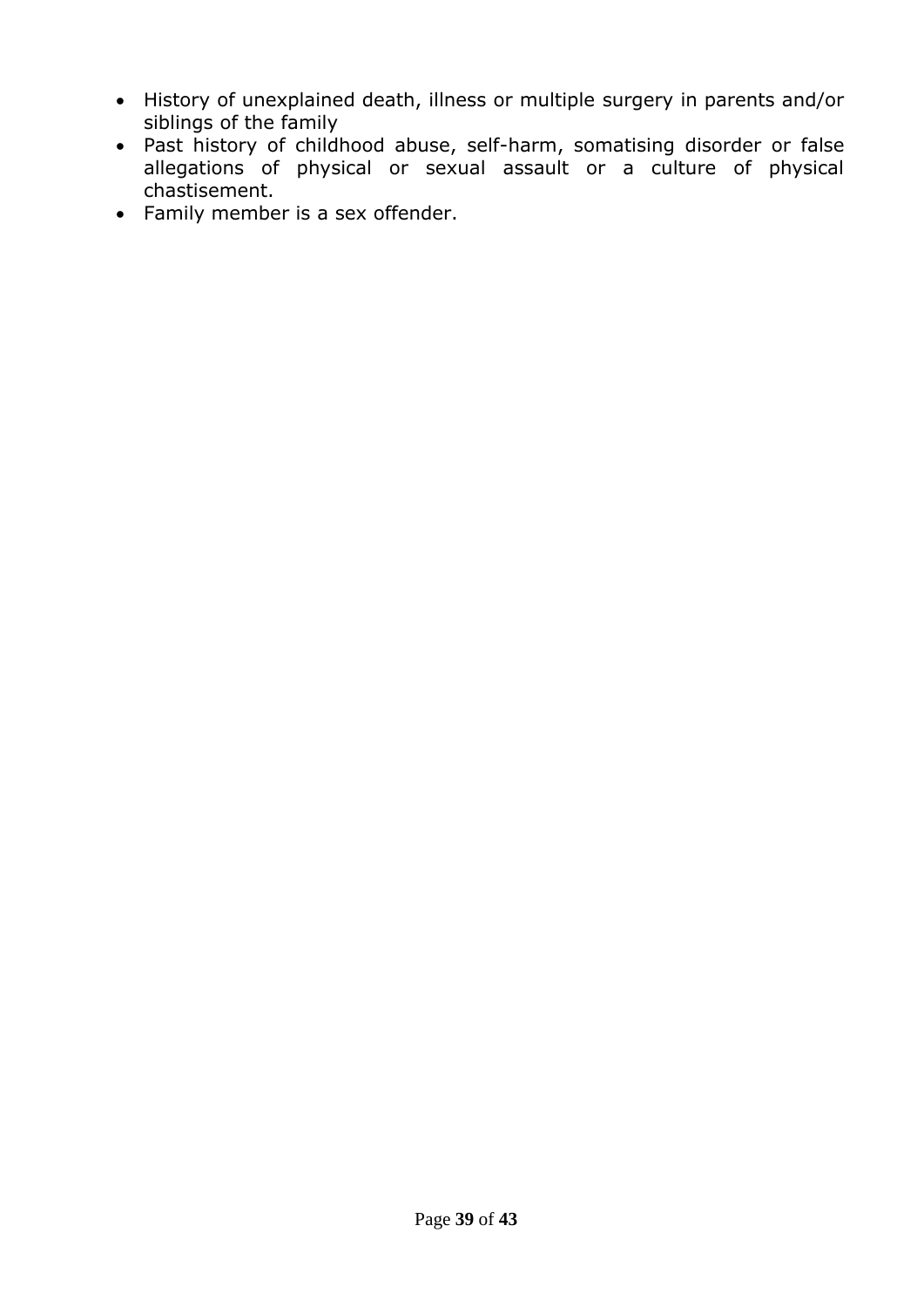# **Safeguarding & Child Protection Procedures**

## **Confirmation of Receipt of Safeguarding Policy**

Name\_\_\_\_\_\_\_\_\_\_\_\_\_\_\_\_\_\_\_\_\_\_\_\_\_\_\_\_\_\_\_\_\_\_\_\_\_\_\_\_\_\_

Date of joining school: **Date of identify** 

Post:\_\_\_\_\_\_\_\_\_\_\_\_\_\_\_\_\_\_\_\_\_\_\_\_\_\_\_\_\_\_\_\_\_\_\_\_\_\_\_\_\_\_\_

Date of induction: **Example 20** 

Name and designation of staff member responsible for induction:

\_\_\_\_\_\_\_\_\_\_\_\_\_\_\_\_\_\_\_\_\_\_\_\_\_\_\_\_\_\_\_\_\_\_\_\_\_\_\_\_\_\_\_\_\_\_\_

- I confirm that I have received and read the school child protection policy.
- I have been made aware of my duty to safeguard and promote children's welfare.
- The procedure for reporting concerns about a pupil has been explained to me.

| Signature: |  |
|------------|--|
|            |  |

Name: The contract of the contract of the Date:  $\Box$  Date:  $\Box$ 

\_\_\_\_\_\_\_\_\_\_\_\_\_\_\_\_\_\_\_\_\_\_\_\_\_\_\_\_\_\_\_\_\_\_\_\_\_\_\_\_\_\_\_\_\_\_\_\_\_\_\_\_

## *Please sign and return this form to the designated senior person:*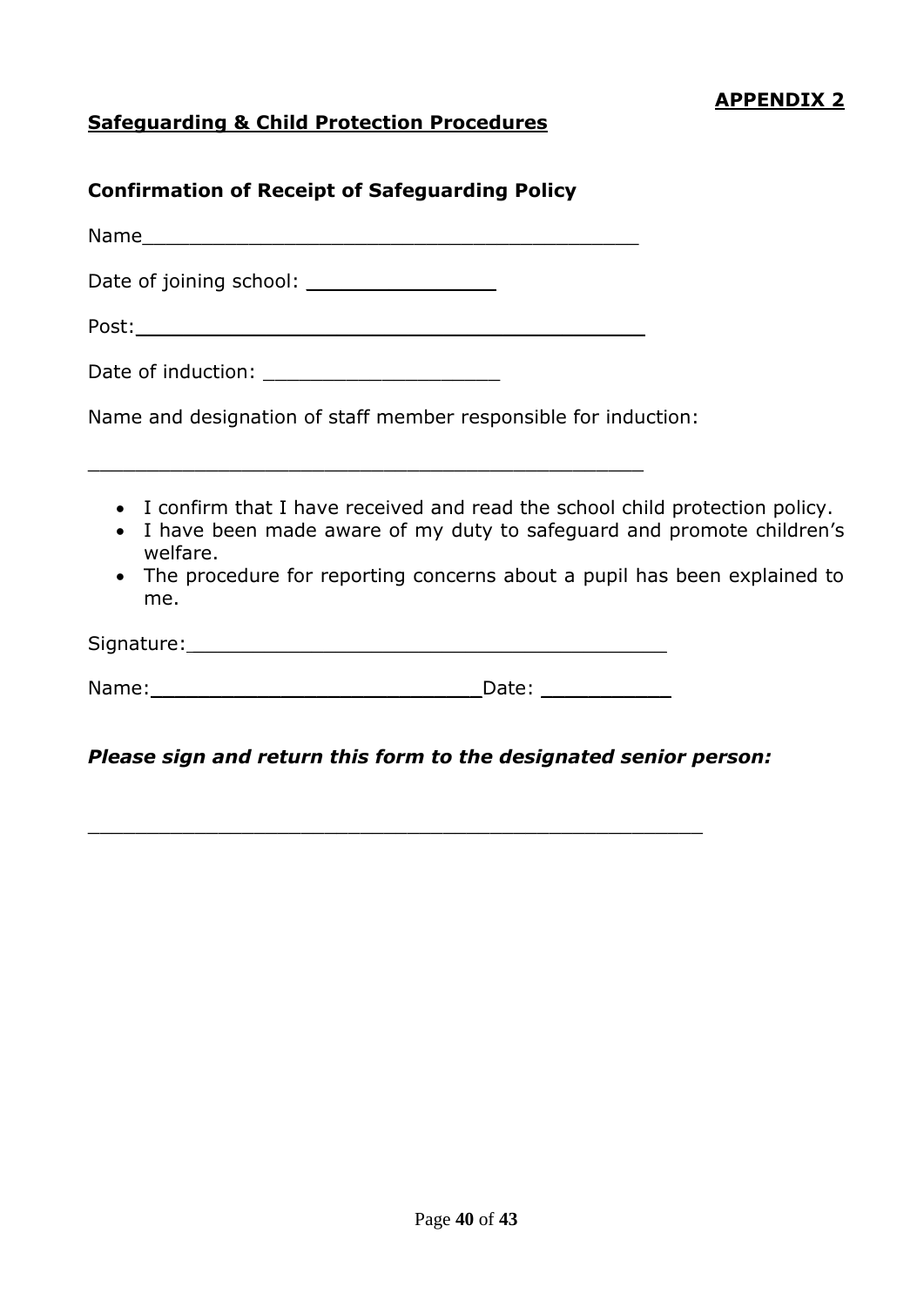#### **KEEPING CHILDREN SAFE SEPTEMBER 2020**

#### **Disqualification by Association**

A change in the law means that Disqualification by Association will only apply on domestic premises. However, Disqualification under the Childcare Act 2006, still applies to staff themselves.

Schools must no longer ask about cautions or convictions of someone living or working in their household.

#### Main Points

Disqualification by Association now only applies in domestic settings, not schools. Disqualification under the Child Care Act still applies to staff themselves who work in child care capacity, whether paid, volunteer or are on work placements.

Relevant staff are those working in child care, or in a management role because they are: working with reception age children at any time; or working with children older than reception until age eight, outside school hours.

Keeping Children safe in Education 2020 states " *For staff who work in childcare provision or who are directly concerned with the management of such provision, the school needs to ensure the appropriate checks are carried out to ensure that individuals are not disqualified under the Childcare (Disqualification ) regulations 2009*"

As a means of making staff aware of their duty to provide such information we will make staff aware of the changes made in the appendix of this Safeguarding Policy which will be emailed to them individually. The Office Manager will record the date all staff are informed.

The Office Manager will review any historic data collected and destroy any information which is no longer required. She will also identify and record which staff are covered by Disqualification under the Childcare Act 2006 (including volunteers and people on work placements).

The Headteacher will ask relevant staff to self-declare that they are not disqualified under the Childcare Act 2006. She will also remind staff about the expectation to inform the school where their relationships and associations, both within and outside of the workplace (including online), may have implications for the safeguarding of children in the school. Staff will be asked in an email and at the annual Safeguarding training to inform the school if their circumstances change. These self-declarations will be kept on the Single Central Register.

*Further government guidance can be found here*  [https://www.gov.uk/goverment/publications/disqualification-under-the](https://www.gov.uk/goverment/publications/disqualification-under-the-childcare-)[childcare-](https://www.gov.uk/goverment/publications/disqualification-under-the-childcare-) [act-2006](https://www.gov.uk/goverment/publications/disqualification-under-the-childcare-act-2006)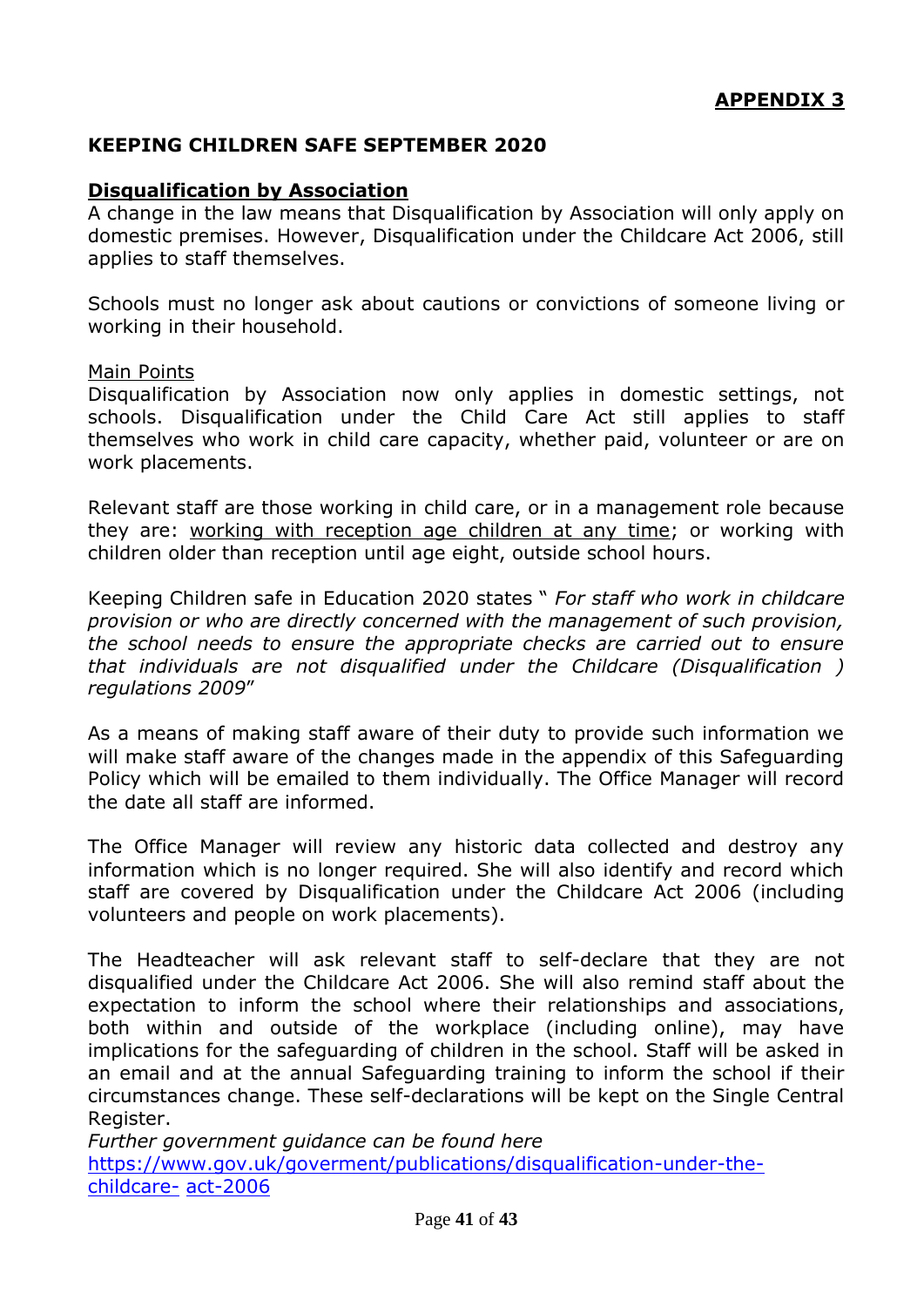# **APPENDIX 4**

## **CONCERN AND DISCLOSURE FLOW CHART**

#### (Keeping Children Safe in Education Document)